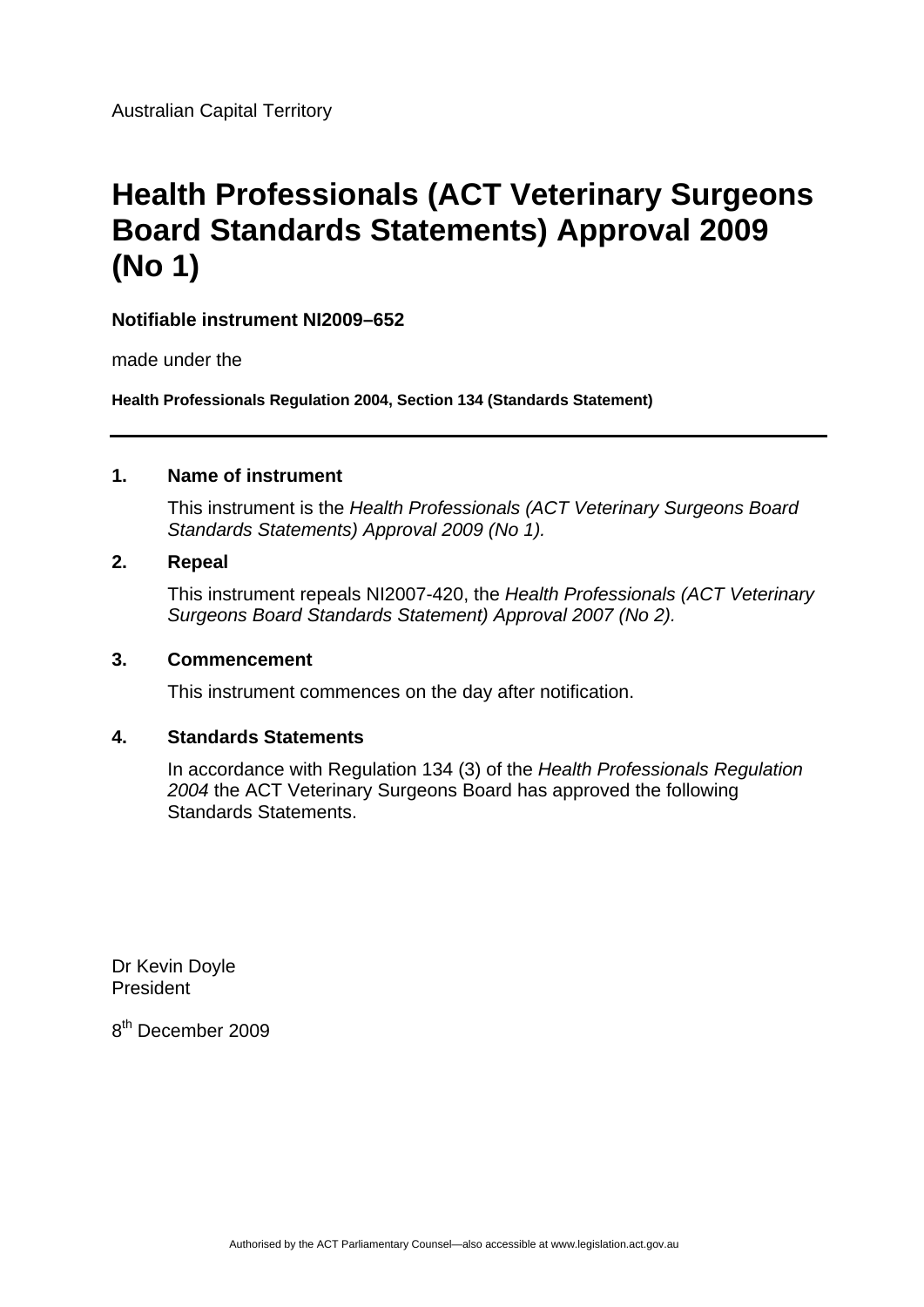# **STANDARDS STATEMENTS**

## **CONTENTS**

- 1. Veterinary Surgeons Code of Conduct
- 2. Continuing Professional Development
- 3. Management of Psychotropic Drugs
- 4. Documents to be on Hand at a Veterinary Practice
- 5. Management of Clinical Records
- 6. Recency of Practice Requirements for Registration
- 7. Anaesthesia Protocol
- 8. Advertising
- 9. Insurance
- 10. Veterinary Premises
- 11. Scope of Practice for Veterinary Surgeons
- 12. Conditional Registration Non-Practising

Standards Statements issued by the Veterinary Surgeons Board are designed to raise awareness of the standard of practice required from a registered veterinary surgeon to be competent to practise, or to help the practitioner improve his or her suitability to practise. The information contained in these statements is to be used as a guideline for veterinary surgeons to follow and reflects the interpretation of the Health Professionals Act 2004 by the Board. Non-adherence or breach of the statements may be grounds for finding of a breach of the Act.

### **Disclaimer**

In the case of any conflict or discrepancy between this document and legislation, the legislation prevails.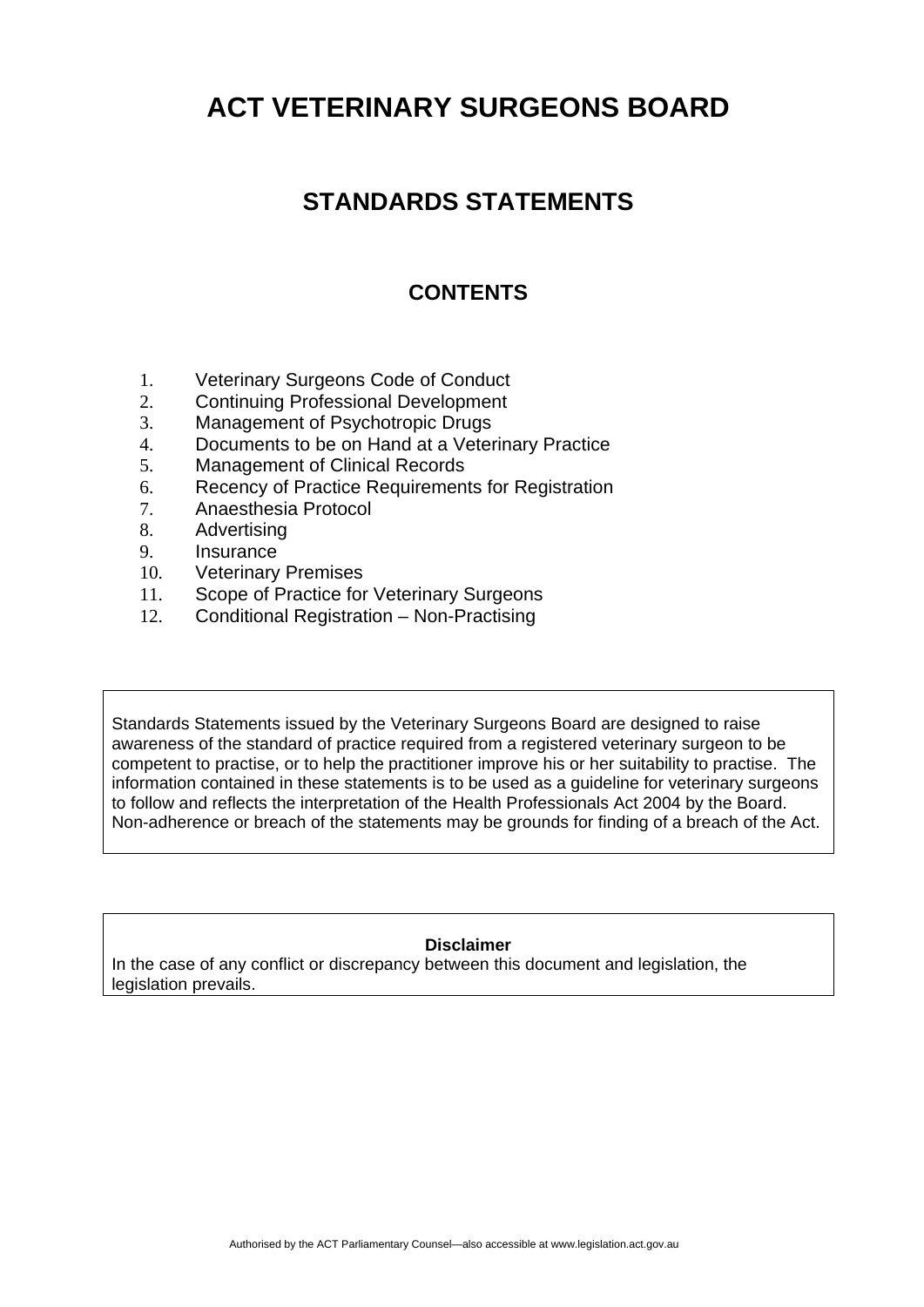## **STANDARDS STATEMENT**

### **1. VETERINARY SURGEONS CODE OF CONDUCT**

### **1.1 Legislative requirements**

The ACT *Health Professionals Act 2004* states, inter alia, that persons registered as veterinary surgeons must be physically and mentally competent and have the appropriate skills, including communication skills, in order to practise as a veterinary surgeon or specialist in the ACT. Further, that the person must not engage in any improper or unethical conduct and must exercise adequate judgement and care while practising as a veterinary surgeon or specialist.

The Act can be accessed at <http://www.legislation.act.gov.au/a/2004-38/default.asp>

### **1.2 Guideline Documents**

### **1.2.1 Australian Veterinary Association (AVA) Code of Professional Conduct**

In assessing competence and behaviour in relation to the above, the ACT Veterinary Surgeons Board (VSB) will use the Australian Veterinary Association (AVA) Code of Professional Conduct, current at the time, as a guideline document. Copies of this document can be obtained from the AVA or from the ACT VSB.

### **1.2.2 The ACT** *Animal Welfare Act 1992***.**

This Act can be found at: http://www.legislation.act.gov.au/a/1992-45/default.asp

### **1.2.3 Standards of Practice for ACT Allied Health Professionals, ACT Health, September 2004.**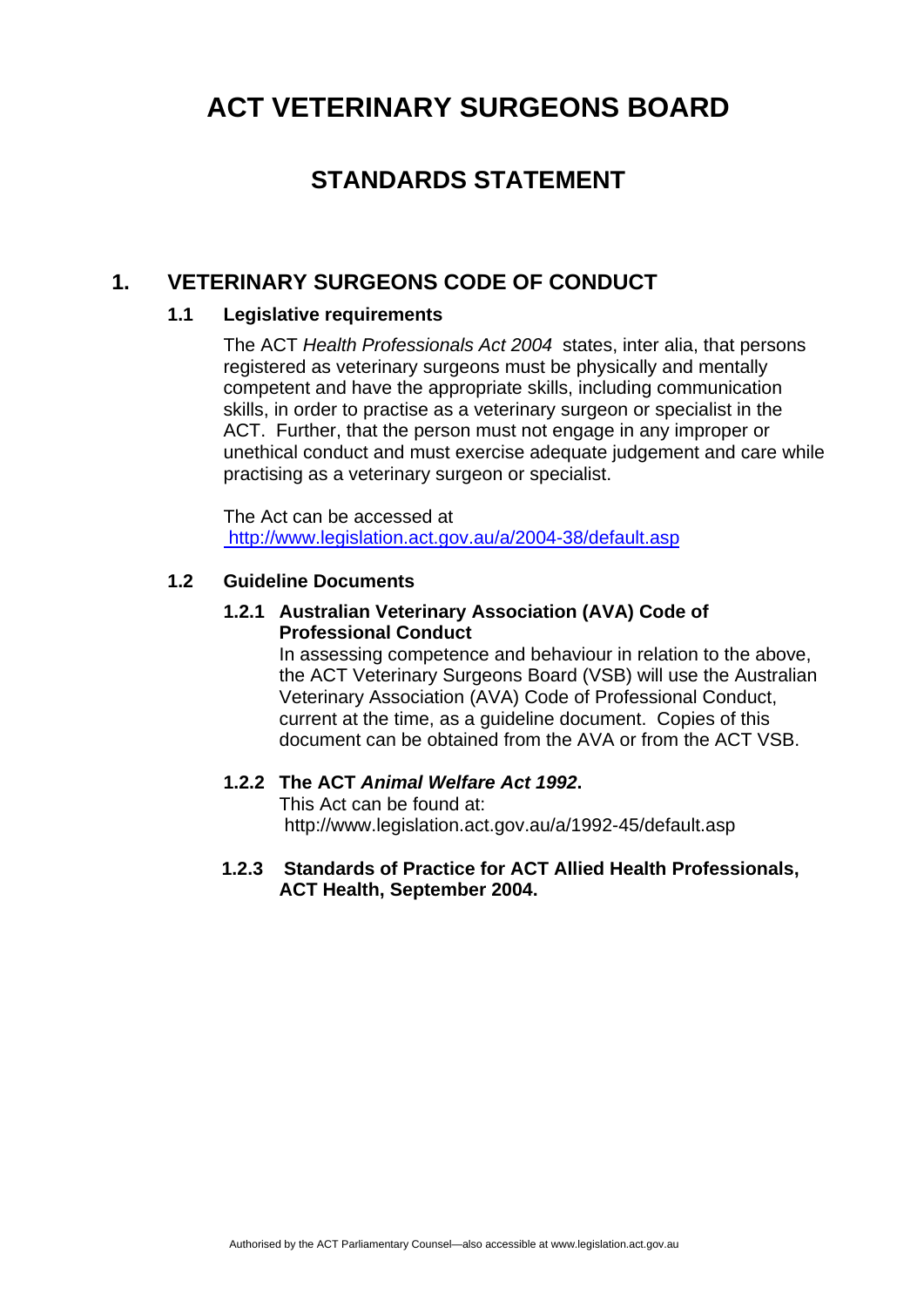## **STANDARDS STATEMENT**

### **2. CONTINUING PROFESSIONAL DEVELOPMENT (CPD)**

One of the Board's primary responsibilities is protection of the public and hence it has an ongoing interest in ensuring that the profession maintains the highest practice standards.

Veterinary Surgeons are expected to maintain their competence by participating in continuing professional development (CPD) activities. Registration under the new Health Professionals Act, requires evidence to be held (not provided) of such participation in CPD for annual renewal purposes.

The following guideline document is to be used as a benchmark for assessing the adequacy of a practitioner's CPD, along with the points system outlined below.

### **Continuing Professional Development Information for Health Professionals, ACT Health, May 2005.**

The Board recommends that veterinary surgeons join the AVA as an effective means of keeping in touch with developments in the profession and accessing CPD opportunities.

It is required that veterinary surgeons keep a record of any continuing education courses, lectures, reading etc that you have done which relate to your work as a veterinary surgeon. A card for recording your CPD activities which will assist in this task is available from the Registrar or from the Veterinary Surgeons Board website at:

<http://www.health.act.gov.au/c/health?a=da&did=10033300>

CPD requirements are to accrue 60 points over a three year period. The points are allocated as follows: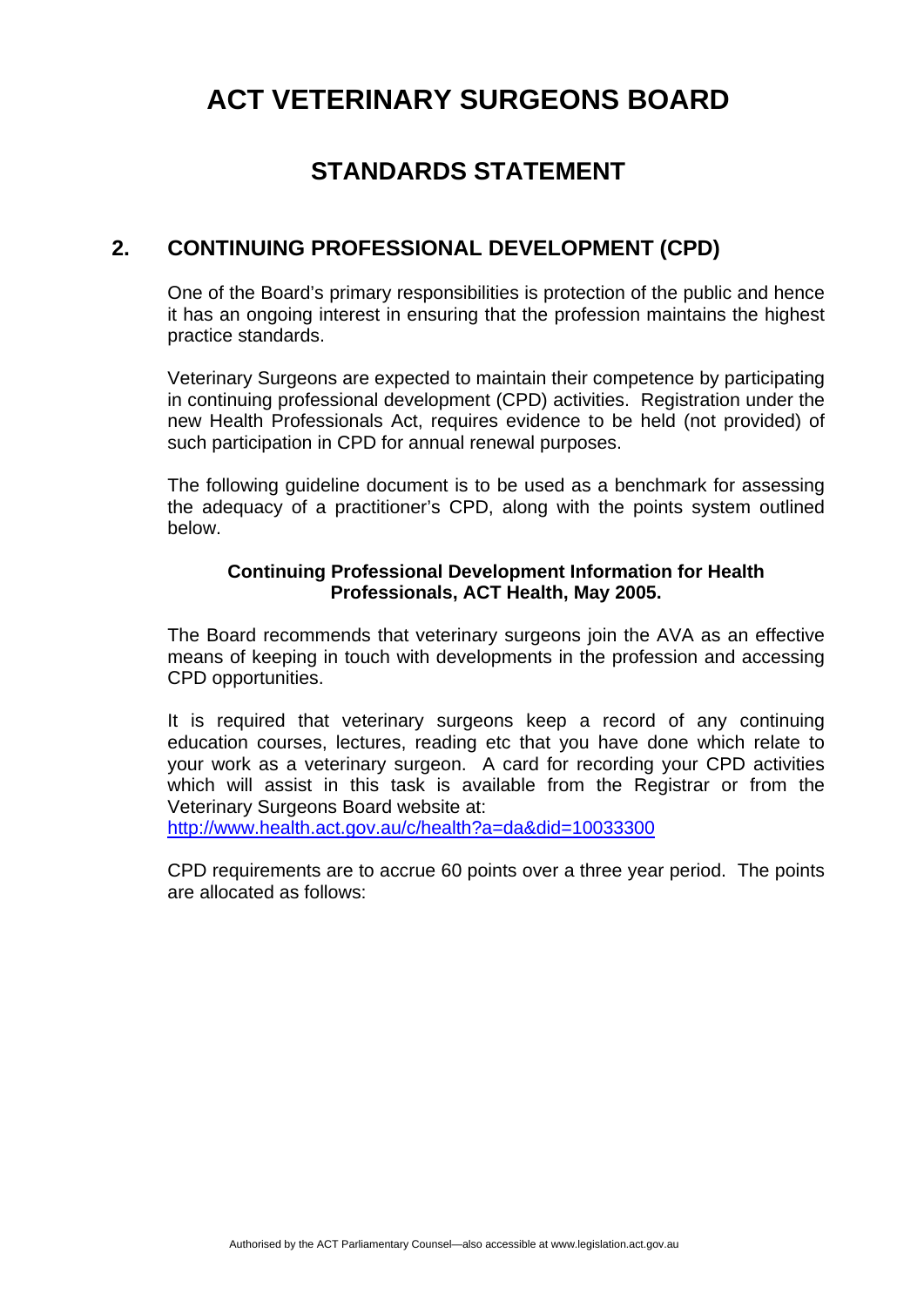### **Nationally standardized points**

| <b>Structured CPD</b>    | <b>Hrs</b> | Jnits | <b>Unstructured CPD</b> | Hrs | Jnits |
|--------------------------|------------|-------|-------------------------|-----|-------|
| University CPD courses   |            |       | Reading                 |     |       |
| Conference seminars      |            |       | Audio / Video           |     |       |
| Paper presentation       |            | 4     |                         |     |       |
| Paper publication        |            |       |                         |     |       |
| Attend presentation      |            |       |                         |     |       |
| Correspondence courses   |            |       |                         |     |       |
| Written assessment tests |            |       |                         |     |       |
| Wet Labs                 |            | ົ     |                         |     |       |

Requirements are for structured units to total 15 points, and unstructured 45 points, per triennium.

If there were to be any question of your competence at any time, for example, if a client were to lodge a complaint with the Board, evidence of continuing education will be needed to assist in establishing your competence.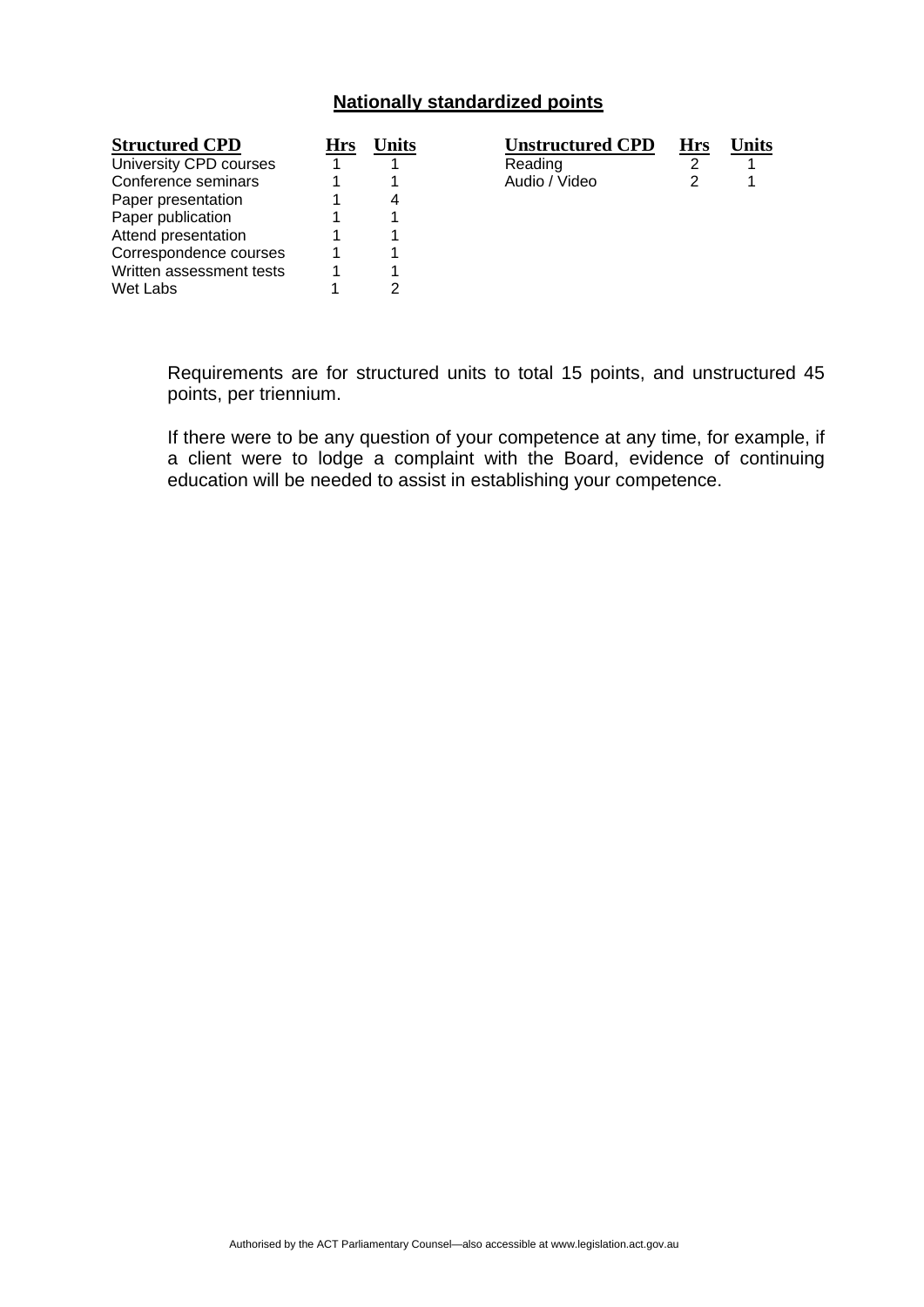# **STANDARDS STATEMENT**

### **3. USE AND MANAGEMENT OF S8, EUTHANASIA SOLUTIONS AND BENZODIAZEPINES**

- **3.1** For the purposes of this standards statement an **"assistant"** is a veterinary nurse or veterinary technician working under the direct supervision of a registered veterinary surgeon.
- **3.2** A veterinary surgeon may write a prescription for a Scheduled Drug for veterinary treatment **only** and must endorse all such prescriptions with the words **"FOR ANIMAL TREATMENT ONLY"**.
- **3.3** A veterinary surgeon **must not** issue a prescription for, or supply any substance or drug in a quantity or for a purpose that does not accord with the recognised therapeutic standard of what is appropriate in the circumstances.
- **3.4** A Scheduled 8 substance or benzodiazepine for animal use may be supplied or used **only** by the veterinary surgeon or by an assistant working under the direct supervision of a veterinary surgeon, following an examination of the animal.
- **3.5** Barbiturate euthanasia solutions must **only** be used by a veterinary surgeon, or by an assistant working under the direct supervision of a veterinary surgeon following an assessment by a veterinary surgeon.

### **3.6 STORAGE**

Schedule 8 substances must be stored apart from all other goods in a separate room, safe, cupboard, or drawer that is securely fixed to the premises and kept locked when not in immediate use.

### **3.7 LOSS**

When a Controlled (Schedule 8) Medicine is lost or the veterinary surgeon suspects that the substance has been lost the veterinary surgeon must tell the ACT chief health officer, in writing, about the loss or suspected loss and how it happened as soon as practicable (but not later than 7 days) after the day the veterinary surgeon becomes aware of the loss or suspected loss.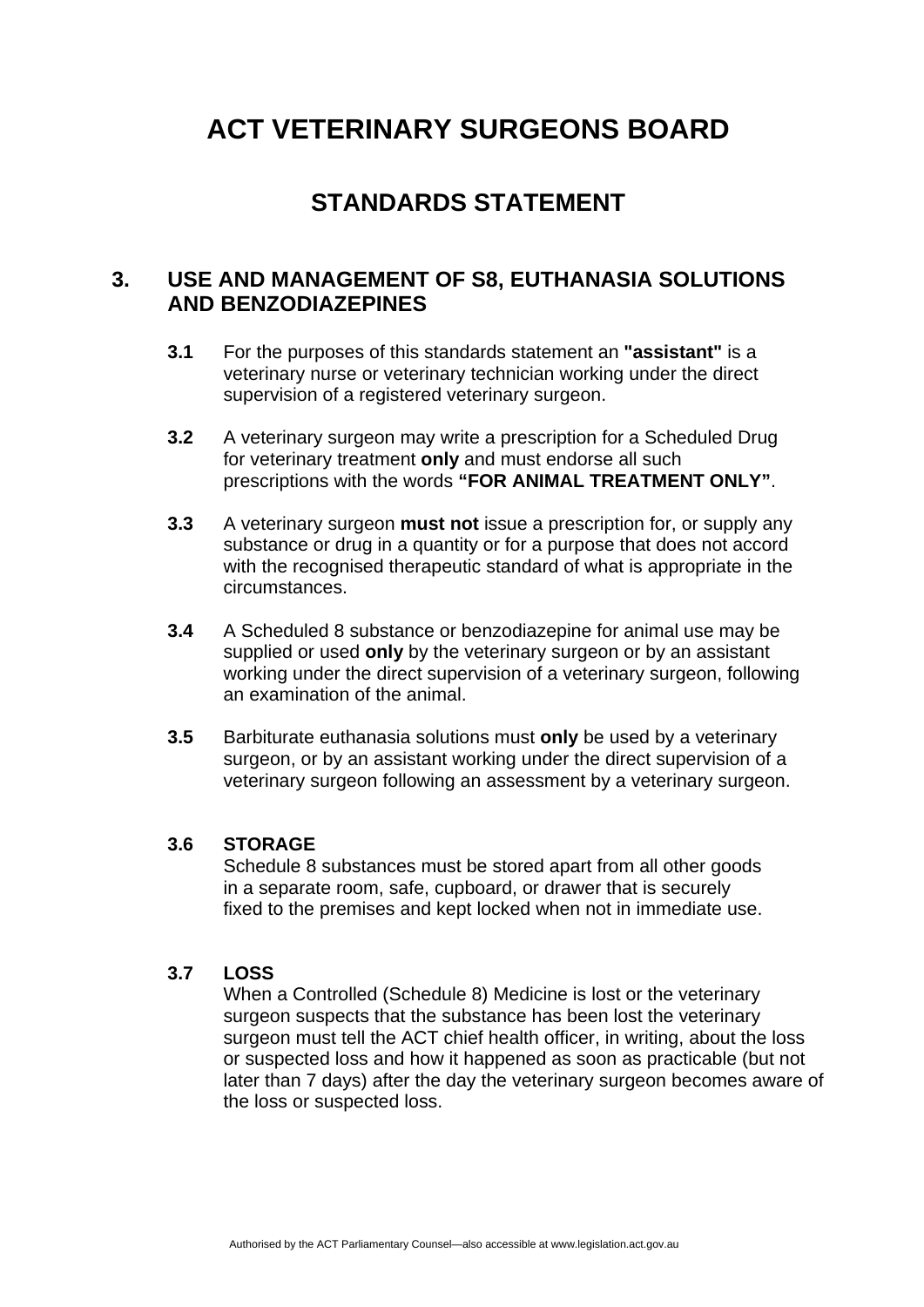### **3.8 THEFT**

 When a Controlled (Schedule 8) Medicine is stolen or the veterinary surgeon suspects that the substance has been stolen, the veterinary surgeon must tell the chief health officer and a police officer about the theft or suspected theft -

- **3.8.1** Orally immediately after the person becomes aware of the theft or suspected theft.
- **3.8.2** In writing not later than 24 hours after the person becomes aware of the theft or suspected theft.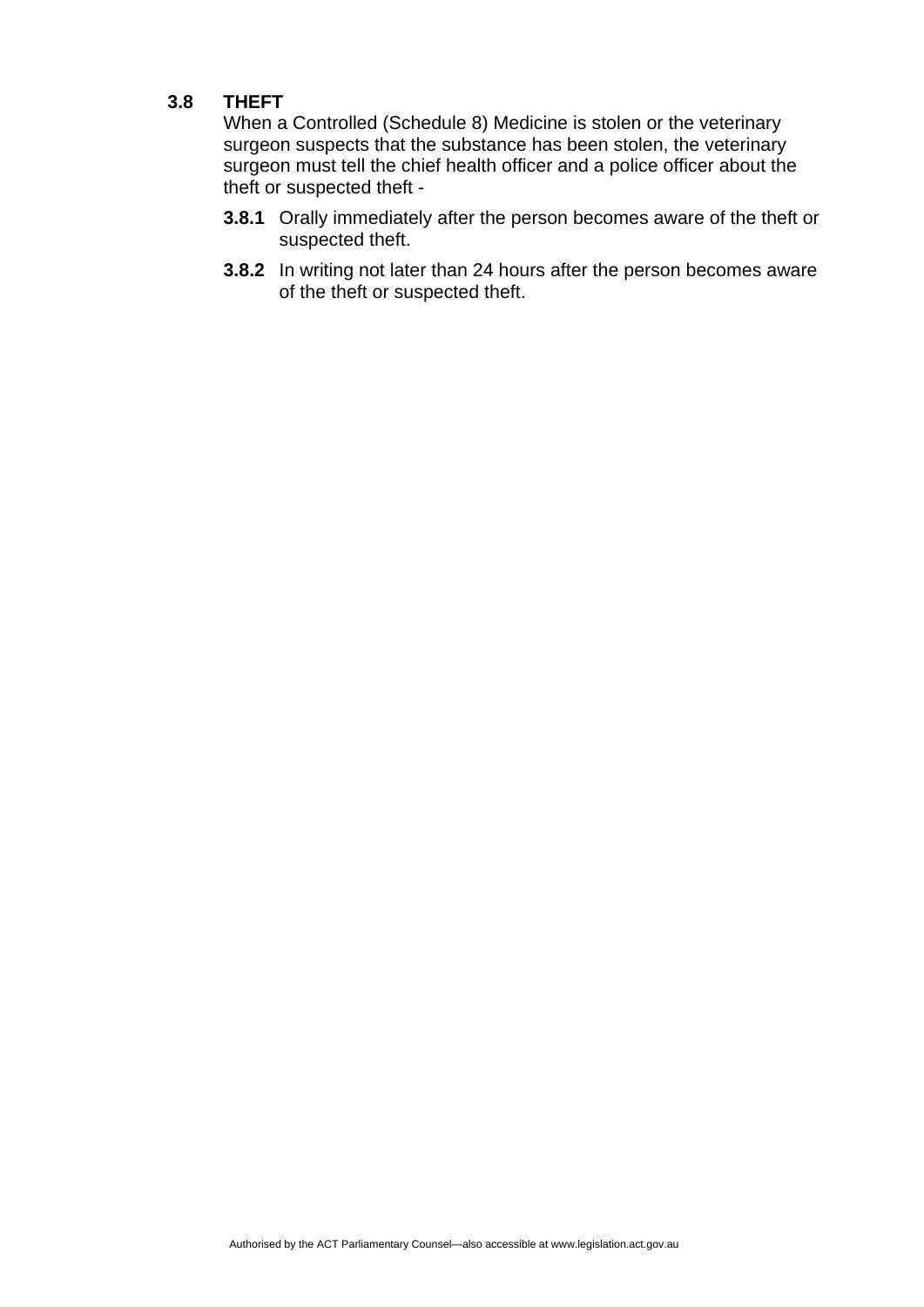# **STANDARDS STATEMENT**

### **4. DOCUMENTS TO BE AT HAND AT A VETERINARY PRACTICE**

The ACT Veterinary Surgeons Board considers that this document and the following information should be on hand or easily accessible (for example via the Internet) at veterinary practices.

Veterinary Surgeons in the ACT must work in accordance with the relevant ACT legislation. This legislation is currently the Health Professionals Act 2004, accessible at [http://www.legislation.act.gov.au/a/2004-38/default.asp](http://www.legislation.act.gov.au/a/1965-3/default.asp)

Other Acts also apply to Veterinary Surgeons in the ACT, including:

- *Medicines, Poisons and Therapeutic Goods Act 2008*  <http://www.legislation.act.gov.au/a/2008-26/default.asp>
- *Animal Diseases Act 2005*  <http://www.legislation.act.gov.au/a/2005-18/default.asp>
- *Animal Welfare Act 1992*  <http://www.legislation.act.gov.au/a/1992-45/default.asp>
- *Public Health Act 1997*  <http://www.legislation.act.gov.au/a/1997-69/default.asp>
- *Clinical Waste Act 1990*  <http://www.legislation.act.gov.au/a/1990-5/default.asp>
- *Domestic Animals Act 2000*  <http://www.legislation.act.gov.au/a/2000-86/default.asp>

*Veterinary Surgeons should familiarise themselves with all legislative requirements applying to them and the practice of veterinary surgery in the ACT.*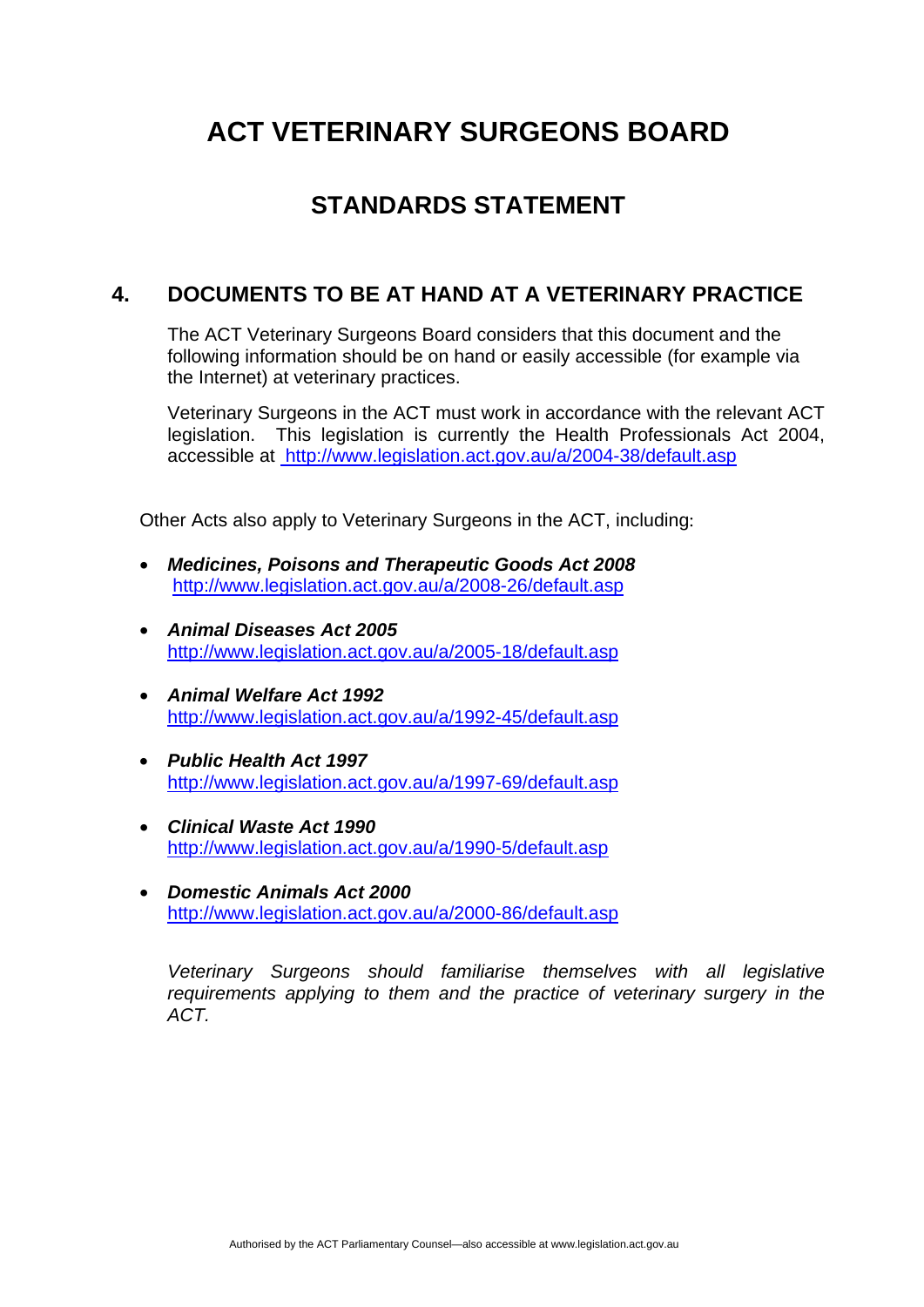### **4.1 POLICY AND PROCESS MANUALS**

The practice should have policy and process manuals available which provide information for veterinary surgeons regarding policies and processes at the practice, including, but not limited to the following:

- A formal documented induction process for new staff;
- An organisational structure chart or similar with lines of responsibility clearly identified and provided to staff;
- Processes for record keeping of all animals presented to the centre, from initial admission and including treatment and outcome records;
- Procedures for case 'hand over's';
- Identified procedures for referring cases to the RSPCA; and
- Identified procedures for storage and disposal of cadavers.

### **4.2 LICENCE TO EUTHANASE WILDLIFE**

ACT veterinary surgeons operate under a general license held by the ACT Veterinary Surgeons Board to euthanasia native animals. Veterinary Surgeons are required under this licence to:

- Ensure animals are killed humanely;
- Keep records of all native animals euthanased (except for all birds, Eastern Grey Kangaroos, Brown Snakes, Blue Tongue Lizards and Longed-neck Tortoise), including date euthanased, species and number of each species euthanased, location where the animal was found, and treatment.
- Records are to be submitted to the RSPCA or the Board by 31 May each year.

Data will then be passed on to Environment ACT.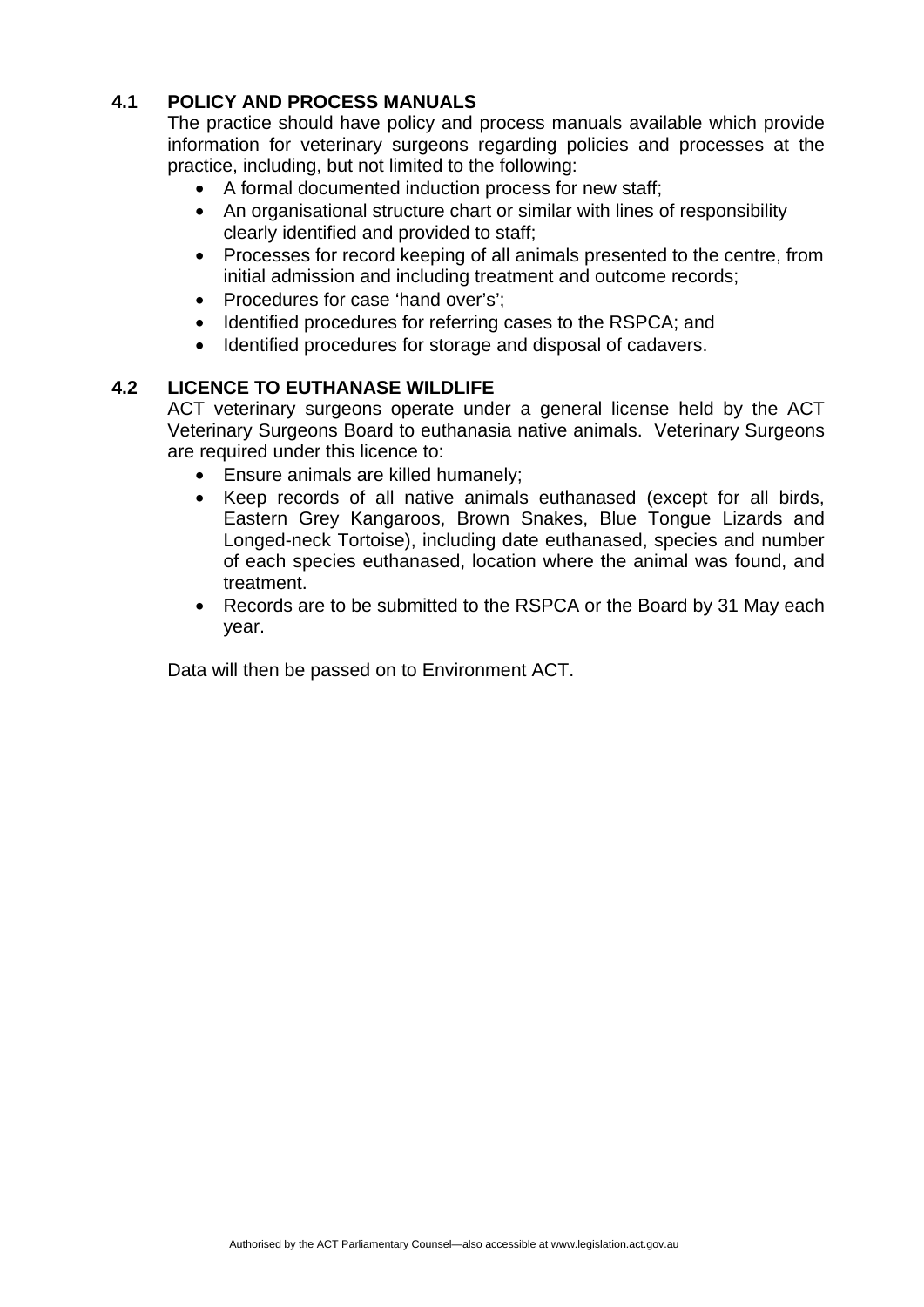## **STANDARDS STATEMENT**

### **5. MANAGEMENT OF CLINICAL RECORDS**

The ACT Veterinary Surgeons Board requires that every practice have an efficient record keeping system for client records.

### **5.1 VETERINARY MEDICAL RECORDS**

- **5.1.1** Veterinary medical records are an important tool in the practise of veterinary medicine. They serve as a basis for planning patient care, and as a means of communication between veterinary surgeons or staff. They provide documentary evidence of the animal's illness, care and treatment. They serve as a basis for review, study and evaluation of medical care rendered by the clinic. They form an essential record of restricted drugs used or supplied, and the basis for the supply.
- **5.1.2** A veterinary medical record may be handwritten on client cards or stored as computer information. They must be readily retrievable, legible and a complete record of all consultation between animal patient or herd/flock, owner and veterinary surgeon. Veterinary records must contain sufficient information to justify the diagnosis and treatment of the animals or herd/flock concerned. In the case of a herd/flock, the record should contain sufficient information to identify the herd/flock concerned, the problem under consideration, record all investigation results and treatments prescribed.
- **5.1.3** Any certificate issued should be recorded as part of the animal's clinical records.
- **5.1.4** The veterinary medical records of each patient should provide the following history data:
	- Client identification:
	- Animal patient or herd identification;
	- Medical history;
	- Physical examination details:
	- Provisional and final diagnosis;
	- Treatment given, dispensed or prescribed;
	- Vaccination record:
	- Copy of any certificate issued.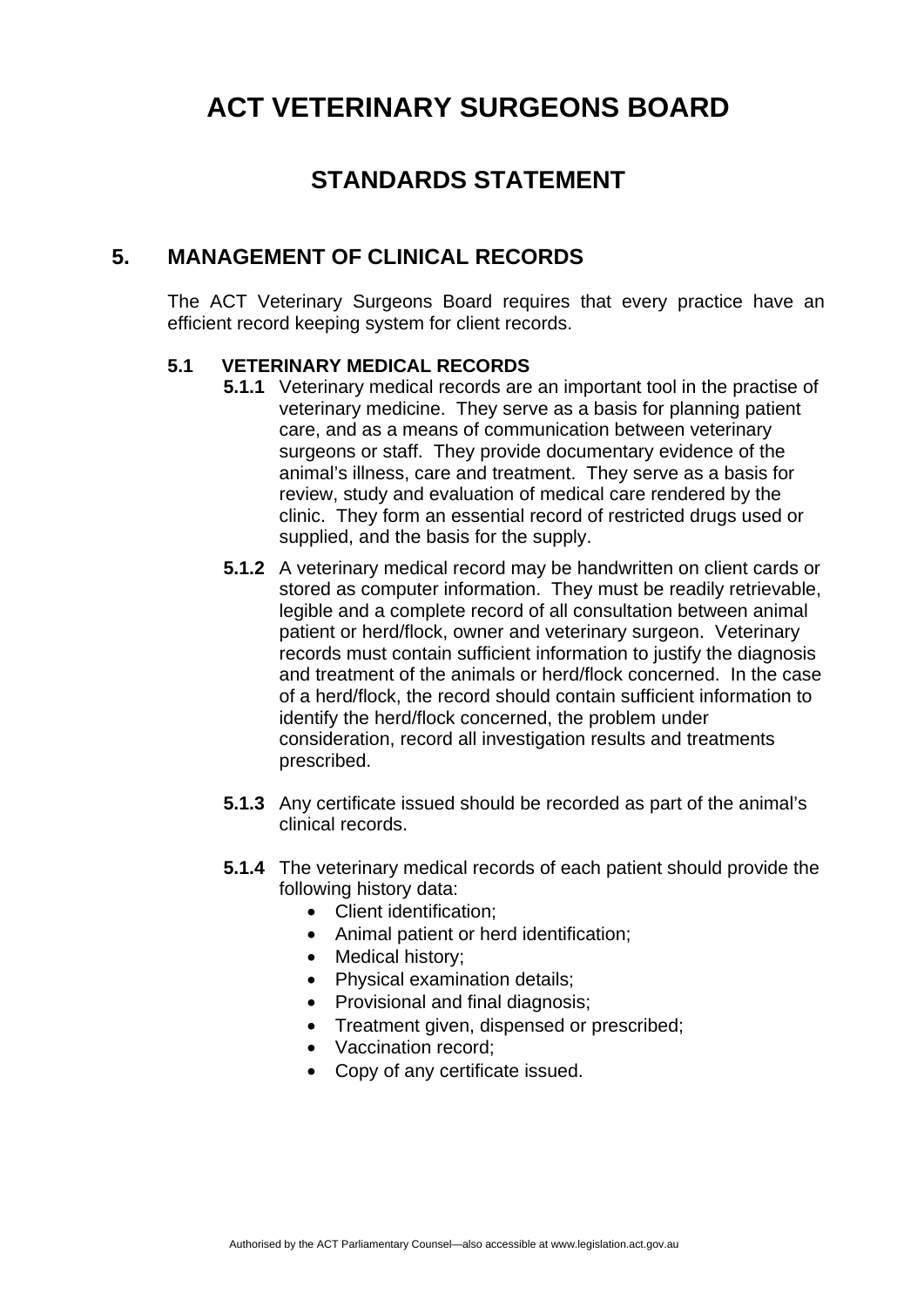- **5.1.5** And where relevant:
	- Prognosis:
	- Consultation progress notes;
	- Radiographic records:
	- Imaging reports, eg. CAT, MRI, Ultrasound, v. ECG, EEG, **Scintigraphy**
	- Laboratory reports;
	- Autopsy reports;
	- Specialist reports:
	- Surgical mortality record;
	- Hospitalisation treatment record.
- **5.1.6** All veterinary medical records are the property of the clinic and maintained in the clinic for the benefit of the client, the animal, the staff and the clinic. Veterinary medical records should be confidential and no information in these records should be released to anyone without clear authorization from the owner of the particular animal.
- **5.1.7** Objective comments re an animal's temperament may be included, eg, nervous, aggressive, fear biter, etc., however, subjective personal comments about clients or animals are inappropriate in medical records and should be avoided.
- **5.1.8** In the case of a stray, medical records should be kept identifying as best as possible the animal and the procedure.

### **5.2 RETENTION OF MEDICAL RECORDS**

**5.2.1** Should legal action be brought against a veterinary surgeon, all documentary evidence would be brought to account and medical records are likely to be needed in defence. Records should be kept for at least seven years after the last occasion on which the animal received treatment.

### **5.3 ACCESS TO RECORDS**

- **5.3.1** Clients are entitled to copies of relevant records. Whether or not there is a cost involved is a matter for the individual veterinary practice. Where the history is complex, an attempt should be made to discuss the case with the next veterinary surgeon. Pathology reports should include raw data and the pathologists' analysis.
- **5.3.2** Whether the request to forward veterinary medical records is made by the client or the second veterinary surgeon, this request should be treated professionally and actioned as quickly as possible by the first veterinary surgeon. When a medical record is transferred and a copy is not kept, a note should be made of the name and address of where the information was transferred.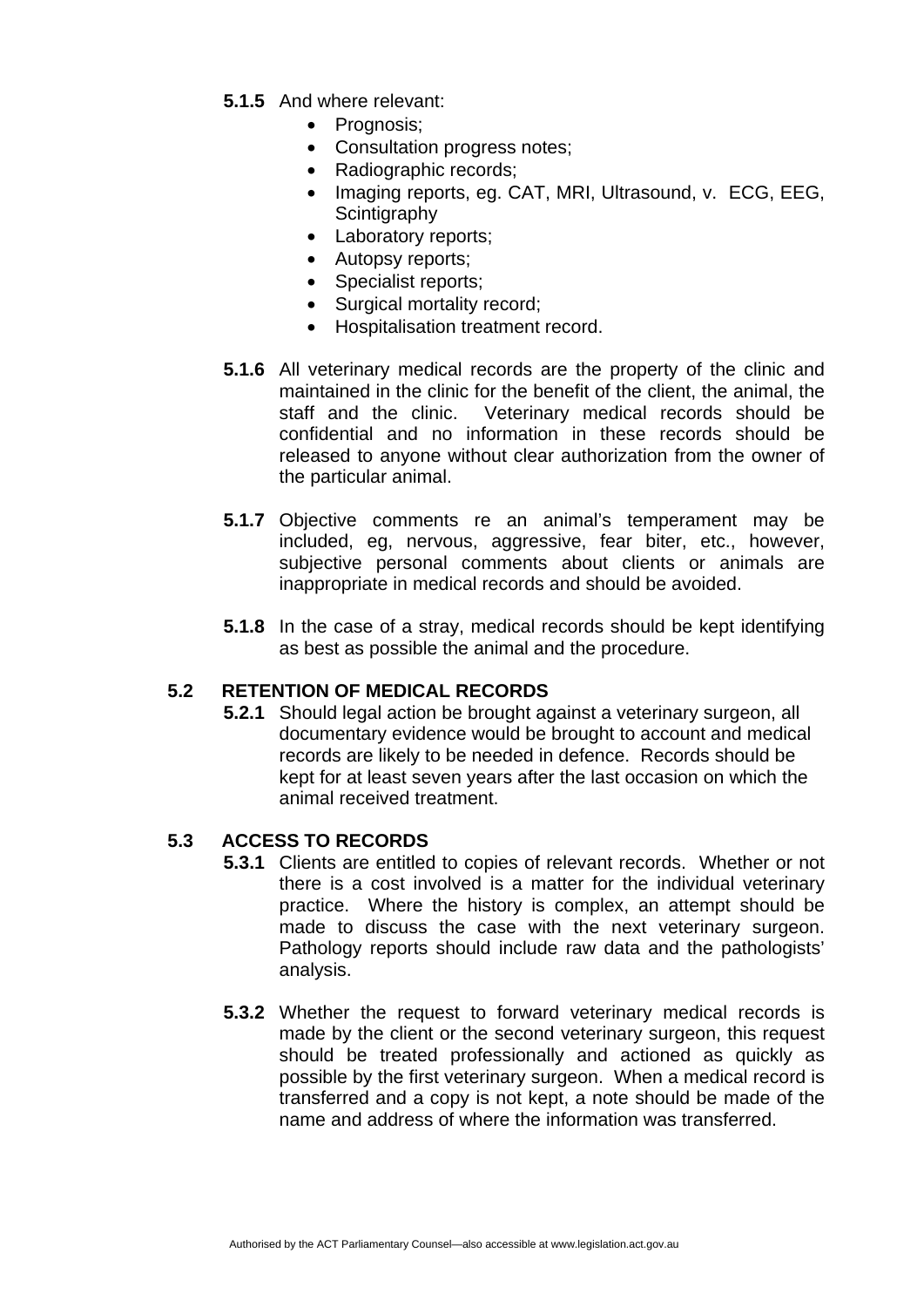- **5.3.3** In the event of the sale, transfer or closure of a practice, the veterinary surgeon must decide what to do with the medical records they hold. They can elect to sell, transfer, retain or hand the information directly to the client. The practitioner is obliged to notify clients of what is going to be done with their animal's records. Means of notification may include:
	- Publishing a notice in the newspaper. The notice should set out the details of the proposed changes in the practice and state whether the records are to be retained by the veterinary surgeon, transferred to another practitioner or made available to the clients;
	- Placing a notice in the practice. A written notice should be placed in a prominent location in the practice for a period of not less than two months prior to the date of the changes in the practice (where possible).
	- Clients with animals currently receiving a course of treatment, therapy, or being monitored by the practice, should, where practicable, be sent notification in writing about the changes to the practice.
	- As a last resort, where a practice has closed and circumstances require, the Board may determine the fate of any residual records.
- **5.3.4** Veterinary surgeons who elect to retain medical records must comply with the requirements in points  $8 - 10$ .
- **5.3.5** Practitioners should consider in their succession and estate planning, provision for medical records they hold.
- **5.3.6** The Board can demand to see all pertinent records as part of a complaint investigation.
- **5.3.7** The courts have power to require any information that they see fit. Veterinary surgeons have a duty to comply with any lawful requests promptly and efficiently.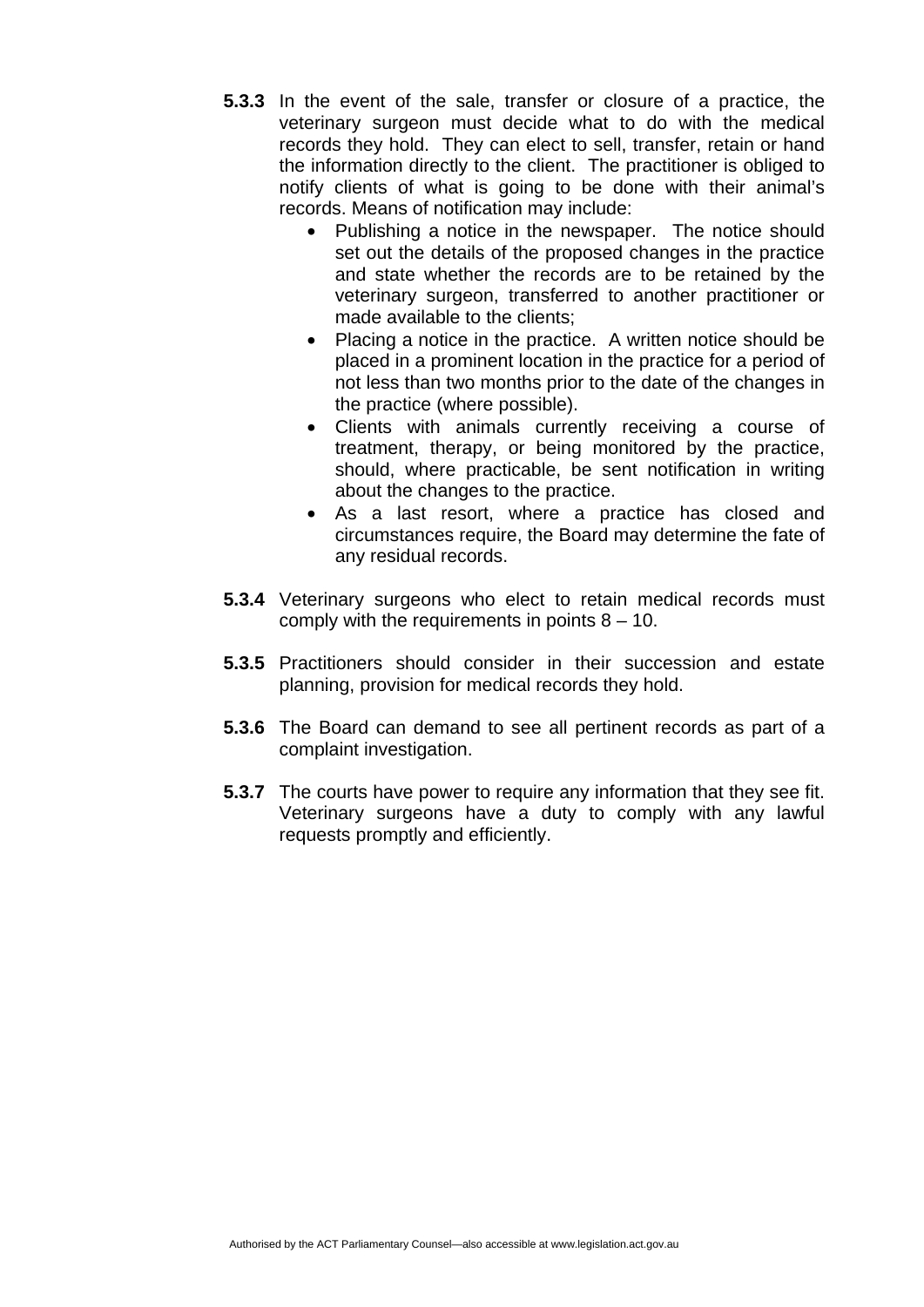## **STANDARDS STATEMENT**

### **6. RECENCY OF PRACTICE REQUIREMENTS FOR REGISTRATION AND PRACTICE**

Veterinary Surgeons must be competent to provide the services that they offer. A Veterinary Surgeon must not practise in an area in which he or she is not competent to practise unless under the supervision of a Veterinary Surgeon who is competent to practise in the area until competency is established.

A Veterinary Surgeon must provide evidence that he or she is competent to provide the services that he or she offers when applying for registration or renewal of registration. A person may declare that he or she is competent if the person has appropriate qualifications, has recency of practice and has complied with the Board's standards statement on continuing professional development.

The Board may require applicants to complete, to the satisfaction of the Board, training courses and/or supervised practice determined by the Board before approving applications for registration, renewal of registration or re-registration.

 Registrants who have not practiced for a period of five years or more must demonstrate, to the satisfaction of the Board, that they have maintained competencies during the period in order to be registered.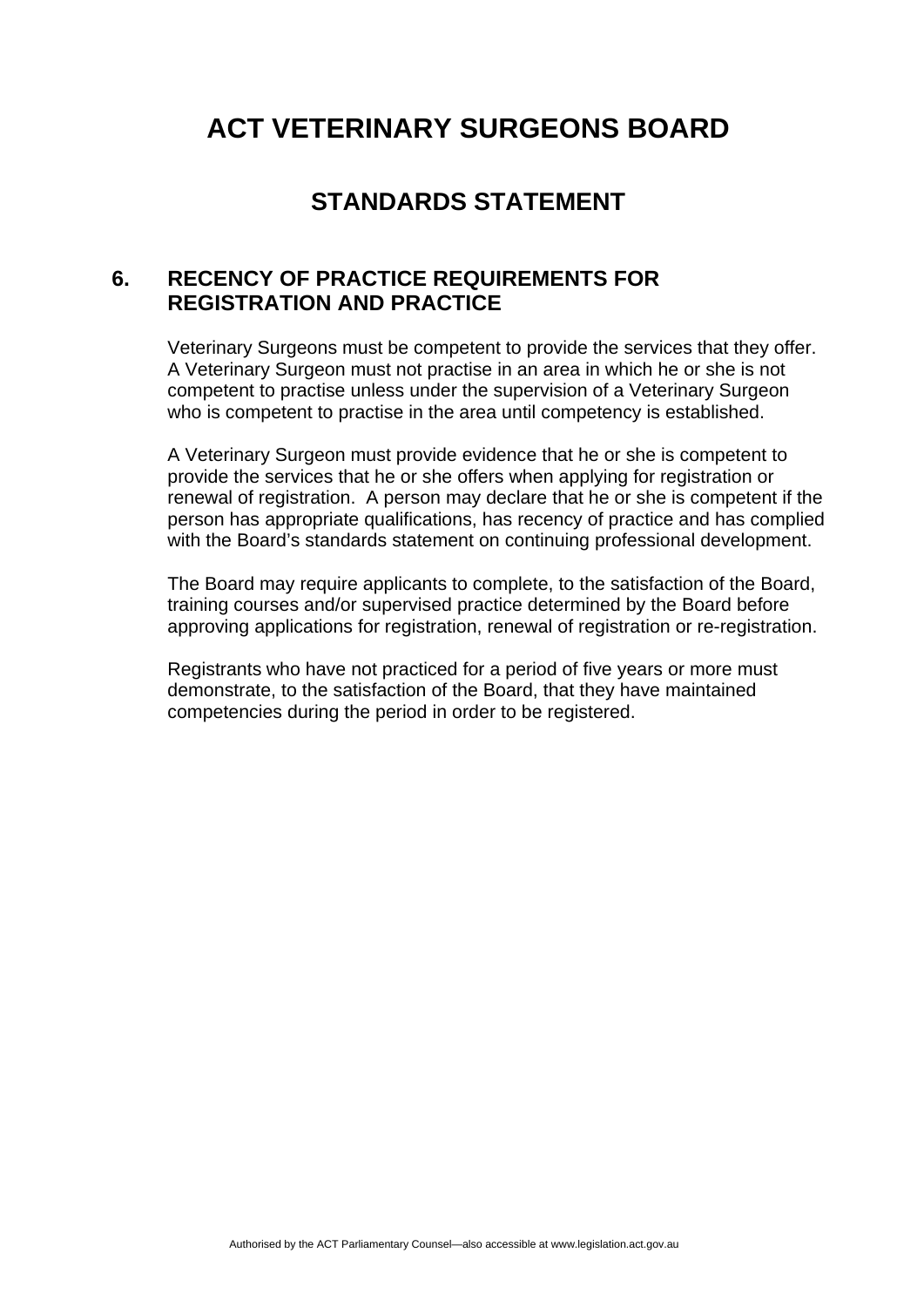# **STANDARDS STATEMENT**

### **7. ANAESTHESIA PROTOCOL**

- **7.1** The ACT Veterinary Surgeons Board requires that every practice have established protocols for the administration and supervision of anaesthetic agents and that all staff need to be aware of the procedures contained therein:
- **7.2** The procedures should:
	- be set out in a readily accessible form
	- be available at any time of the day
	- show the drugs used, their dosage and routes of administration
	- be reviewed and updated regularly
	- contain a copy of a suitable anaesthetic monitoring chart that is used in hospital
- **7.3** A minimum data base needs to be established for every case undergoing anaesthesia. This includes a full clinical examination and recording of owner and patient name, breed, age, sex, heart rate, temperature. The date, procedure, time of procedure, drug doses and time and route of administration, surgeon and anaesthetist should be recorded.
- **7.4** The anaesthetic risk for the patient must be assessed, recorded and graded. A suitable system is the ASA (American Society of Anaesthiologists) system where animals are graded from 1-5. Young animals would be graded 1-2, geriatric or sick animals graded 4-5. Those healthy animals with breed related anaesthetic problems would be grade 3 (eg brachycepalics). Except in an emergency, animals with a high anaesthetic risk (i.e. graded 4-5) should have additional laboratory investigation prior to anaesthesia. The minimum should include: urine specific gravity, packed cell volume and total blood protein. (If an owner refuses to agree to laboratory tests this should be noted).
- **7.5** A suitable oxygen delivery system with monitoring by a competent and trained second person should be available for all animals undergoing anaesthesia except for the following:
	- Small animals where duration of procedure is 15 minutes or less
	- Large animals where duration of procedure is 60 minutes or less
	- Emergencies.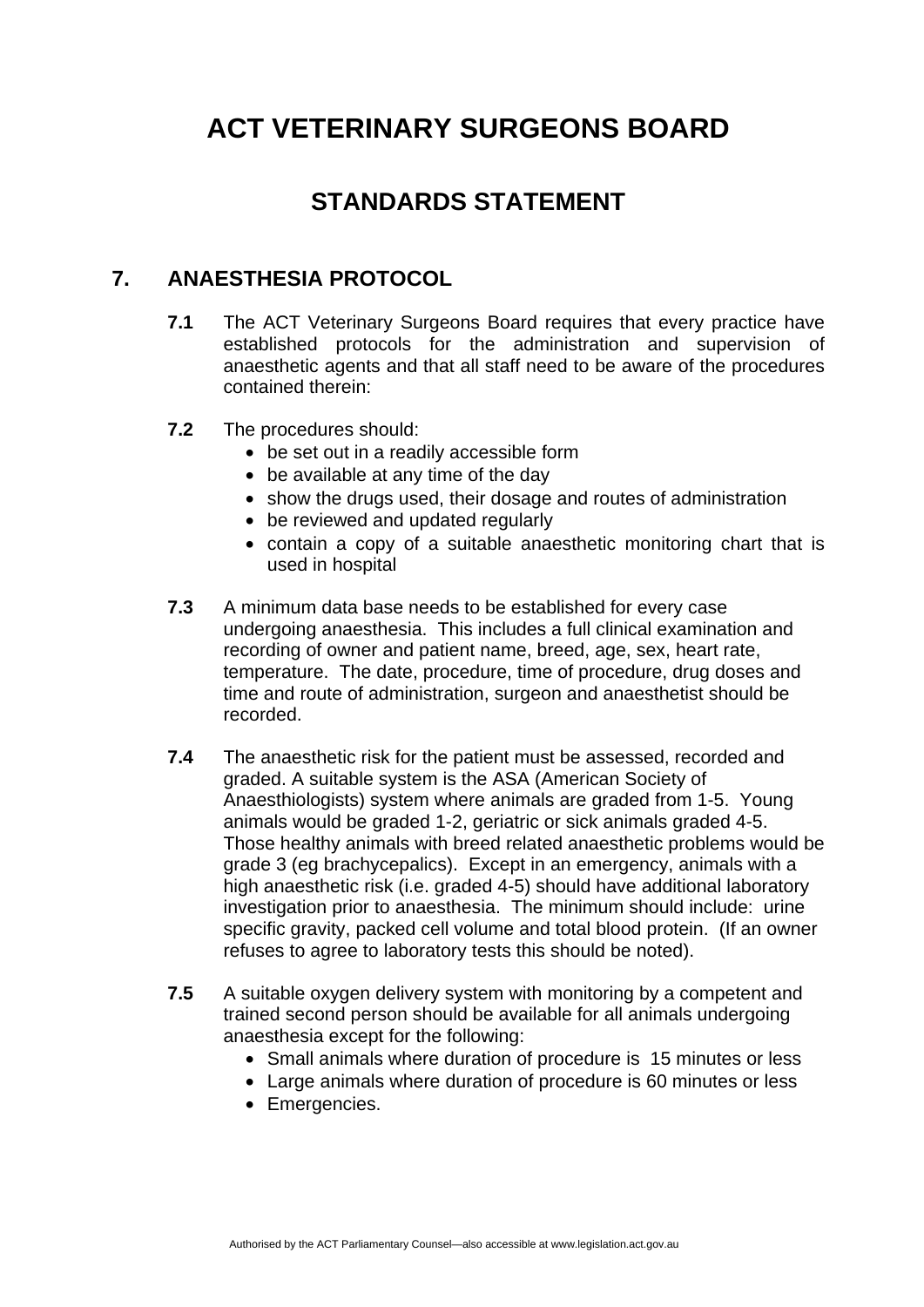- **7.6** An anaesthetic machine must be used for procedures taking more than 15 minutes for small animals and 60 minutes for large animals. The vaporiser should be calibrated regularly.
- **7.7** Animals should be continuously monitored with the recording of heart and respiratory rate every 10-15 minutes. Departures from normal need to be recorded.
- **7.8** Due attention needs to be given to pain relief, intra and post anaesthetic body temperature. An animal graded 4-5 may need fluid therapy. Horses undergoing other than short procedures should have fluid therapy.
- **7.9** A record of anaesthetic deaths needs to be kept showing post mortem results and if a post mortem is not performed a reason should be given.
- **7.10** Evidence of compliance with these recommendations will constitute a complete anaesthetic record.
- **7.11** Practices should comply with occupational health and safety procedures or requirements, such as having an anaesthetic gas scavenging system in place where necessary.

The above procedures may be varied where individual situations indicate an alternative practice/method/treatment is justified.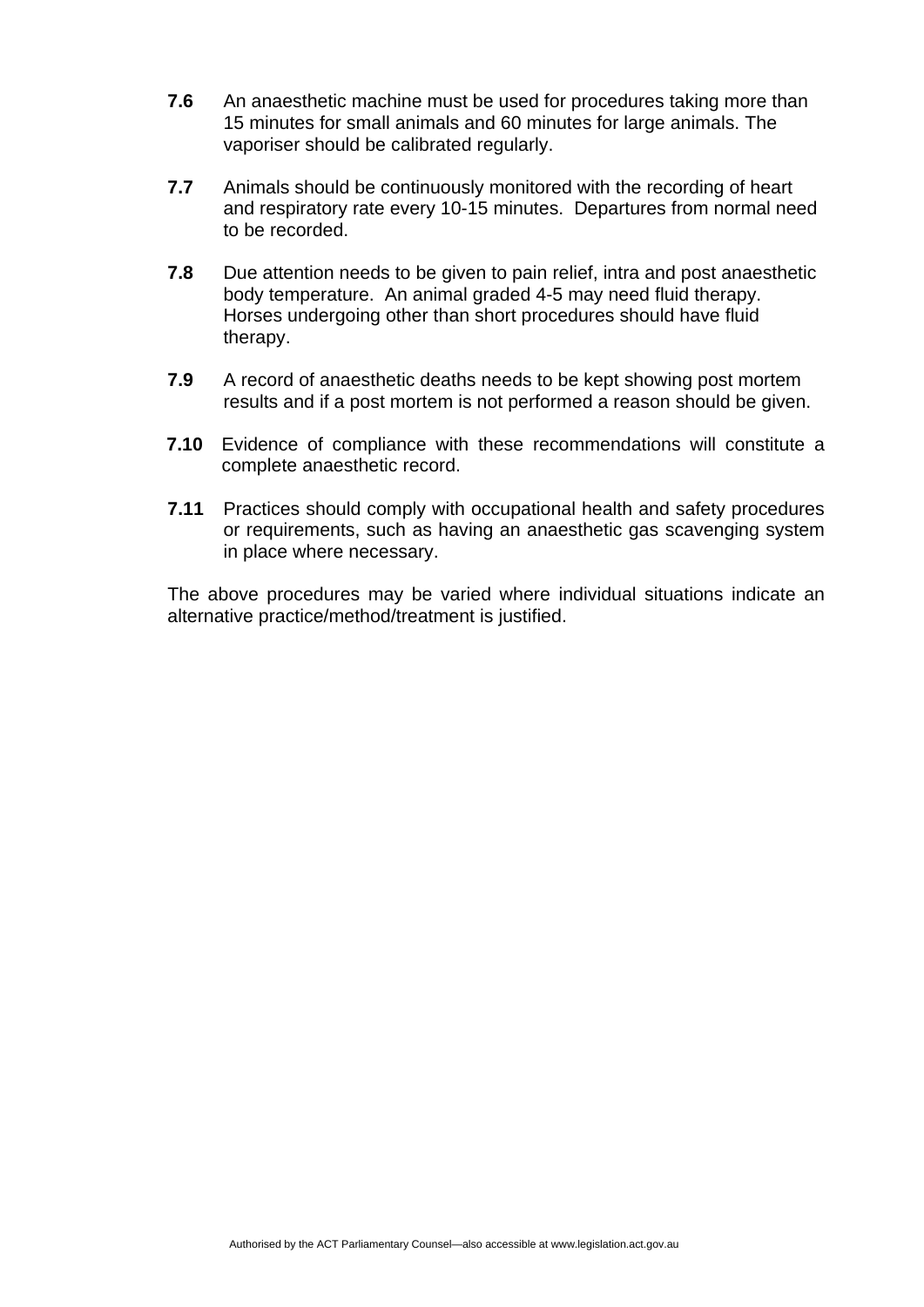## **STANDARDS STATEMENT**

### **8. ADVERTISING**

The ACT Veterinary Surgeons Board considers the AVA Code of Ethics with regard to advertising as the minimum standard with which all veterinarians should comply. This accords with the principle that advertising should serve the public interest as well as the interests of the profession.

General requirements for advertisements relating to veterinary services include:

### **8.1 SIGNS**

- **8.1.1** A veterinary surgeon must display at each place at which the veterinary surgeon practises veterinary surgery a sign bearing:
	- (a) The veterinary surgeons name: and
	- (b) The veterinary surgeon's qualifications as recorded in:
		- (i) The Register of Veterinary Surgeons; or
		- (ii) The Register of Veterinary Specialists; as the case may be; and stating that the person is a veterinary surgeon or, as the case may be, a veterinary specialist.
- **8.1.2** A veterinary surgeon who:
	- (a) Is employed in a temporary capacity; or
	- (b) Is engaged to act in locum tenens;

For a period of not more than 30 days is not required to comply with subregulation (1).

- **8.1.3** A sign displayed at veterinary premises may be illuminated by a light of constant intensity (in case of emergency) without causing irritation to the general public.
- **8.1.4** A veterinary surgeon whose veterinary premises are in a shopping complex or other place where a directory of tenants is provided may display on that directory a sign indicating that the veterinary surgeon has a practice in that place.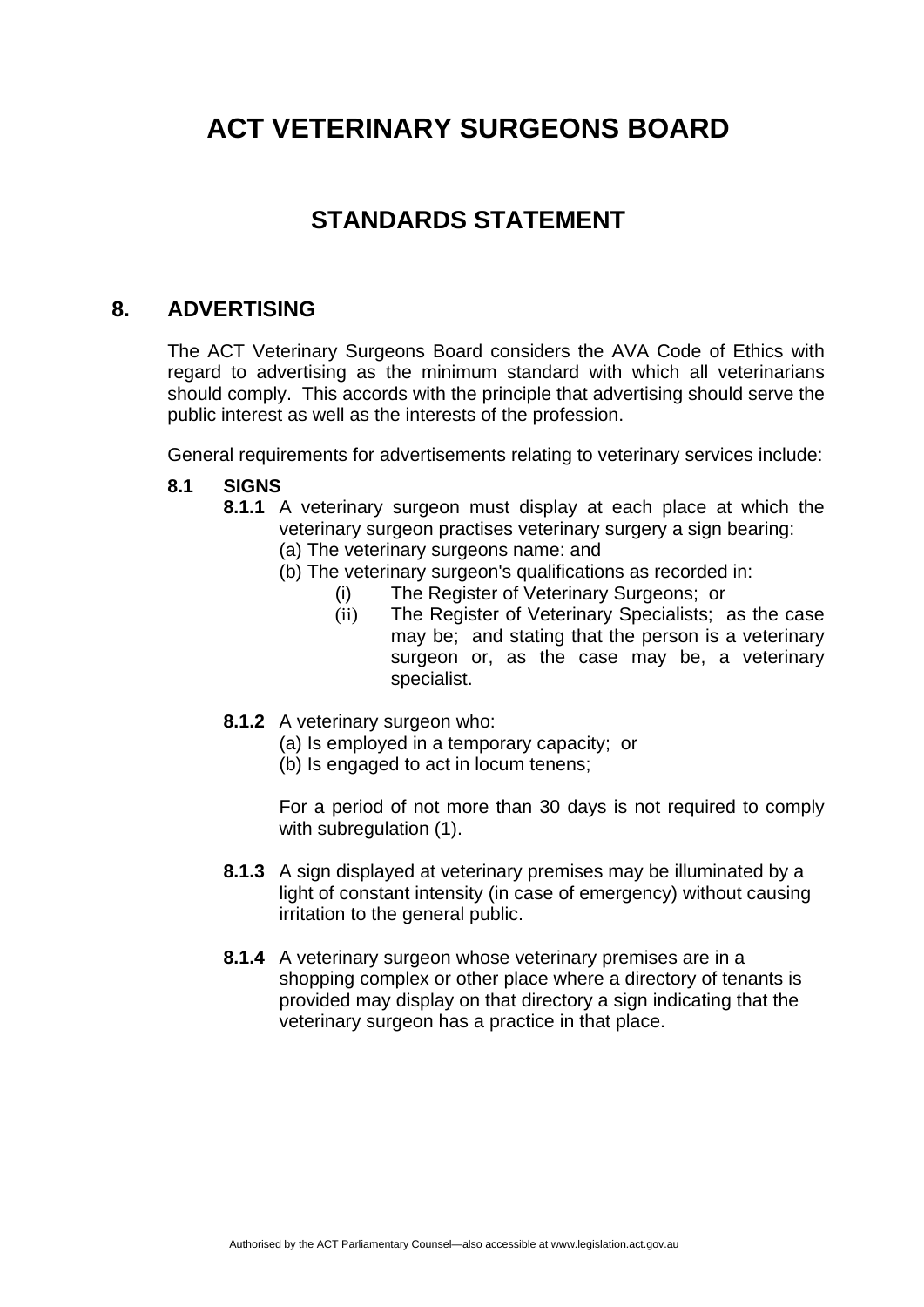### **8.2 ADVERTISEMENTS AND PROMOTIONS**

General requirements for advertisements relating to veterinary services: An advertisement must not:

- (a) Be false, misleading or deceptive; or
- (b) Be likely to mislead or deceive; or
- (c) Adversely affect or be likely to adversely affect the reputation or standing of any veterinary surgeon or of the veterinary profession generally; or
- (d) Claim or imply the superiority of any veterinary surgeon over all veterinary surgeons or any other veterinary surgeon; or
- (e) Make or imply a comparison with any other veterinary surgeon; **or**
- (f) Contain any testimonial or endorsement concerning any veterinary surgeon.

### **8.3 SPECIALISTS**

Veterinarians who are not registered as veterinary specialists should not make any claims to be a specialist (see (a) above).

### **8.4 'YELLOW PAGES' OR OTHER ADVERTISING**

Advertising in any telephone book, directory or other place or medium should be accurate and not misleading.

### **8.5 ADVERTISING OF AFTER HOURS SERVICES**

Veterinarians or veterinary practices need to be very careful in relation to the advertising of their hours of service in order to ensure that they are not misleading the public. If advertising implies or promises services which are not provided, this is likely to be a breach of the Code of Conduct.

Some advertisements in the Yellow Pages use wording such as "emergency after hours service" or similar, which may imply that that the practice is offering a 24 hour, 7 day service. If this is not the case, practices should use the wording "emergency contact" rather than "emergency service".

The Board urges all practices to review their advertising in the Yellow Pages and ensure that it does not mislead the public in any way regarding the services provided.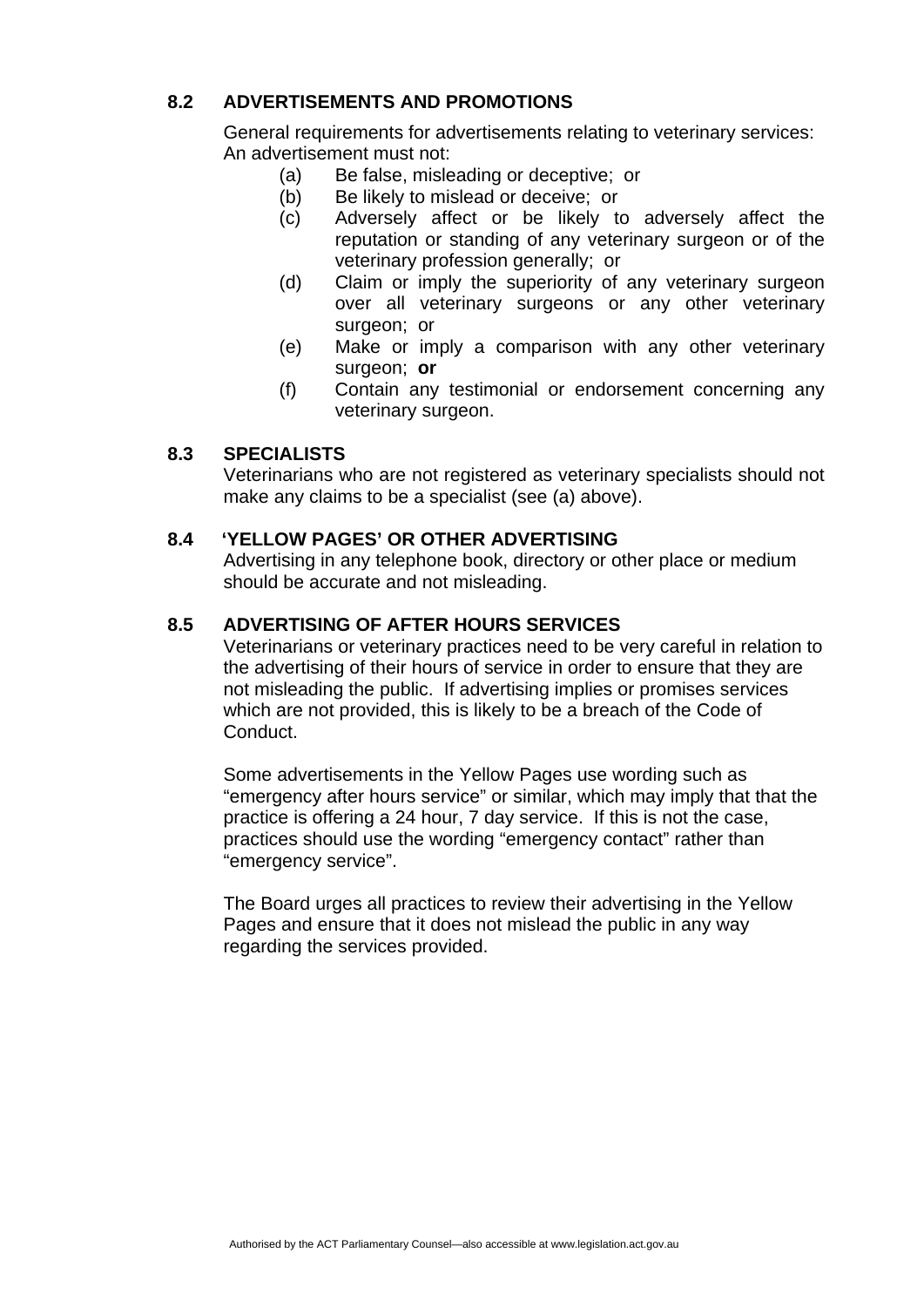### **8.6 USE OF POST NOMINALS**

The ACT Veterinary Surgeons Board has considered the issue of the use of non-academic post nominal's, such as MRCVS or other membership initials, in advertising of practices.

The Board is of the view that post nominal's may mislead the public into thinking that the person has higher qualifications or skills than other veterinary surgeons who do not use these post nominal's.

The Board therefore has determined that, unless approved by the Board, non-academic post nominals should not be used in advertising as they do not represent additional qualifications and may mislead the public.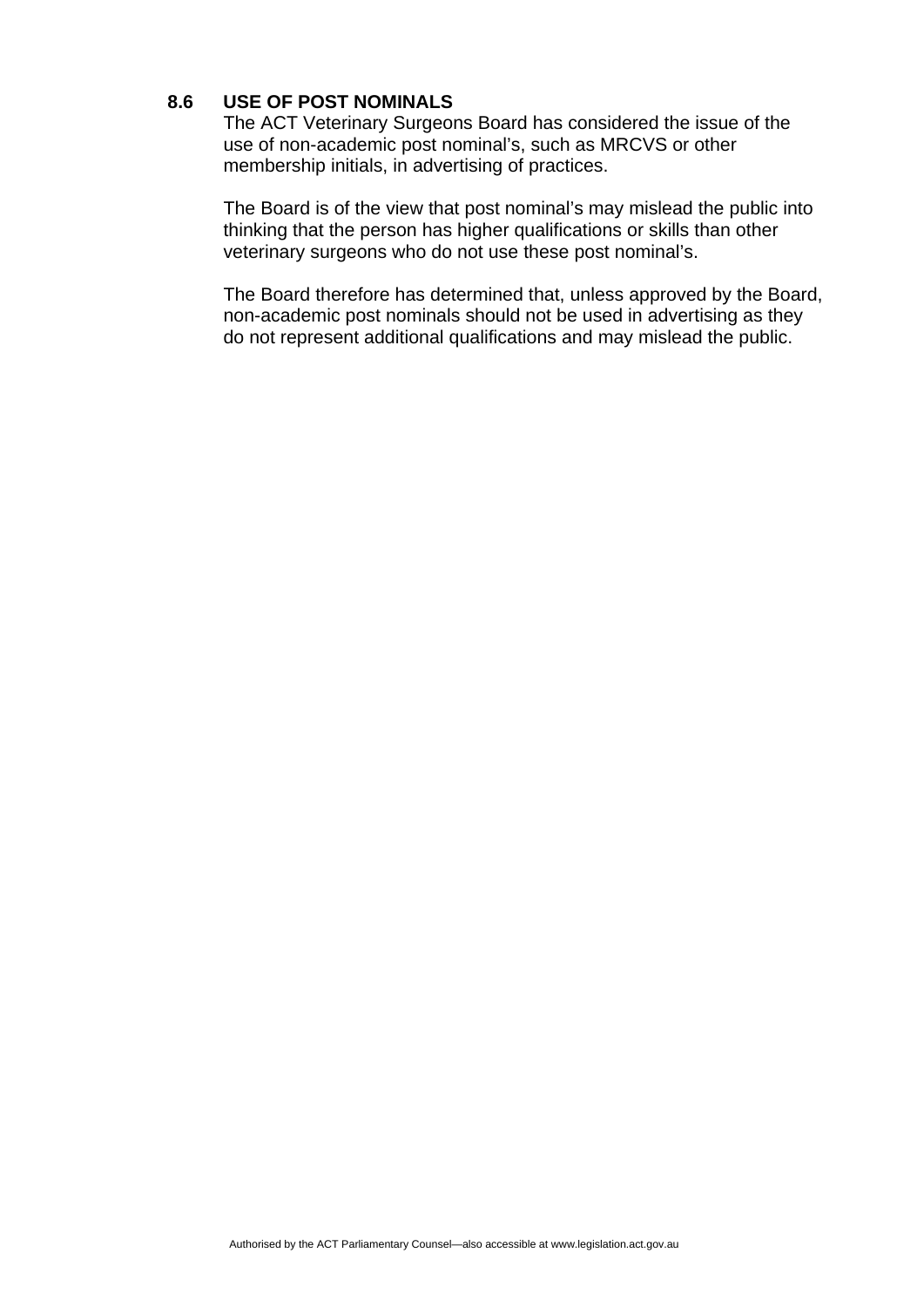## **STANDARDS STATEMENT**

### **9. PROFESSIONAL INDEMNITY INSURANCE**

- **9.1** A Veterinary Surgeon must maintain a policy of professional indemnity insurance and provide evidence of the policy when required by the board.
- **9.2** However, this does not apply to a Veterinary Surgeon if the Veterinary Surgeon
	- **9.2.1** Is covered by professional indemnity insurance other than insurance maintained by the Veterinary Surgeon, such as an employer; and
	- **9.2.2** Only practises Veterinary Surgery that is covered by that professional indemnity insurance policy; or
	- **9.2.3** Only practises Veterinary Surgery on his or her own animals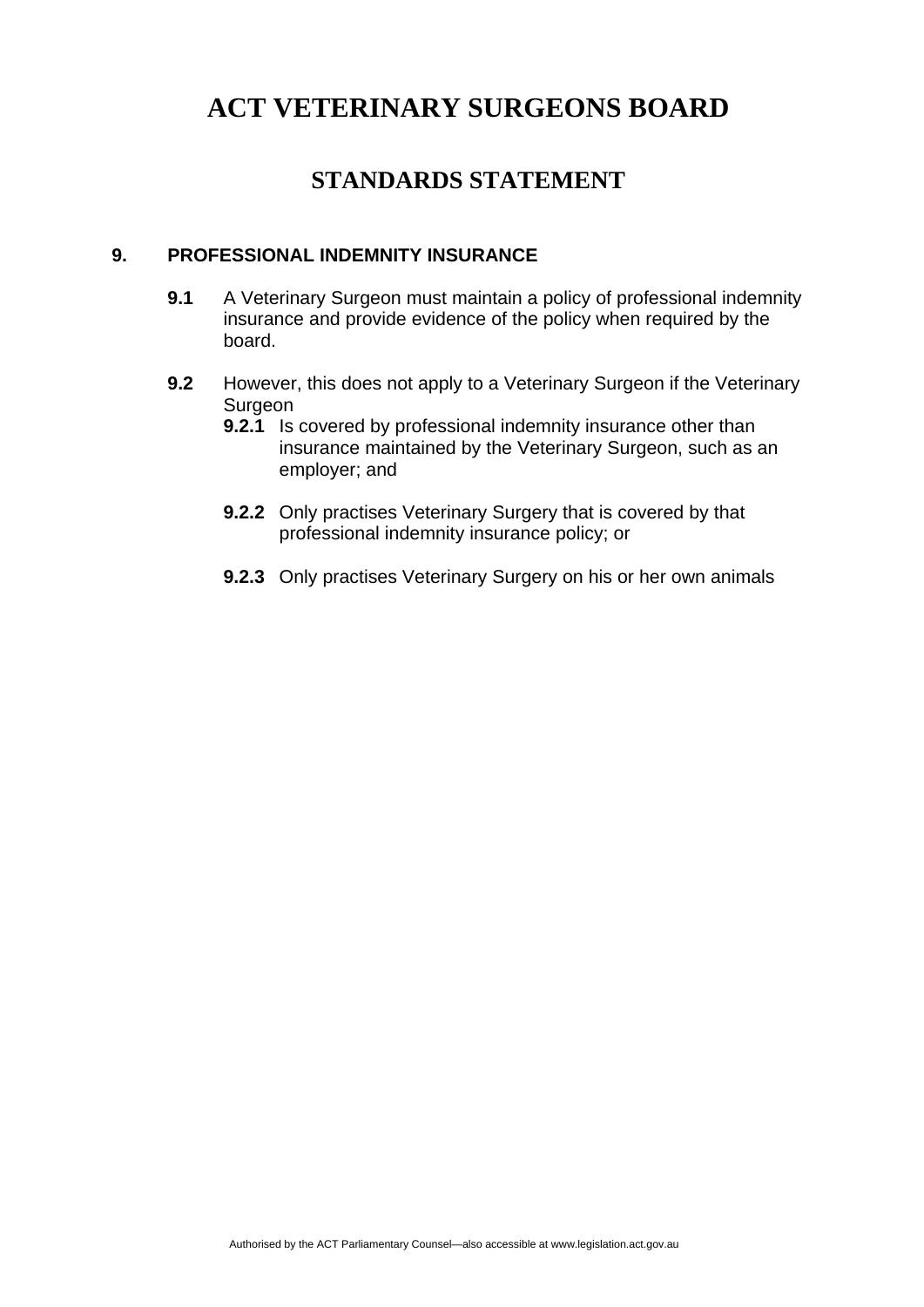## **STANDARDS STATEMENT**

### **10. VETERINARY PREMISES**

Premises to be used for the provision of veterinary services in the ACT must be approved for use as veterinary premises by the ACT Veterinary Surgeons Board. Veterinary premises that have been approved by the ACT Veterinary Surgeons Board will be deemed to satisfy the Board's standards at the time of the approval. Premises must be maintained at that standard subsequently.

Applications for approval of premises for the provision of veterinary services must be made on the Board's application form and must be supported by enough information to enable the Board to make a decision on the application. An application must be accompanied by the Board's fee and must grant permission for a member or an officer of the Board to carry out inspections of the premises.

The Board may impose on an approval any reasonable condition the Board determines and the Board may amend, suspend or cancel an approval on reasonable grounds.

Offence and professional misconduct provisions apply to persons conducting a veterinary practice at premises not approved by the Board, those not complying with a condition of an approval and those submitting false information in an application.

Approval is required every 4 years and to:

- Establish new premises;
- Re-locate existing approved premises;
- Upgrade existing approved premises to a higher level of practice; and
- Use existing unapproved premises.

Information provided in the ACT Veterinary Surgeons Board Approval Application Pack, which follows, is part of this Standards Statement.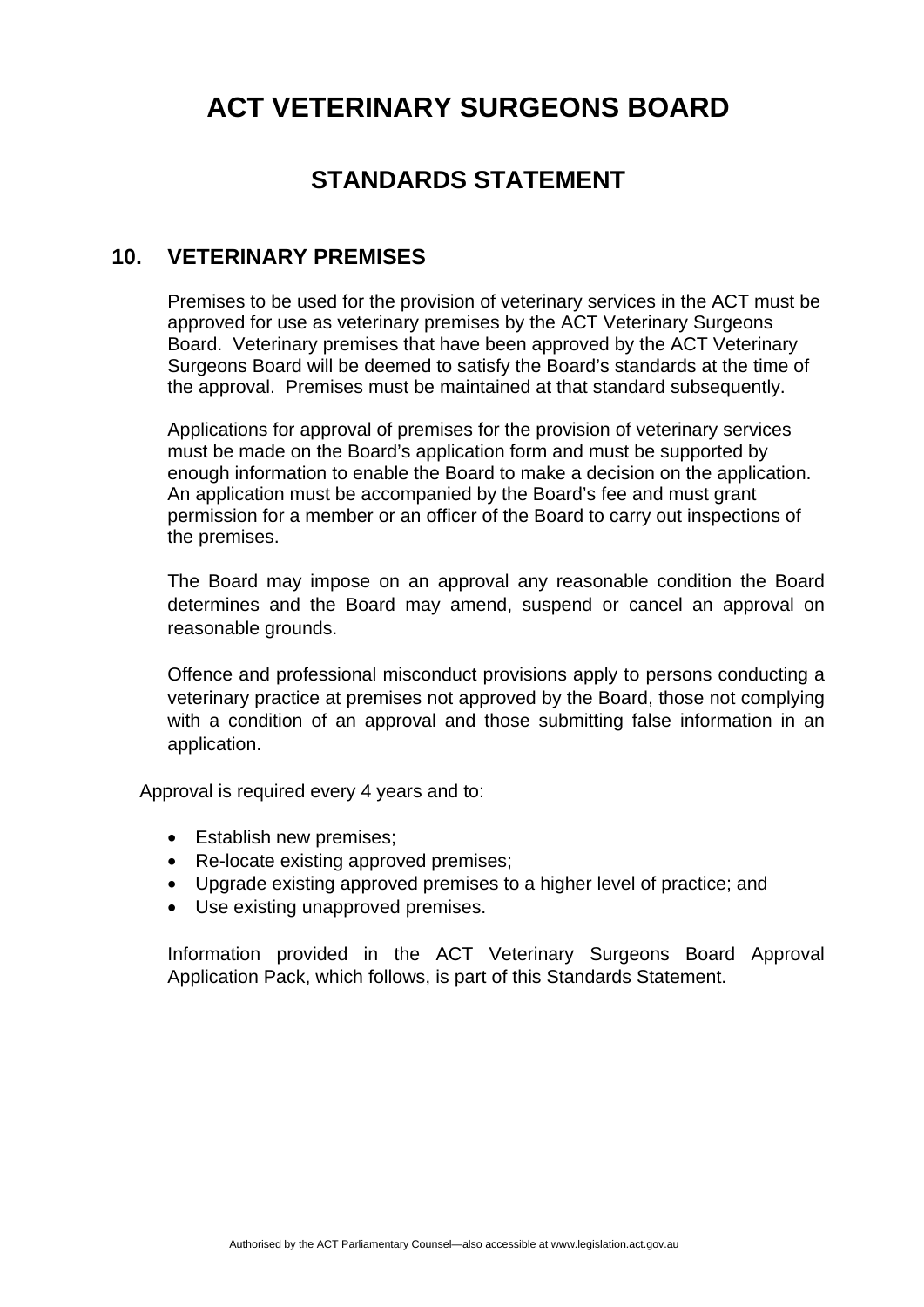**Scala House 11 Torrens St BRADDON ACT 2612** 

**Ph: 02 – 62051596 Fax: 02 – 62051602 Email:vetboard@act.gov.au** 

# USE OF PREMISES AS VETERINARY PREMISES

ACT Veterinary Surgeons Board Approval Application Pack

Requested By:

Date:

*NB: Where veterinary practices are not appropriately named, there is a two-year period of grace for the change of name of the practice.*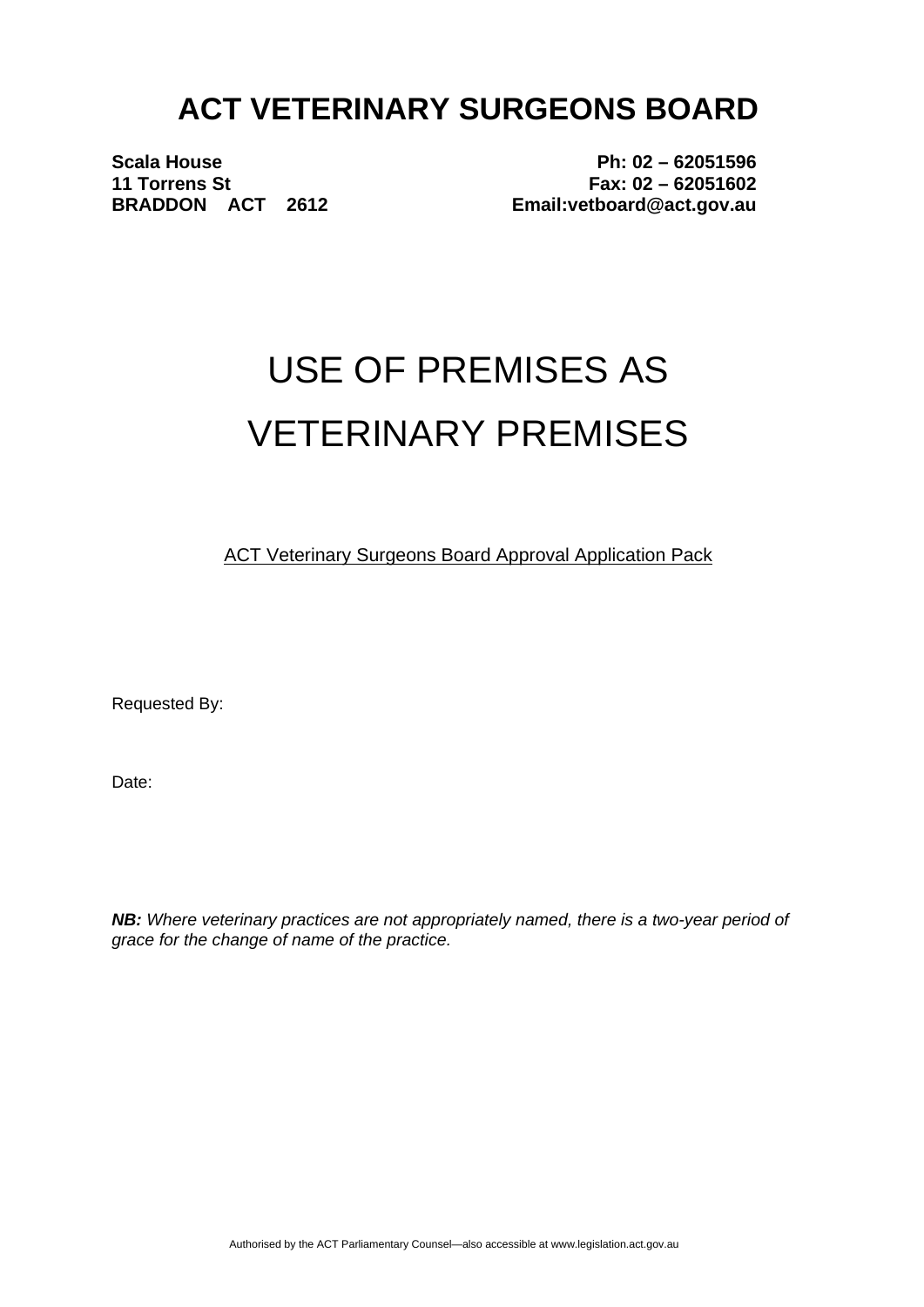## **VETERINARY PREMISES APPROVAL INFORMATION SHEET**

### **Applying For Approval**

Standards Statement No. 10 provides that a person must apply to the ACT Veterinary Surgeons Board (the Board) for approval to use premises as veterinary premises. The application must be in the approved form and be supported by enough information to enable the Board to decide the application, and be accompanied by the prescribed fee.

The Board may by written notice require the applicant to allow a member or an officer of the Board to inspect the premises which are the subject of the application.

The Board may impose on an approval any reasonable condition the Board determines and the Board may amend, suspend or cancel an approval on reasonable grounds.

Offence and professional misconduct provisions apply to persons conducting a veterinary practice at premises not approved by the Board, those not complying with a condition of an approval and those submitting false information in an application.

Approval is required every 4 years and to:

- Establish new premises:
- Re-locate existing approved premises:
- Upgrade existing approved premises to a higher level of practice; and
- Use existing unapproved premises.

The documents to be submitted are:

- Approval for Veterinary Premises Application Form
- Veterinary Premises Standards Submission Form
- Detailed floor plan of premises showing design, identifying work and public areas, and size  $(m^2)$ , location of equipment, furniture and fittings, water supply, restricted drug storage area and controlled drug receptacles, customer parking and access. **Note:** Photographs can be submitted as additional supporting information.
- Evidence of possession licence (or receipt of application) for x-ray equipment if installed.
- **Prescribed application fee.**

If a Board inspection of the premises is required in the approval process, the applicant will be advised in writing. (An additional fee is applicable in these circumstances.)Payment of the additional fee will be required before an inspection can be undertaken and will be requested in writing.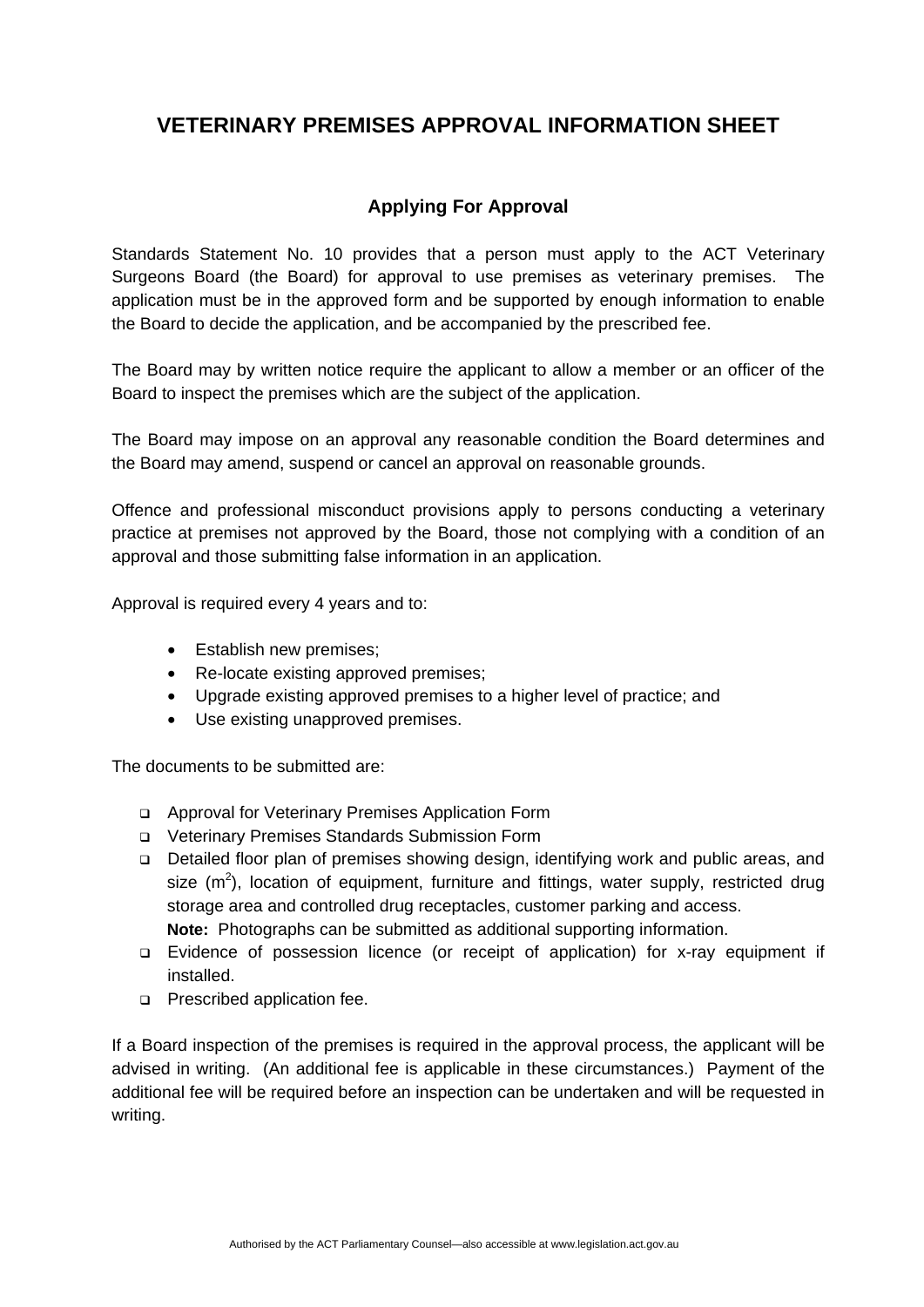**NOTE:** A Board inspection will be conducted in all applications where the premises are intended to be designated as a veterinary hospital or veterinary centre except where the premises is currently accredited by the Australian Small Animal Veterinary Association, its successor or by a similar national accreditation body.

A Board inspection will be conducted in all applications where the premises are wholly owned by non-veterinarians including animal welfare groups and the premises are intended for the conduct of general anaesthetic procedures.

All government approvals for premises must also be obtained.

All premises accredited under the current ASAVA (or its successor) 'Manual of Hospital Standards', for example, will be deemed to have met this Board's premises requirements.

The Board may refuse to grant the application if satisfied that:

- The premises are not suitable for use having regard to the standards applied:
- The details provided of equipment and fittings are deemed inadequate;
- A veterinary surgeon will not be practising at the premises;
- The applicant (and if a corporation, any of the corporation executive officers), has been convicted of a disqualifying offence.

Forward all completed forms, documents and prescribed fee to:

**The Registrar Veterinary Surgeons Board of the ACT Unit 1, Scala House 11 Torrens St BRADDON ACT 2612** 

Further information on completing the submission form can be obtained by contacting the Registrar on telephone 02-6205 1596.

The submission is designed to be a self assessment document to ensure uniform minimum standards of veterinary premises are applied across the ACT for the purpose of consumer and animal welfare protection. The premises will not be formally approved for use as veterinary premises until such approval is advised in writing by the Board. However, construction/development of proposed premises need not be delayed pending formal approval if the submission self-assessment shows that the premises will meet the required standards.

Enclosed are:

- Application for Approval to Use Premises as Veterinary Premises Form
- Explanation of how premises standards apply to range of premises
- Veterinary Premises Standards Submission Form
- Credit Card Payment Form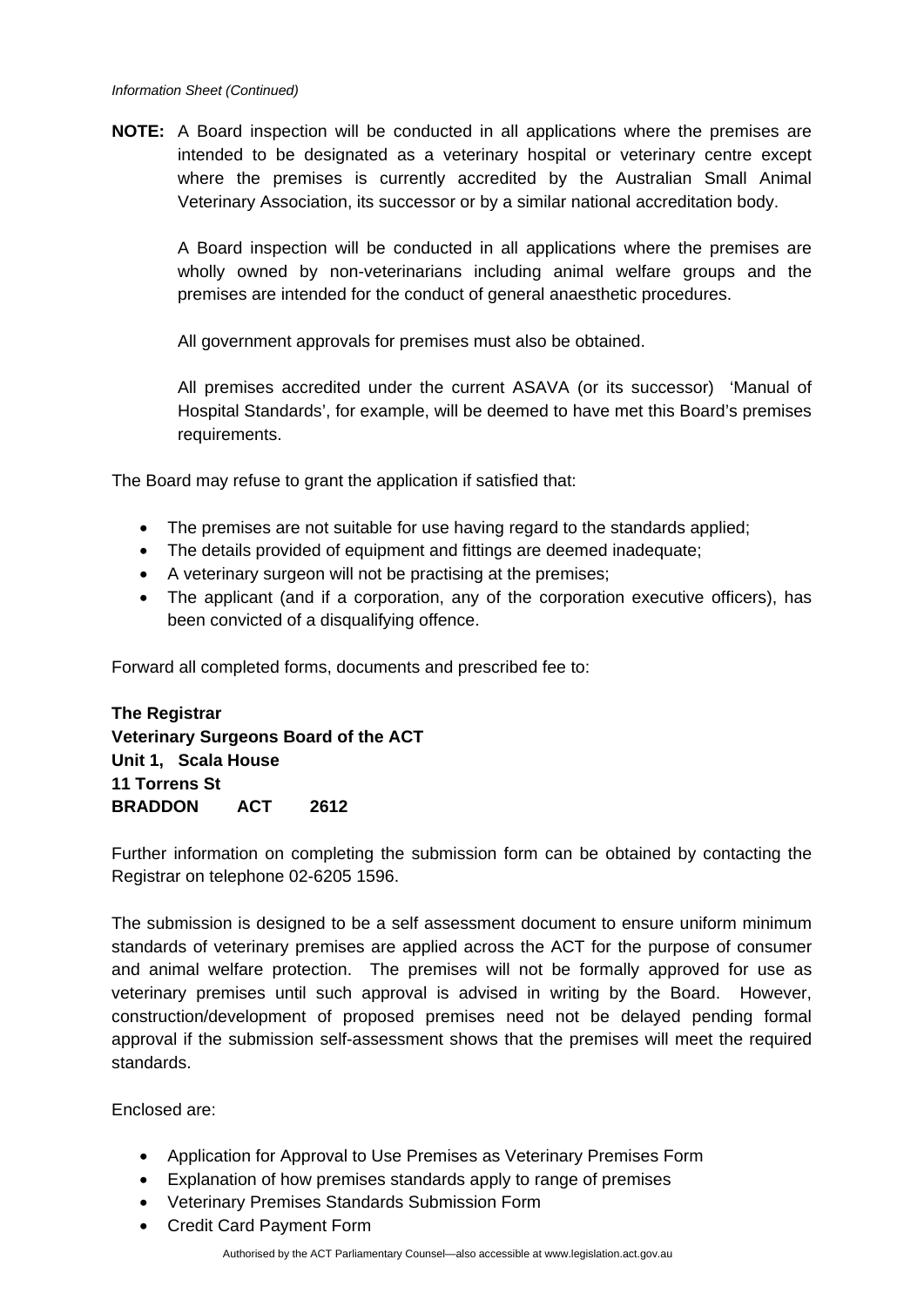- Attachments i) Records
- **NOTE: A copy of the completed submission form should be retained by the applicant. A change of ownership will necessitate the purchaser providing a statement to the Board as to the premises' current conformity with the standards. If satisfied with the statement the Board will issue a further approval in the name of the purchaser.**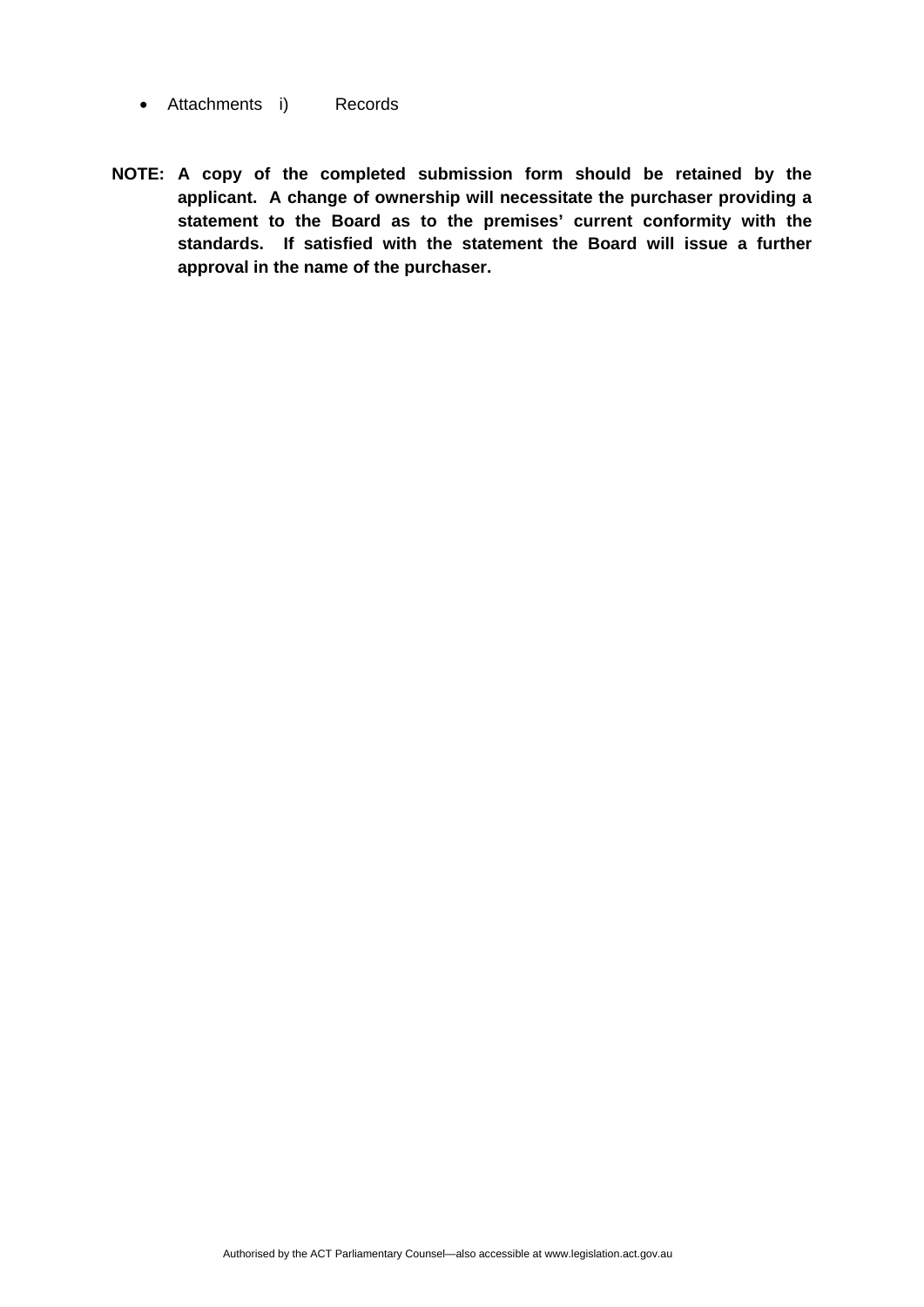# **Application for Approval to Use Premises as Veterinary Premises**

# *Applicant Details* (Please Print)

| Company Name (if any): company Name (if any) and the substitution of the substitution of the substitution of the substitution of the substitution of the substitution of the substitution of the substitution of the substitut                                   |                                                   |                                        |                                                     |
|------------------------------------------------------------------------------------------------------------------------------------------------------------------------------------------------------------------------------------------------------------------|---------------------------------------------------|----------------------------------------|-----------------------------------------------------|
|                                                                                                                                                                                                                                                                  |                                                   |                                        |                                                     |
|                                                                                                                                                                                                                                                                  |                                                   |                                        |                                                     |
| Are you a registered veterinary surgeon?                                                                                                                                                                                                                         |                                                   | $\Box$ Yes                             | $\Box$ No                                           |
| If you are not the sole owner, please provide name and address of other owners, company<br>directors/executives and whether veterinary surgeon (V) or non-veterinary surgeon (NV).                                                                               |                                                   |                                        |                                                     |
|                                                                                                                                                                                                                                                                  |                                                   |                                        |                                                     |
| Are you requesting permission for a house call practice only?                                                                                                                                                                                                    |                                                   | $\Box$ Yes                             | $\Box$ No                                           |
| (If yes do not fill in premises details but supply a letter from practice agreeing to take referred cases. See next page.)<br><b>Premises Details</b>                                                                                                            |                                                   |                                        |                                                     |
|                                                                                                                                                                                                                                                                  |                                                   |                                        |                                                     |
|                                                                                                                                                                                                                                                                  |                                                   |                                        |                                                     |
|                                                                                                                                                                                                                                                                  |                                                   |                                        |                                                     |
|                                                                                                                                                                                                                                                                  |                                                   |                                        |                                                     |
| Proposed commencement date of practice at premises:  /  /                                                                                                                                                                                                        |                                                   |                                        |                                                     |
| Purpose of application to seek approval to:                                                                                                                                                                                                                      |                                                   |                                        |                                                     |
| $\Box$ establish new premises                                                                                                                                                                                                                                    | $\blacksquare$ upgrade existing approved premises |                                        |                                                     |
| $\Box$ re-locate existing approved premises                                                                                                                                                                                                                      | use existing unapproved premises                  |                                        |                                                     |
| I hereby declare that no owner of the practice to be conducted at these premises has been convicted of a<br>*disqualifying offence. (*Indictable offences, offences under veterinary surgeons, animal care and protection,<br>or drugs and poisons legislation.) |                                                   |                                        |                                                     |
| Signature of Applicant:                                                                                                                                                                                                                                          | <b>Witness:</b><br>(If not applicant)             |                                        | Signature of Practice Principal Veterinary Surgeon: |
| Date:                                                                                                                                                                                                                                                            | Date:<br>$\sqrt{2}$                               |                                        |                                                     |
|                                                                                                                                                                                                                                                                  |                                                   | <b>Office Use Only</b><br>Received: \$ | Date:                                               |

Initials:

VSB 18 04/03 Notes: Authorised by the ACT Parliamentary Counsel—also accessible at www.legislation.act.gov.au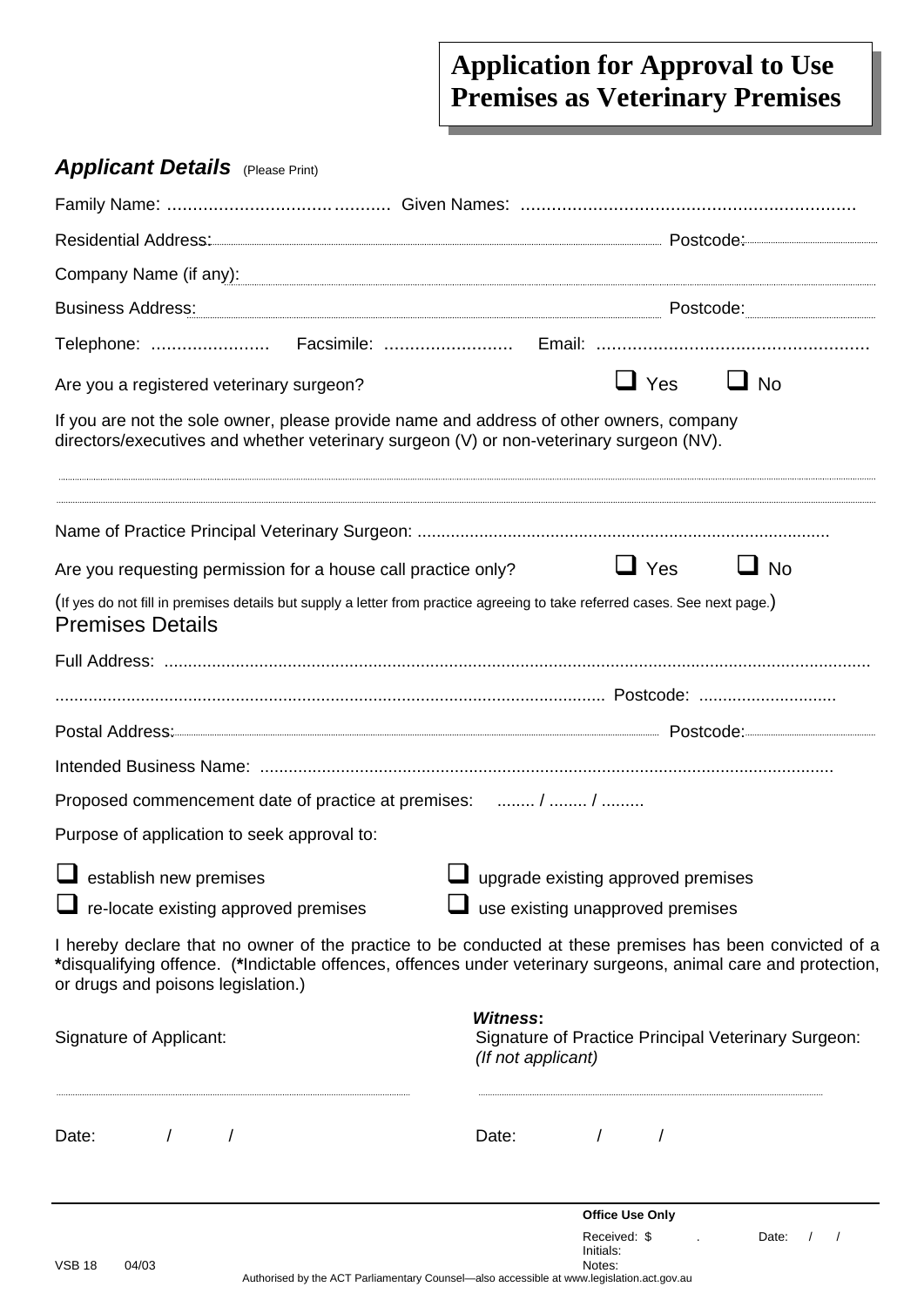### **EXPLANATION OF HOW STANDARDS APPLY TO VETERINARY PREMISES**

Veterinary premises have been divided into the following categories:

### **1. Veterinary consulting rooms (outpatients only) – Parts 1-4**

"Veterinary consulting rooms" means premises wherein examination, diagnostic, prophylactic and medical services are provided and limited to consulting. A veterinary consulting room shall not be used for the following purposes:

a. Surgical procedures, other than minor surgery (eg suturing of skin under local anaesthetic, puppy dew claws up to 5 days). Procedures requiring general anaesthesia are not permitted.

b. Holding of animals overnight.

Applicants will be required to identify premises (one or more) which comply with parts 1-6 of the standard to which they refer patients for additional care, and provide the Board with a letter from the principal veterinary surgeon of those premises agreeing to take such referrals.

### **2. Veterinary Clinics (inpatient capacity mandatory) Parts 1-6 and 7-11**

"Veterinary clinics" are premises wherein examination, diagnostic, prophylactic, medical and surgical services for animals are provided and include the ability to perform general surgical procedures under general anaesthesia.

Parts 1-6 list the minimum requirements

Parts 7- 11 are **additional** standards which may be incorporated in veterinary premises to complement the minimum standards so as to provide a higher standard veterinary facility.

### **3. Veterinary Hospitals and Centres – Parts 1-12**

A "Veterinary Hospital or Centre" provides emergency care and a higher level of care and diagnostic facilities than veterinary clinics as listed in parts 7-12.

### **4. Veterinary house call practice (outpatients only)**

A "veterinary house call practice" is a practice that offers house call veterinary services but may only be run in conjunction with other types of practice. Anaesthetics should only be administered in emergencies. All animals requiring general anaesthesia should be referred where at all possible, but with due regard to animal welfare. Applicants will be required to identify premises (one or more) which comply with parts 1-6 of the standard to which they refer patients for additional care, and provide the Board with a letter from the principal veterinary surgeon of those premises agreeing to take such referrals.

### **5. Veterinary mobile hospitals and clinics**

"Veterinary mobile hospitals and clinics" are a professional consultancy offering that form of clinical veterinary practice which may be transported or moved from one location to another for delivery of a wide range of medical or surgical services in a movable trailer or vehicle modified to function as a veterinary facility. This type of practice is only permitted in the ACT with the approval of the Board.

All animals requiring general anaesthesia should be referred where necessary, with due regard to animal welfare. Applicants will be required to identify premises (one or more) which comply with parts 1-6 of the standard to which they refer patients for additional care, and provide the Board with a letter from the principal veterinary surgeon of those premises agreeing to take such referrals.

The Board **may** give notice requiring the applicant to allow a member or officer of the Board to inspect the premises before approval is considered.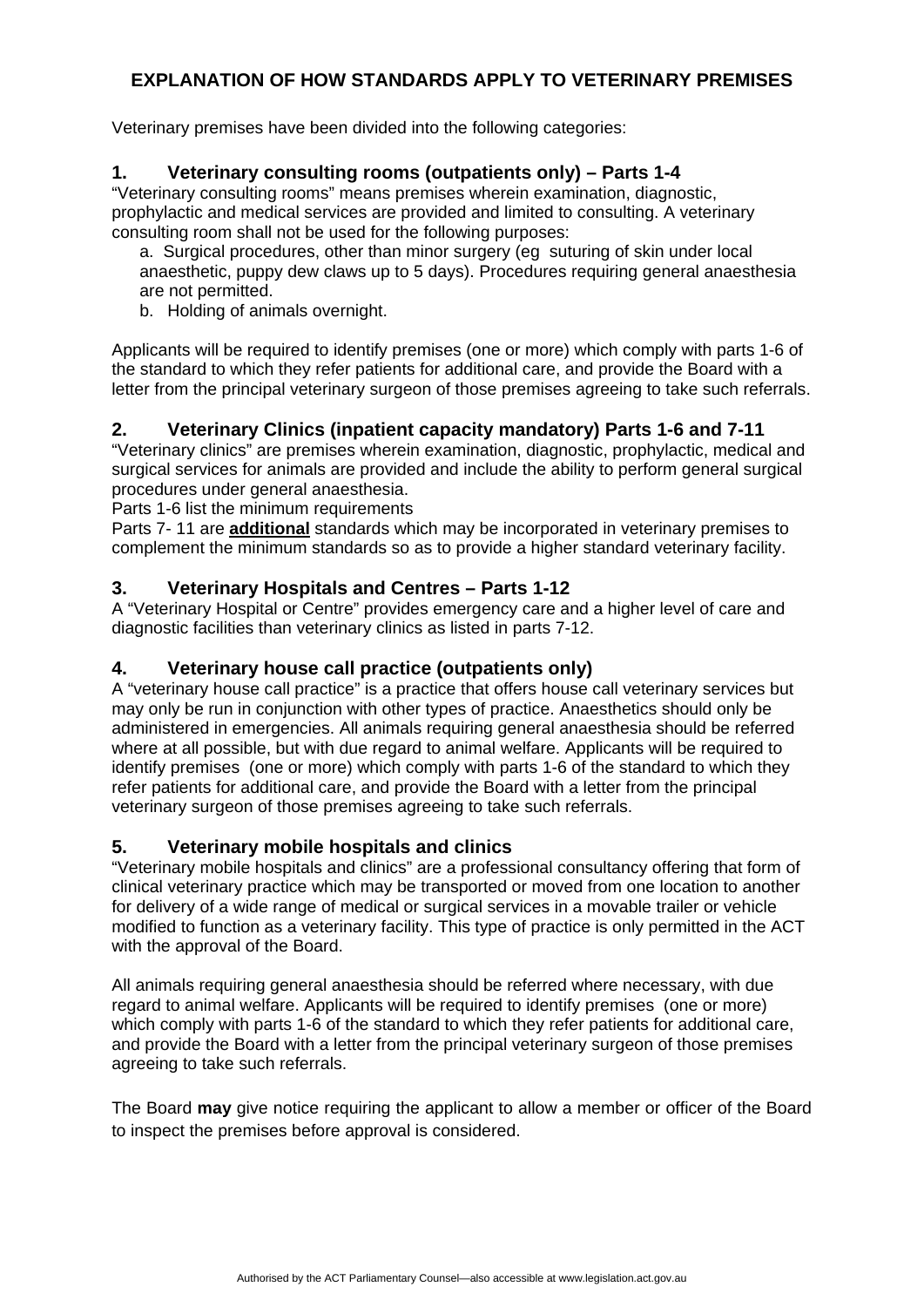### **General Minimum Standards**

Parts 1 to 4 of the standards set out the general **minimum** standards required of all veterinary premises.

A condition of approval for Parts  $1 - 4$  alone would be that no identifying name could be used in conjunction with the premises that would imply that the premises are suitable for any purpose other than consulting. Examples of identifying names **not** permitted are veterinary surgery, veterinary clinic, veterinary hospital, veterinary centre, 24 hour veterinary practice or any name that includes the word 'emergency'.

### **Standards for Premises Intended for the Conduct of General Anaesthetic Procedures**

Parts 1 to 6 of the standards set out the **minimum** standards required for all veterinary premises where procedures requiring general anaesthesia are to be performed whether regularly or irregularly.

Parts 7, 8, 9, 10 and 11 are **additional** standards which may be incorporated in veterinary premises to complement the minimum standards so as to provide a higher standard veterinary facility.

A condition of approval for Parts  $1 - 11$  alone would be that no identifying name could be used in conjunction with the premises that would imply that the premises are a 24 hour emergency or intensive veterinary care facility to the standard documented in Part 7 to 12 of these standards. Examples of identifying names **not** permitted are veterinary hospital, veterinary centre or any name that includes the word 'emergency'.

### **Minimum Standards for Premises Identified as but not restricted to Veterinary Hospital, Veterinary Centre or Emergency Hospital or Centre.**

Parts 1 – 12 of the standards set out the **minimum** standards required for premises identified by a name that the Board considers should be reserved to indicate to the public that emergency medical and surgical services are available from a veterinarian (see Part 12 for interpretation). The premises must be constructed, equipped and staffed so as to provide for intensive care of medical and surgical patients, and for concurrent treatment of emergency cases.

**\*\*\*\*\*\*\*\*\*\*\*\***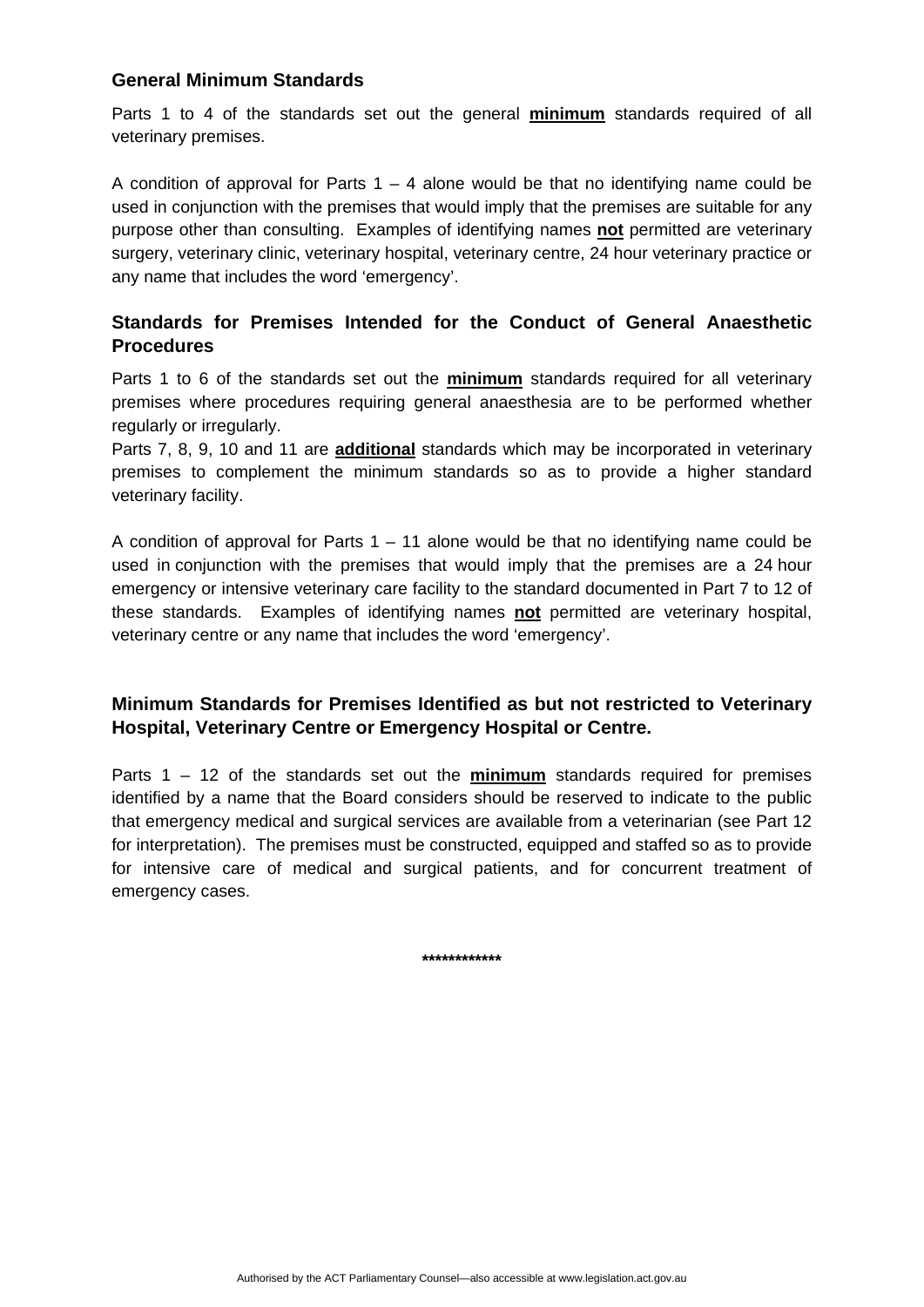# **VETERINARY PREMISES STANDARDS SUBMISSION**

|           | Name of Owner(s): example and a set of Owner(s) and a set of Owner (s) and a set of Owner (s) and a set of Owner (s) and a set of $\sim$ 100 $\mu$ m set of $\sim$ 100 $\mu$ m set of $\sim$ 100 $\mu$ m set of $\sim$ 100 $\mu$ m set of     |                      |           |  |
|-----------|-----------------------------------------------------------------------------------------------------------------------------------------------------------------------------------------------------------------------------------------------|----------------------|-----------|--|
|           | Company Name (if any): company Name (if any manufacture of any manufacture of any manufacture of any manufacture of any manufacture of any manufacture of any manufacture of any manufacture of any manufacture of any manufac                |                      |           |  |
|           |                                                                                                                                                                                                                                               |                      |           |  |
|           | Name(s) of other Practice Partner Veterinary Surgeon(s):                                                                                                                                                                                      |                      |           |  |
|           |                                                                                                                                                                                                                                               |                      |           |  |
|           |                                                                                                                                                                                                                                               |                      |           |  |
|           |                                                                                                                                                                                                                                               |                      |           |  |
|           |                                                                                                                                                                                                                                               |                      |           |  |
|           | Are you an owner of the practice?                                                                                                                                                                                                             | $\Box$ Yes $\Box$ No |           |  |
|           | Are you the practice principal veterinary surgeon?                                                                                                                                                                                            | $\Box$ Yes           | $\Box$ No |  |
|           | I declare that the details completed in this submission are true and correct.                                                                                                                                                                 |                      |           |  |
|           | In signing this declaration, I accept that:                                                                                                                                                                                                   |                      |           |  |
| $\bullet$ | The Veterinary Surgeons Board may suspend or cancel any approval given for the veterinary<br>premises if the approval was granted because of materially false or misleading representation or<br>document, made either orally or in writing); |                      |           |  |
|           | The provision of false or misleading information to the Board represents professional misconduct.                                                                                                                                             |                      |           |  |

Signature: Date: / / /

### **oo00oo**

Complete parts of submission applicable for proposed standard of practice. If the answer to any question is NO, please tick the relevant check box and **supply a detailed explanation as an additional inclusion** with the completed submission form.

### **Retain a copy of the submission for future reference.**

Submission must be forwarded with the documents listed on page 1 of Information Sheet.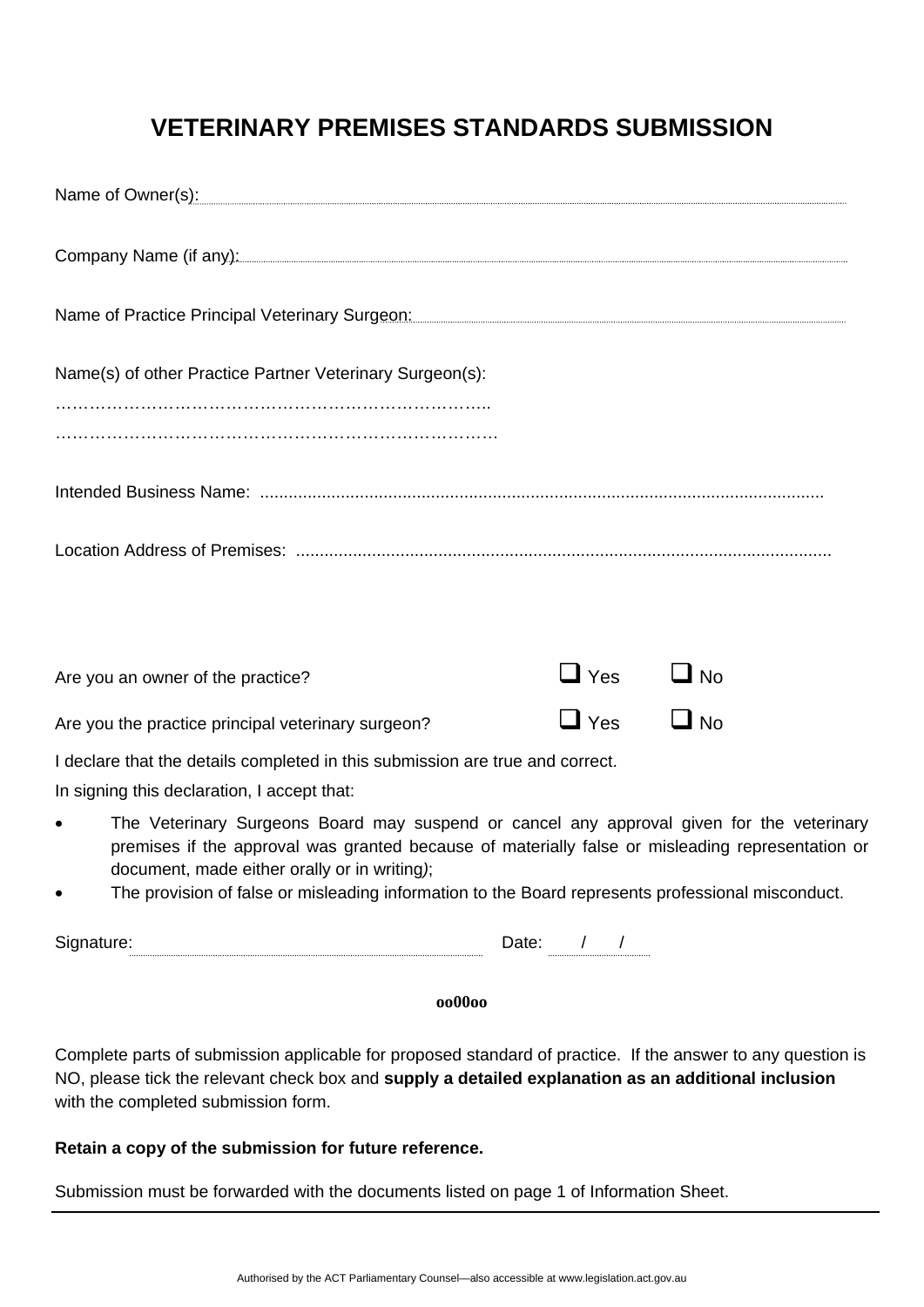## *Supporting Information to complement Submission and Floor Plan*

### **(An inspection of the premises can be avoided if a reasonable visualisation of the premises can be achieved from the submission and floor plan.)**

|                        | Size of practice premises (internal area) |           |   |                                                                       |
|------------------------|-------------------------------------------|-----------|---|-----------------------------------------------------------------------|
|                        | Overall size:                             |           |   | M <sup>2</sup>                                                        |
|                        | New construction                          | or        | ⊔ | Previously used as                                                    |
| $\mathbf{L}$           | On property of Applicant                  |           |   |                                                                       |
|                        | Stand alone                               | <b>Or</b> |   | Attached to residence                                                 |
|                        | <b>OR</b>                                 |           |   |                                                                       |
|                        | Leased/rented premises                    |           |   |                                                                       |
|                        |                                           |           |   |                                                                       |
|                        |                                           |           |   | Number of shops/offices in complex Mumber of shops/offices in complex |
|                        | <b>OR</b>                                 |           |   |                                                                       |
|                        |                                           |           |   |                                                                       |
| Construction material: |                                           |           |   |                                                                       |
|                        |                                           |           |   |                                                                       |
|                        |                                           |           |   |                                                                       |
| Floors:                |                                           |           |   |                                                                       |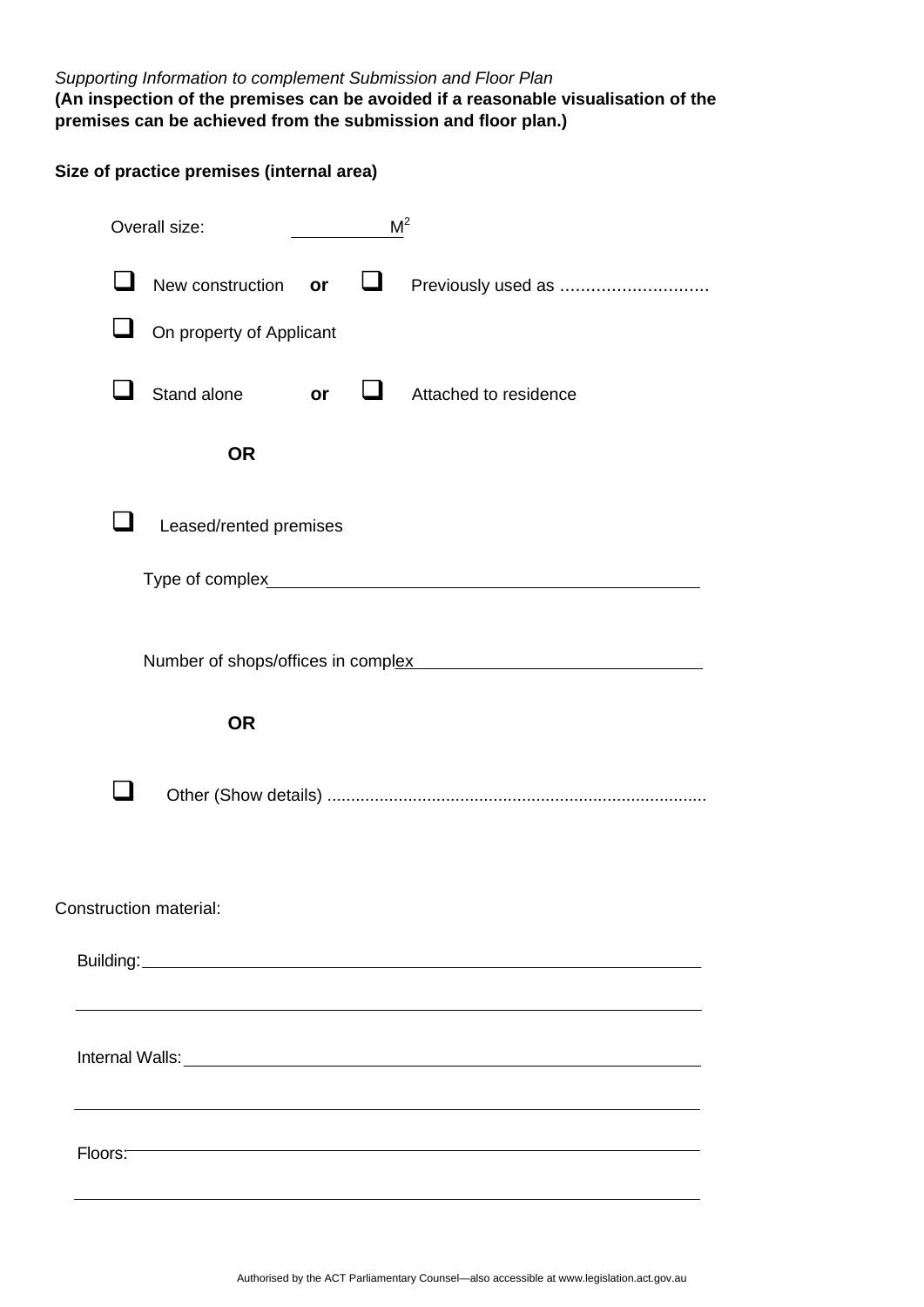## **GENERAL MINIMUM STANDARDS REQUIRED OF ALL VETERINARY PREMISES**

### **PARTS 1 – 4 To be Completed for all Applications**

| PART <sub>1</sub>                                                                                                                                                                                                                          | Yes | No |
|--------------------------------------------------------------------------------------------------------------------------------------------------------------------------------------------------------------------------------------------|-----|----|
| 1. A permanent area with no other uses.                                                                                                                                                                                                    |     |    |
| 2. In good condition with the immediate surrounding areas and the interior maintained in<br>a clean, orderly and sanitary condition, free of insects and vermin, with safeguards<br>taken to avoid sources and transmission of infections. |     |    |
| 3. Internal walls and flooring impervious to allow thorough cleaning and disinfection.                                                                                                                                                     |     |    |
| Detail:                                                                                                                                                                                                                                    |     |    |
|                                                                                                                                                                                                                                            |     |    |
| 4. Adequate floor space for the separation of practice functions and efficient operation of<br>all activity areas.                                                                                                                         |     |    |
| (Show on floor plan - include sizes)                                                                                                                                                                                                       |     |    |
| 5. Adequate ventilation to ensure client and patient comfort in terms of temperature and<br>air quality.<br>Detail:                                                                                                                        |     |    |
|                                                                                                                                                                                                                                            |     |    |
| 6. Insect screening on all open doors and windows; or                                                                                                                                                                                      |     |    |
| Air conditioned.                                                                                                                                                                                                                           |     |    |
|                                                                                                                                                                                                                                            |     |    |
| Detail extent of air conditioning:                                                                                                                                                                                                         |     |    |
|                                                                                                                                                                                                                                            |     |    |
| 7. Safeguards including self-closing devices on doors to prevent the escape of patients                                                                                                                                                    |     |    |

brought into the premises and to ensure the effective confinement of animals at all times.

Detail: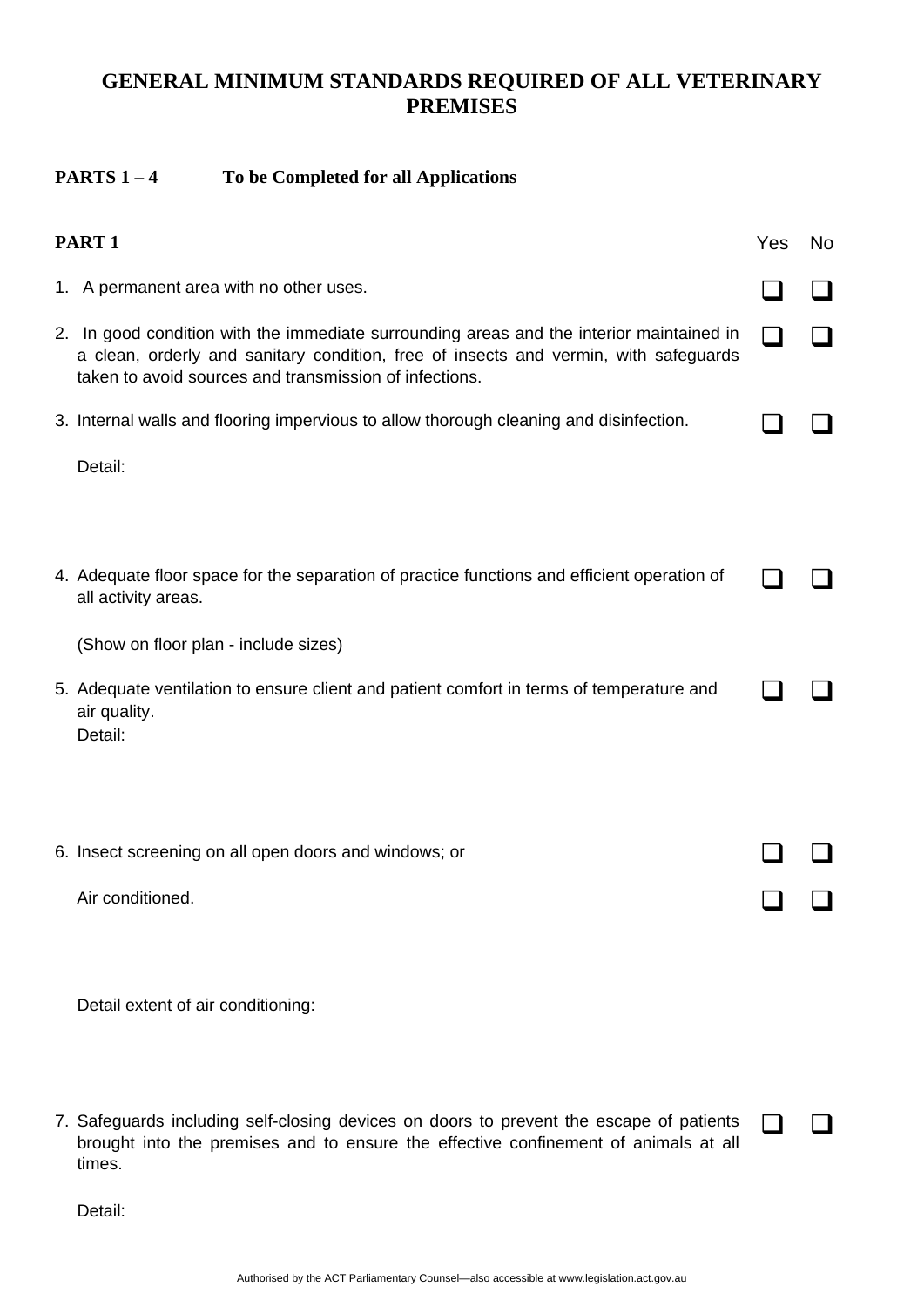|  | 8. Sanitary and aesthetic disposal of all wastes and excreta, cadavers and sharps at<br>intervals sufficient to avoid the generation of offensive odours, offensive appearance<br>and health hazards. |  |
|--|-------------------------------------------------------------------------------------------------------------------------------------------------------------------------------------------------------|--|
|  |                                                                                                                                                                                                       |  |
|  |                                                                                                                                                                                                       |  |
|  |                                                                                                                                                                                                       |  |
|  | 9. Facilities for sterilisation of instruments and drapes and storage of sterilised material.                                                                                                         |  |
|  | Detail:                                                                                                                                                                                               |  |
|  |                                                                                                                                                                                                       |  |
|  |                                                                                                                                                                                                       |  |
|  | 10. On prominent display at entry:                                                                                                                                                                    |  |
|  | The days and hours of attendance;                                                                                                                                                                     |  |
|  | Nominate intended hours: Nominate intended hours:                                                                                                                                                     |  |
|  | The telephone number and details for gaining out of hours veterinary attention;                                                                                                                       |  |
|  | The name and qualifications of the veterinary surgeons employed at the practice.                                                                                                                      |  |
|  | and the control of the control of the control of the control of the control of the control of the control of the<br>Nominate exact location of above signs: Nominate exact location of above signs:   |  |
|  | 11. A standard of dress, cleanliness and personal appearance consistent with a clinical<br>atmosphere.                                                                                                |  |
|  | 12. Veterinary and support staff commensurate with volume of clientele and procedures<br>undertaken:                                                                                                  |  |
|  |                                                                                                                                                                                                       |  |
|  | Anticipated staff complement and designation: __________________________________                                                                                                                      |  |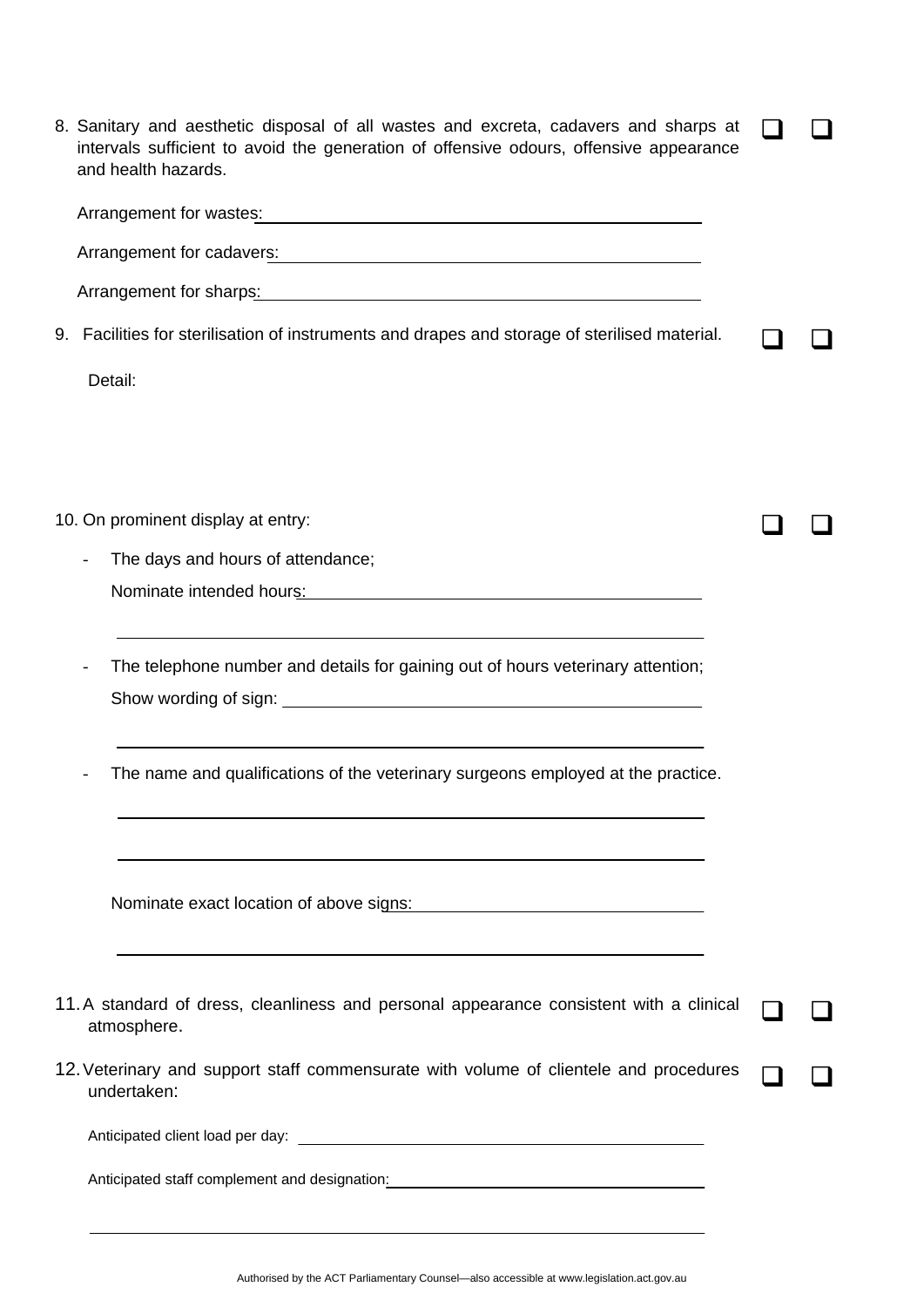- 13. Where veterinary premises are located within the confines of multi-use complex:
	- veterinary premises totally independent and separate from those of any other tenant without direct public traffic ways between them; and, (Attach sketch plan showing location of premises within complex) n n - if operating as a public veterinary practice - public entrance, telephone and electronic contact details separate and distinct from that of any other tenant. (Show entrance on floor plan)  $\Box$   $\Box$

 $\Box$ 

- 14. Standard of equipment and fittings in terms of age and suitability commensurate Standard of equipment and fittings in terms of age and suitability commensurate  $\Box$   $\Box$  with range of procedures to be undertaken and physical attributes of premises.
- 15. Practice procedures manual incorporating protocols for occupational health and safety.

### **PART 2 RECEPTION AND WAITING AREA**

Yes No 16. Single purpose area positioned independent of practice work areas with adequate furniture and equipment for reception staff and seating for client volume. (Show on floor plan - include size)  $\Box$  $\Box$ 

Detail furniture/fittings

### **Large animals only**

| 17. | Sufficient area to facilitate the safe loading and unloading of large animals<br>and movement of such transport used in the delivery of these animals. |  |
|-----|--------------------------------------------------------------------------------------------------------------------------------------------------------|--|
| 18. | Suitable loading races for this purpose.                                                                                                               |  |
| 19. | Suitable form of stable or secure yard to hold animals on admission.                                                                                   |  |
| 20. | A suitable grassed or surfaced area where horses can be safely examined.                                                                               |  |
|     | $(18, 19, 20, to be shown on plan. Include sizes)$                                                                                                     |  |
|     | For all clients                                                                                                                                        |  |

21. Case records of veterinary examinations and procedures performed maintained in the format  $\Box$ 

**(Refer to Attachment 1)** and the confidentiality of these records ensured. Consent forms for procedures are strongly recommended.

Detail System: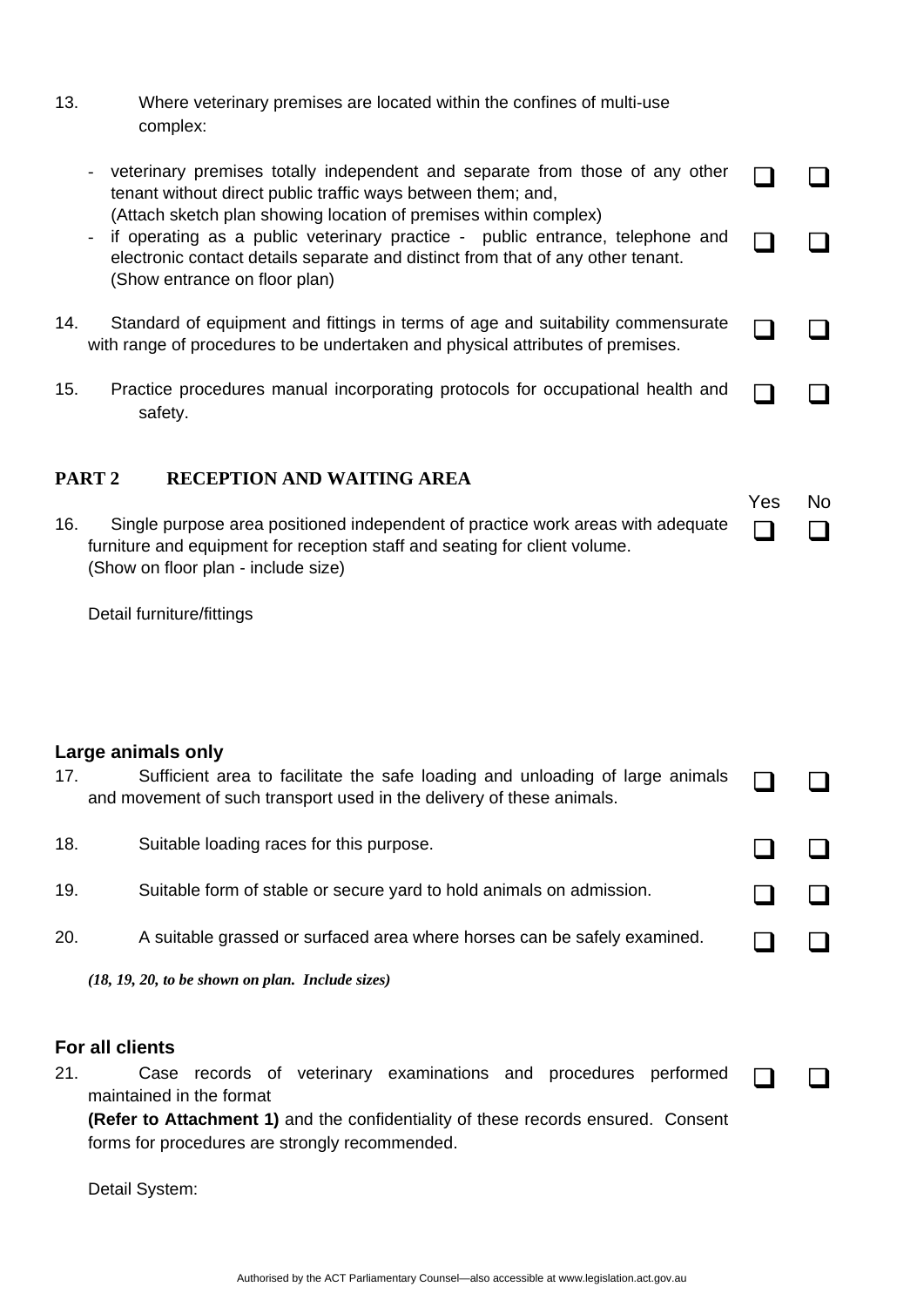### **PART 3 EXAMINATION AND CONSULTATION AREA**

| 22.     | An individual single purpose area not incorporated with public areas, one for<br>each clinician examining or consulting concurrently.<br>(Show on floor plan - include size)           | Yes | No |
|---------|----------------------------------------------------------------------------------------------------------------------------------------------------------------------------------------|-----|----|
| 23.     | Examination table in each area with impervious surface which can be readily<br>cleaned and disinfected.                                                                                |     |    |
| Detail: |                                                                                                                                                                                        |     |    |
| 24.     | A basin with hot and cold running water and fixed drainage.<br>(Show on floor plan)                                                                                                    |     |    |
| 25.     | Adequate lighting and instrumentation to carry out a competent clinical<br>examination.                                                                                                |     |    |
|         | Detail lighting and instrumentation:                                                                                                                                                   |     |    |
|         | <b>Large Animals Only</b>                                                                                                                                                              |     |    |
| 26.     | Securely and safely enclosed area free of extraneous noise and activity, dust free and<br>able to be thoroughly cleaned and disinfected if needed.<br>(Show location and size on plan) |     |    |
| 27.     | Where warranted by the type of examination to be conducted, a set of<br>examination stocks and/or squeeze crush.<br>(Show location on plan)                                            |     |    |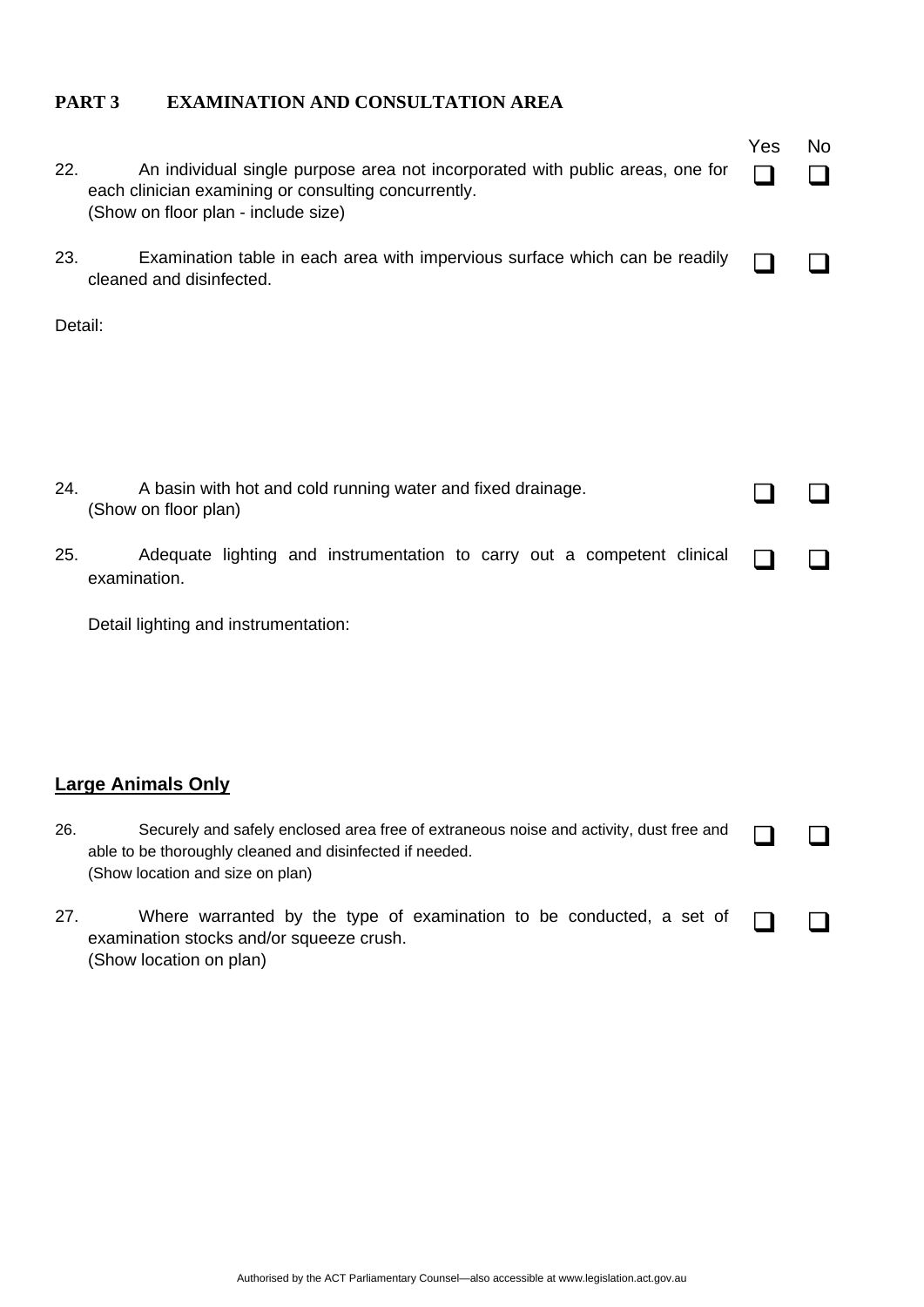### **PART 4 PHARMACY AND DRUG STORAGE AREA**

| 28. | Range of pharmaceuticals consistent with a good standard of practice and the<br>range of procedures undertaken. | Yes | <b>No</b> |
|-----|-----------------------------------------------------------------------------------------------------------------|-----|-----------|
| 29. | Cold storage facility for pharmaceuticals independent of those for food or<br>noxious samples.                  |     |           |
| 30. | Storage/security, labelling, recording of restricted and controlled drugs must<br>meet ACT Health requirements. |     |           |
|     | Detail storage/security arrangements:                                                                           |     |           |
|     | S4 (Restricted):<br>(Show location on floor plan)                                                               |     |           |

 $\begin{array}{ccc} \square & \square \end{array}$ 

S8 (Controlled): Is there a fixed, lockable storage receptacle for controlled drugs:

### **ooo000ooo**

**NOTE: Continue to Part 5 if premises are intended to be used for the conduct of general anaesthetic procedures.**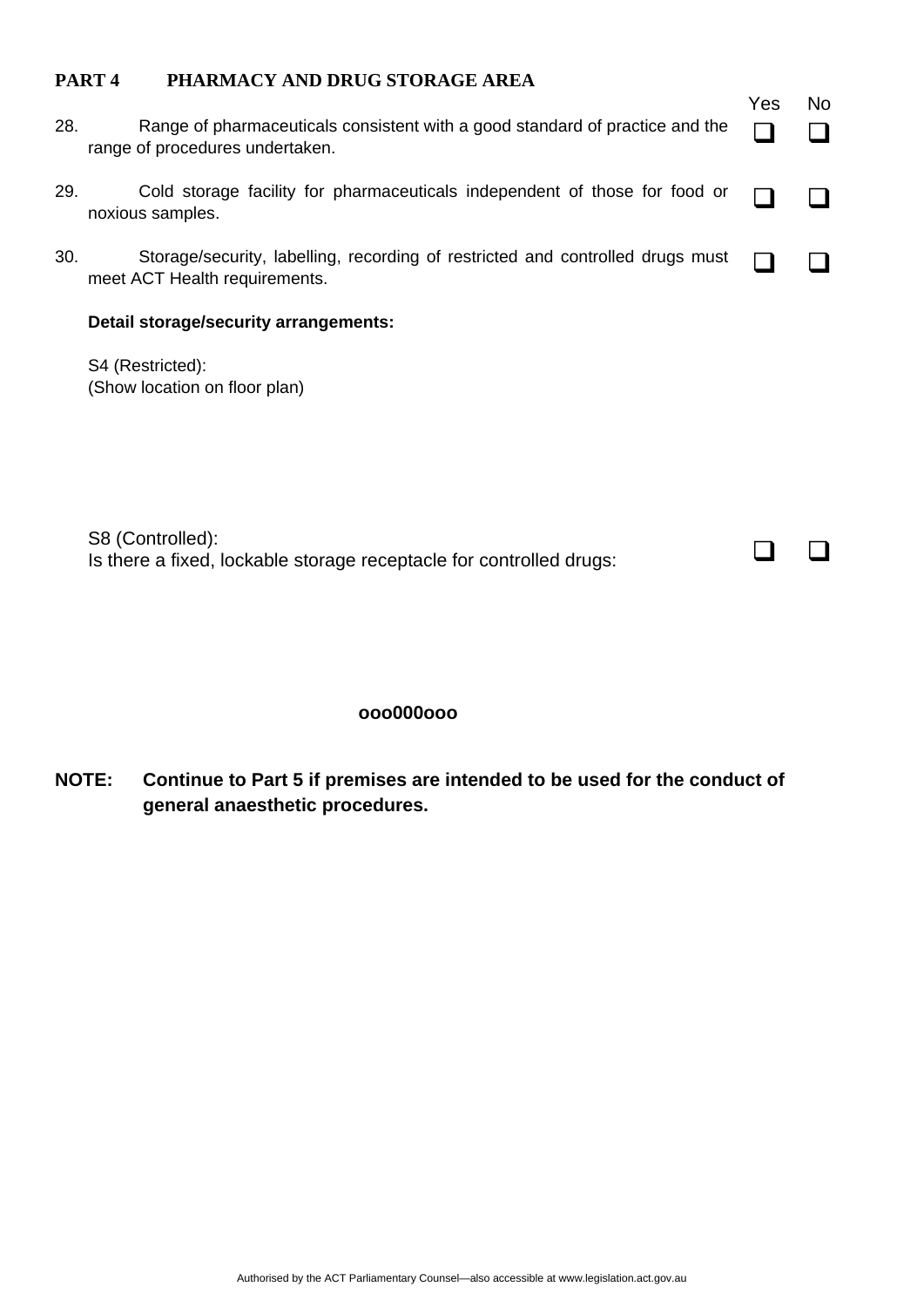## **ADDITIONAL MINIMUM STANDARDS FOR PREMISES INTENDED FOR THE CONDUCT OF GENERAL ANAESTHETIC PROCEDURES**

### **PART 5 PATIENT ACCOMMODATION**

| Yes | No |
|-----|----|
|     |    |

 $\Box$ 

 $\Box$ 

 $\Box$ 

 $\Box$ 

 $\begin{array}{ccc} \square & \square \end{array}$ 

31. Kennels/cages/stables, one for each animal, of sufficient size for the type of animal housed, constructed of solid impervious material readily cleaned and disinfected. Adequately drained and maintained in a sanitary condition so as to ensure comfort.

Detail (number, material, drainage):

- 32. Accommodation compartments located in area equipped with adequate lighting, heating and/or cooling, ventilation and soundproofing so as to aid quick recovery/convalescence – individual cage heating is acceptable. (Show on floor plan)  $\begin{array}{ccc} \square & \square \end{array}$
- 33. Exercise facilities of a size and design adequate for the number and the nature of animals that might reasonably be expected to be accommodated. (Show on floor plan) n n
- 34. A defined area for hygienic preparation and storage of food.
- 35. Appropriate eating and drinking utensils and suitable protocol for hygienic  $\Box$
- 36. Facilities for bathing and grooming of in-patients.
- 37. Are boarding facilities to be incorporated in veterinary premises?

If yes, areas incorporating kennels/cages/stables designated for the care and treatment  $\Box$   $\Box$ 

### **Large Animals**

38. Stables and yards suitable for safe holding and feeding. One stable that can be easily sterilised and effectively isolated from other medical and surgical cases for the accommodation of infectious disease cases. Suitable enclosed accommodation for at least three (3) large animals. (Show on plan)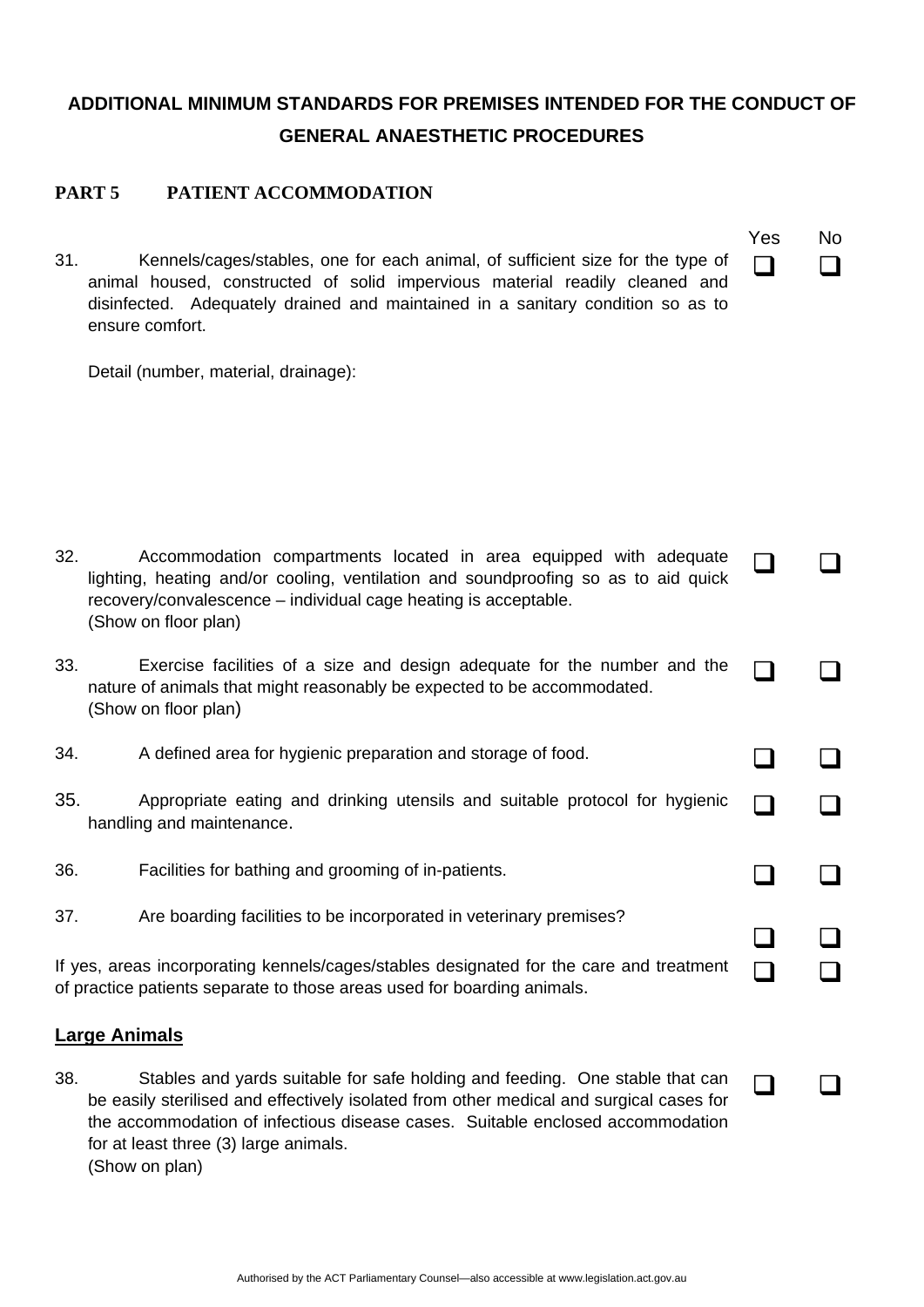### **PART 6 SURGERY AREA**

equipment and readily disinfected.

| 39.            | Small animals – Dedicated area not a general thoroughfare ideally with one<br>interior closable access entrance only.<br>(Show on floor plan - include size)                                                            | Yes | No |
|----------------|-------------------------------------------------------------------------------------------------------------------------------------------------------------------------------------------------------------------------|-----|----|
| 40.            | Large Animals - Suitable building free from dust and totally enclosed. Should<br>allow for safety to animals and personnel and facilitate easy and proper sterilisation.<br>(Show on floor plan - include size)         |     |    |
| 41.            | Adequate equipment and instrumentation for the competent performance of<br>surgery and maintenance of surgical anaesthesia, core body temperature and<br>resuscitation of patients.                                     |     |    |
| 42.<br>Detail: | List equipment in surgery area                                                                                                                                                                                          |     |    |
| 43.            | Surgical table of impervious material which can be readily cleaned and<br>disinfected.                                                                                                                                  |     |    |
| 44.<br>Detail: | Inhalation anaesthetic system incorporating a scavenging device which<br>expels or captures excess anaesthetic gases and volatile agents either by exterior<br>venting or use of activated carbon canisters.            |     |    |
| 45.<br>Detail: | Surgical light in addition to normal room lighting.                                                                                                                                                                     |     |    |
| 46.            | All furniture and equipment capable of being readily disinfected by chemical<br>means.                                                                                                                                  |     |    |
| 47.            | All surgical procedures carried out under sterile operative conditions – using<br>individual dry, sterile packs and drapes that are monitored for sterility.                                                            |     |    |
| 48.            | Surgery area not to be used for general storage or placement of office<br>furniture.                                                                                                                                    |     |    |
| 49.            | The jurisdiction of treatment is where the animal resides and treatment<br>should only be given after consultation with a veterinary surgeon who holds<br>registration in the jurisdiction where the animal is located. |     |    |
|                | <b>Anaesthetic Recovery Area:</b>                                                                                                                                                                                       |     |    |
| 50.            | Small Animals – separate area adjacent to the main surgery area to allow<br>constant monitoring of recovery animals. Readily accessible to emergency                                                                    |     |    |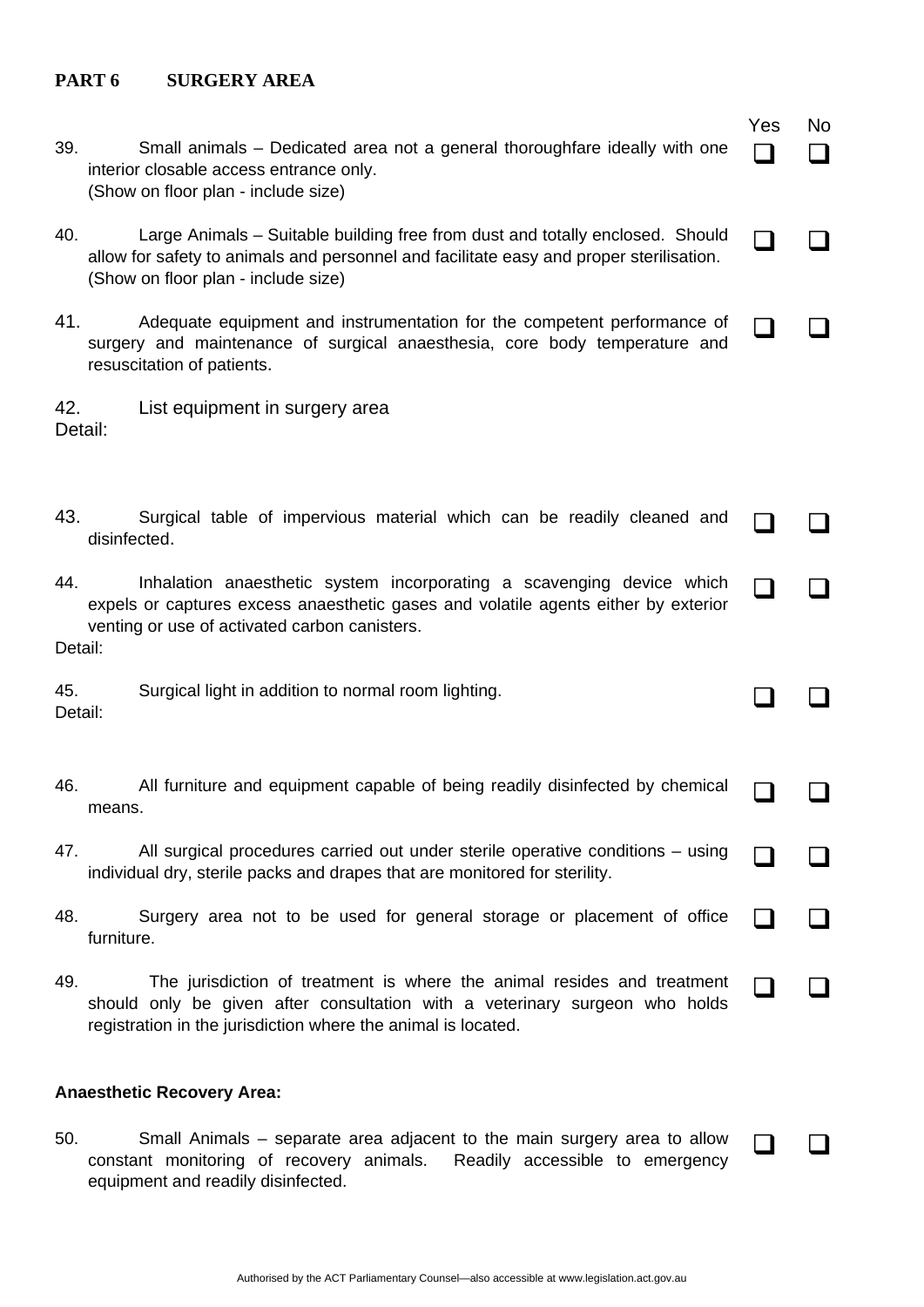51. Large Animals area adjacent to the main theatre area to allow constant monitoring of recovery animals, either padded or protected with other suitable material. Lining material to be either disposable material or capable of wet disinfection.

#### **ooo000ooo**

 $\Box$ 

**NOTE: Continue to Parts 7, 8, 9, 10 or 11 if premises are intended to meet standards above the minimum standards.** 

### **ADDITIONAL STANDARDS ABOVE MINIMUM STANDARDS**

**PART 7 RADIOLOGY (Refer Australian Radiation and Nuclear Safety Agency [ARPANSA] Code of Practice for the Safe Use of Ionizing Radiation in Veterinary Radiology – Parts 1, 2 and 3 : www.arpansa.gov.au)** 

| 52. | X-ray equipment and facilities capable of producing diagnostic radiographs<br>appropriate to the range and size of animals seen at the practice.<br>Equipment type:                                                                                                    | Yes | No |
|-----|------------------------------------------------------------------------------------------------------------------------------------------------------------------------------------------------------------------------------------------------------------------------|-----|----|
| 53. | A license to possess and use the x-ray equipment incorporating a radiation<br>safety and protection plan that complies with the Radiation Protection Act (2006).<br>(Copy of possession licence or evidence of receipt of application for licence<br>must be attached) |     |    |
| 54. | X-ray film identified at the time of exposure and should include the name of<br>the practitioner (or practice), client, animal and date, and clearly identify left and right<br>sides of the animal.                                                                   |     |    |
| 55. | Stick-on labels attached after developing are not acceptable.<br>Developing facilities with bench and storage space incorporated in radiology<br>section.<br>(show on floor plan)                                                                                      |     |    |
| 56. | As part of the animal's case history record, radiographic images to be safely<br>stored for at least the minimum statutory term (7 years).                                                                                                                             |     |    |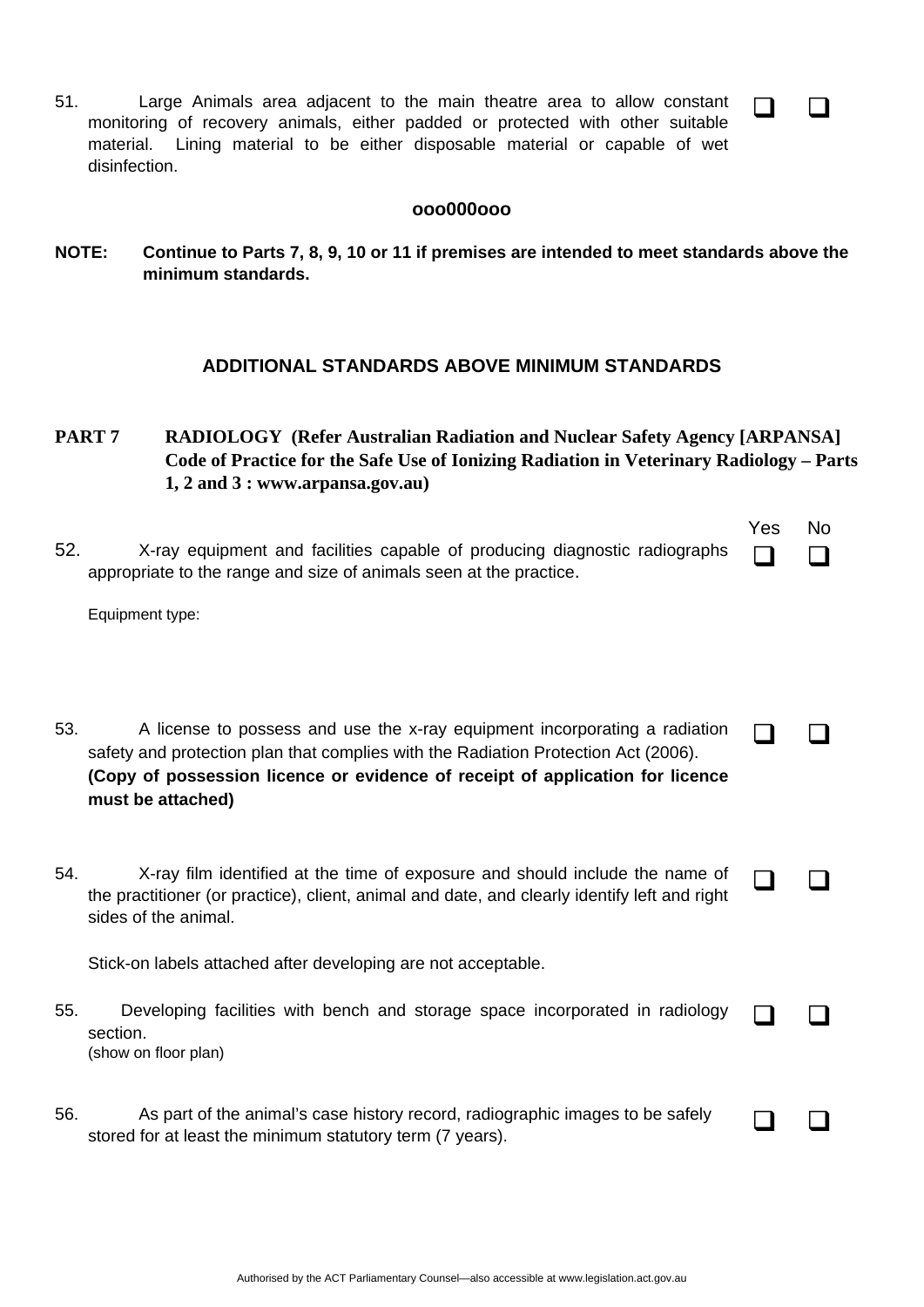### **PART 8 TREATMENT AND PREPARATION AREA**

| A separate area suitably equipped for the pre-surgical preparation and<br>57.<br>treatment of hospitalised patients.<br>(Show on floor plan - include size)<br>List equipment                                                                                                                                  | Yes | No.            |
|----------------------------------------------------------------------------------------------------------------------------------------------------------------------------------------------------------------------------------------------------------------------------------------------------------------|-----|----------------|
| 58.<br>Facilities for the sterilisation of instruments and drapes provided in this area?                                                                                                                                                                                                                       |     |                |
| PART <sub>9</sub><br><b>LABORATORY</b>                                                                                                                                                                                                                                                                         |     |                |
| <b>Should Contain</b>                                                                                                                                                                                                                                                                                          | Yes | N <sub>o</sub> |
| Microscope<br>59.                                                                                                                                                                                                                                                                                              |     |                |
| Facilities for the simple examination of blood, serum, urine and faecal<br>60.<br>specimens in addition to demonstrable access and usage of a professional service in<br>haematology, chemistry, bacteriology, parasitology and pathology if these services<br>are not carried out on the premises.<br>Detail: |     |                |
| 61.<br>Adequate bench and shelf space.<br>(Show on floor plan)                                                                                                                                                                                                                                                 |     |                |
| Refrigeration for laboratory use, which may be used for vaccine storage.<br>62.<br>(Show on floor plan)                                                                                                                                                                                                        |     |                |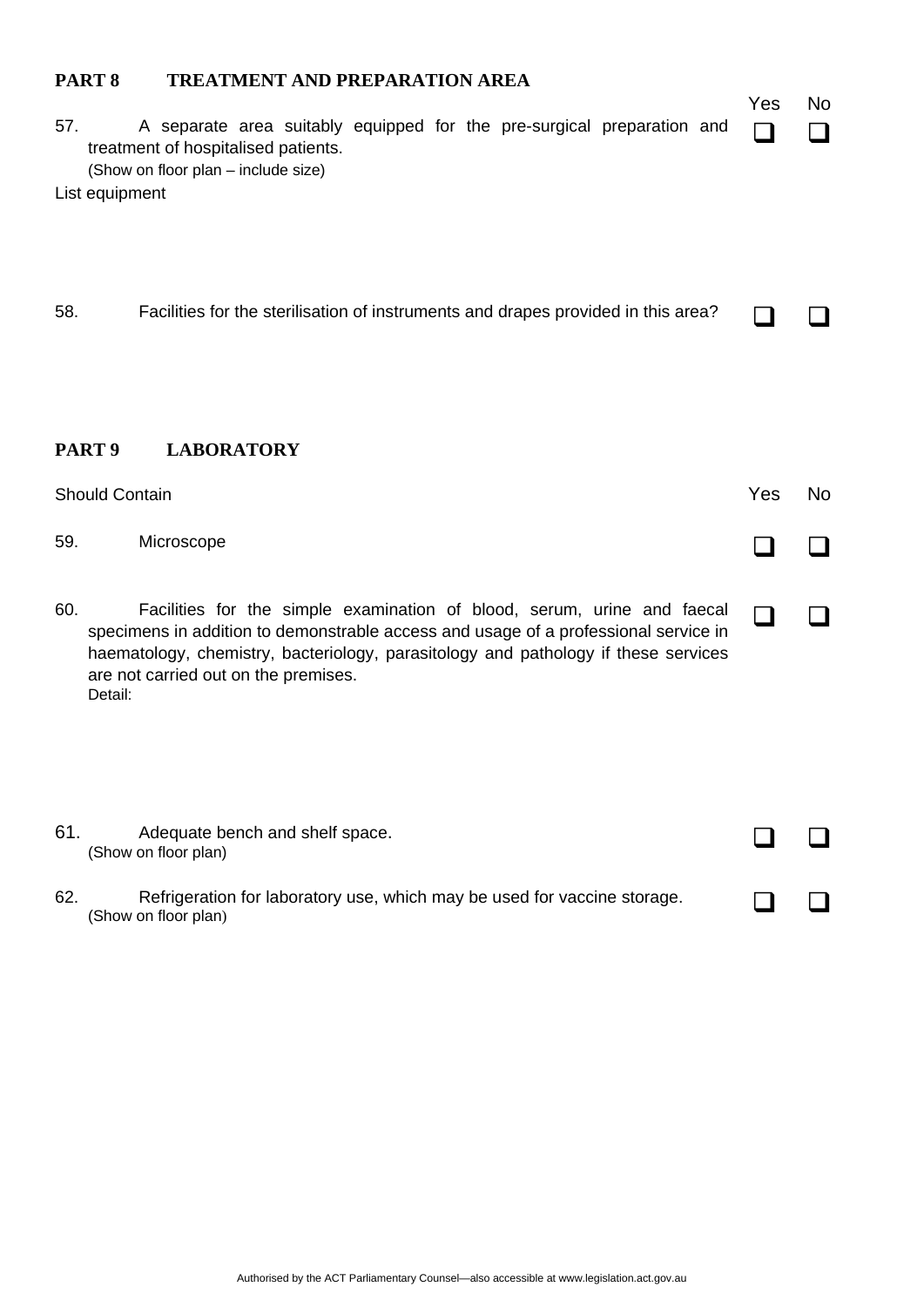### **PART 10 DISEASE CONTROL AREAS**

63. Facilities suitably equipped for the quarantine of animals suffering from infectious diseases, providing a physical and air space difference from all other areas of the premises. (Show on floor plan)

Yes No  $\begin{array}{cc} \square & \square \end{array}$ 

 $\Box$ 

Detail:

### **PART 11 AMENITIES**

| <b>Office and Library</b> |                                                                                                                                                                                                                                                   | Yes | No. |
|---------------------------|---------------------------------------------------------------------------------------------------------------------------------------------------------------------------------------------------------------------------------------------------|-----|-----|
|                           | A secure area for the storage of business documents.                                                                                                                                                                                              |     |     |
| 64.                       | A library containing up-to-date reference material either as text books,<br>journals, electronic material, computers with access to Internet facilities, covering the<br>range of animals and conditions in the practice.<br>(Show on floor plan) |     |     |
|                           | <b>Staff Room</b>                                                                                                                                                                                                                                 |     |     |
| 65.                       | A private facilities area for staff (this could incorporate the library)<br>(Show on floor plan)                                                                                                                                                  |     |     |

**ooo000ooo**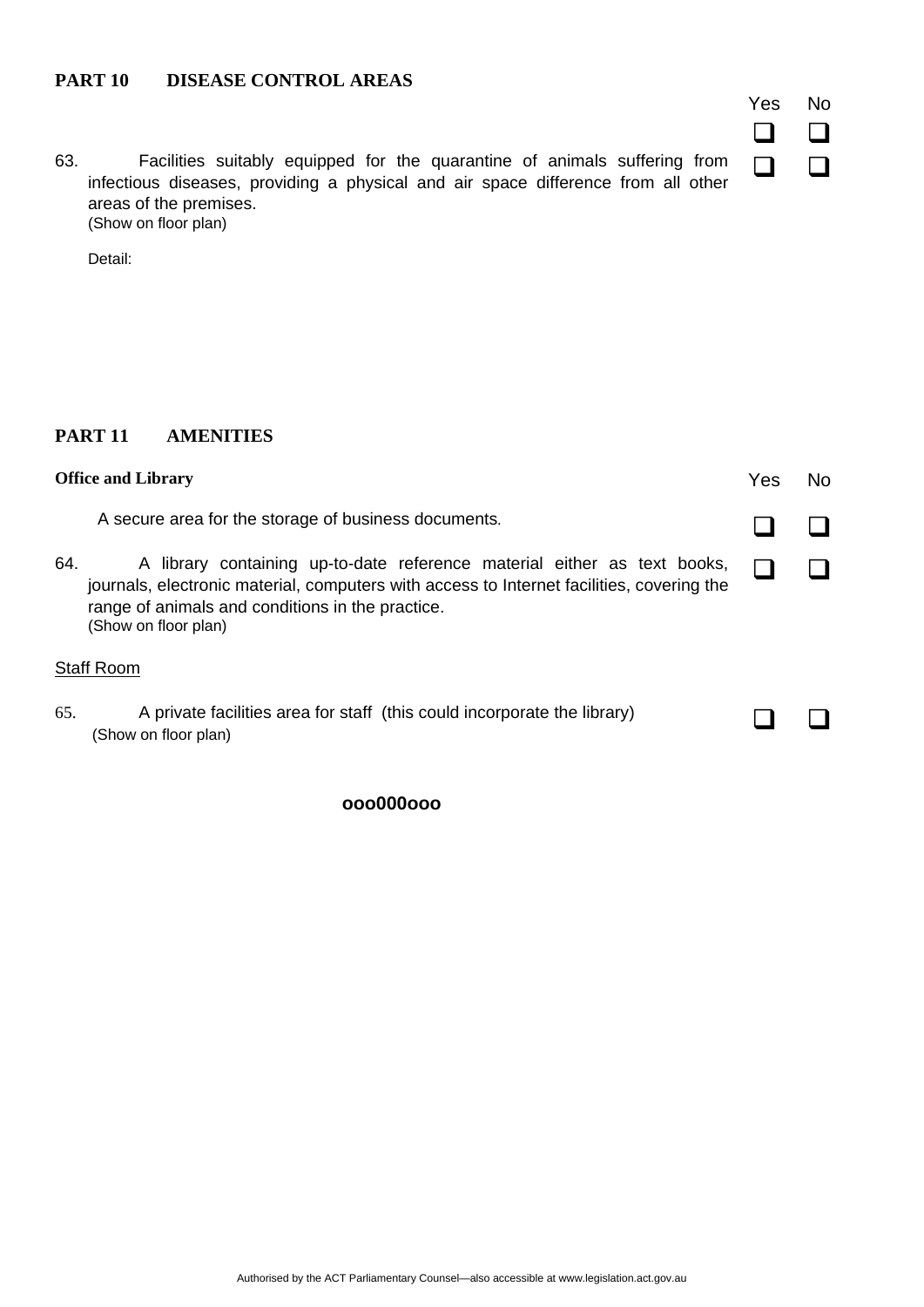### **ADDITIONAL STANDARDS FOR PREMISES INTENDED TO BE IDENTIFIED AS A VETERINARY HOSPITAL/CENTRE**

### **Note: Premises that do not meet the Part 12 standards may not use the identifying title of 'Hospital' or 'Centre' or include the word 'Emergency' in the identifying name.**

|     | <b>PART 12</b>                                                                                                                                                                                                                                                                                                                                                      |     |     |
|-----|---------------------------------------------------------------------------------------------------------------------------------------------------------------------------------------------------------------------------------------------------------------------------------------------------------------------------------------------------------------------|-----|-----|
| 66. | Minimum of two (2) veterinary surgeons practicing at premises so as to<br>provide provision for concurrent treatment of emergency cases (they will not<br>necessarily be on the premises at the same time).                                                                                                                                                         | Yes | No. |
| 67. | A minimum of two (2) examination/consultation areas.<br>(Show on floor plan)                                                                                                                                                                                                                                                                                        |     |     |
| 68. | Provision of emergency medical and surgical treatment from a veterinary<br>surgeon seven days per week, * 24 hours per day no more than thirty (30) minutes<br>after first contact by the client.                                                                                                                                                                   |     |     |
|     | Detail arrangement:<br>Veterinary surgeon to be available at all times;<br>(A)                                                                                                                                                                                                                                                                                      |     |     |
|     | or<br>Employment of communication system providing continuous out-of hours<br>(B)<br>telephone contact with a veterinary surgeon rostered for duty (a screening<br>system can be implemented to eliminate non-emergency calls);<br>Detail:                                                                                                                          |     |     |
|     | or<br>Diversion of telephone calls to another dedicated emergency care practice of<br>(C)<br>equivalent standard i.e. another veterinary hospital or centre where a<br>veterinary surgeon is rostered for duty.<br>Detail:                                                                                                                                          |     |     |
| 69. | *Exception: Premises of hospital standard utilized solely as<br>Specialist referral practice; or<br>$\bullet$<br>Emergency referral practice<br>where nominated practice hours can apply, but must have a veterinary surgeon<br>available at all times during the nominated hours.<br>For premises with a service arrangement identified in either (B) or (C), sign |     |     |
|     | on prominent display at entrance of premises giving contact information for access to<br>the emergency veterinary services of the practice and nearest public telephone<br>facility.                                                                                                                                                                                |     |     |
|     | Show wording of sign:                                                                                                                                                                                                                                                                                                                                               |     |     |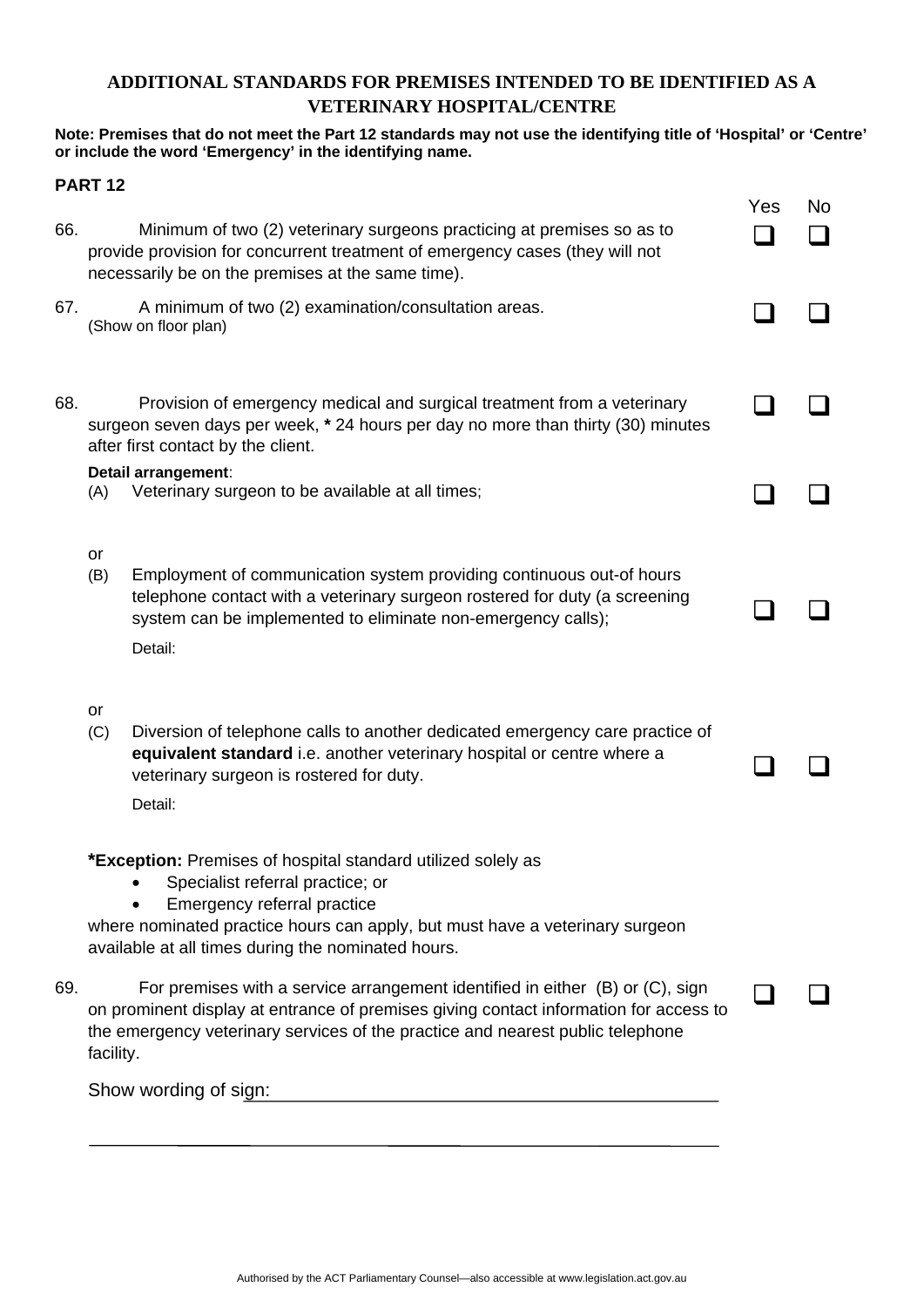### **Record of treatment of animals**

- 1) A veterinary surgeon must, for each animal treated by the veterinary surgeon, keep a record including -
	- (a) the owner's and animal's identifying details; and
	- (b) the following information for each consultation about the animal
		- i) details of any condition or injury of the animal;
		- ii) any provisional or definitive diagnosis;
		- iii) full details, including the date, of any examination, procedure or test performed;
		- iv) full details of any treatment given, including details of any drugs administered or dispensed;
		- v) results of any treatment given;
		- vi) details of any instructions given when the animal is discharged.
- 2) The veterinary surgeon must keep the record for seven (7) years from the day the last information about the animal is included in the record

**Veterinary Surgeons Board Standards Statement No 5 applies.** 

**ACT Poisons and Drugs Act 1978 and the ACT Poisons Act 1933 are both relevant to Veterinary Surgeons in the ACT and can be found through the website:** 

 **<http://www.legislation.act.gov.au/a/default.asp>**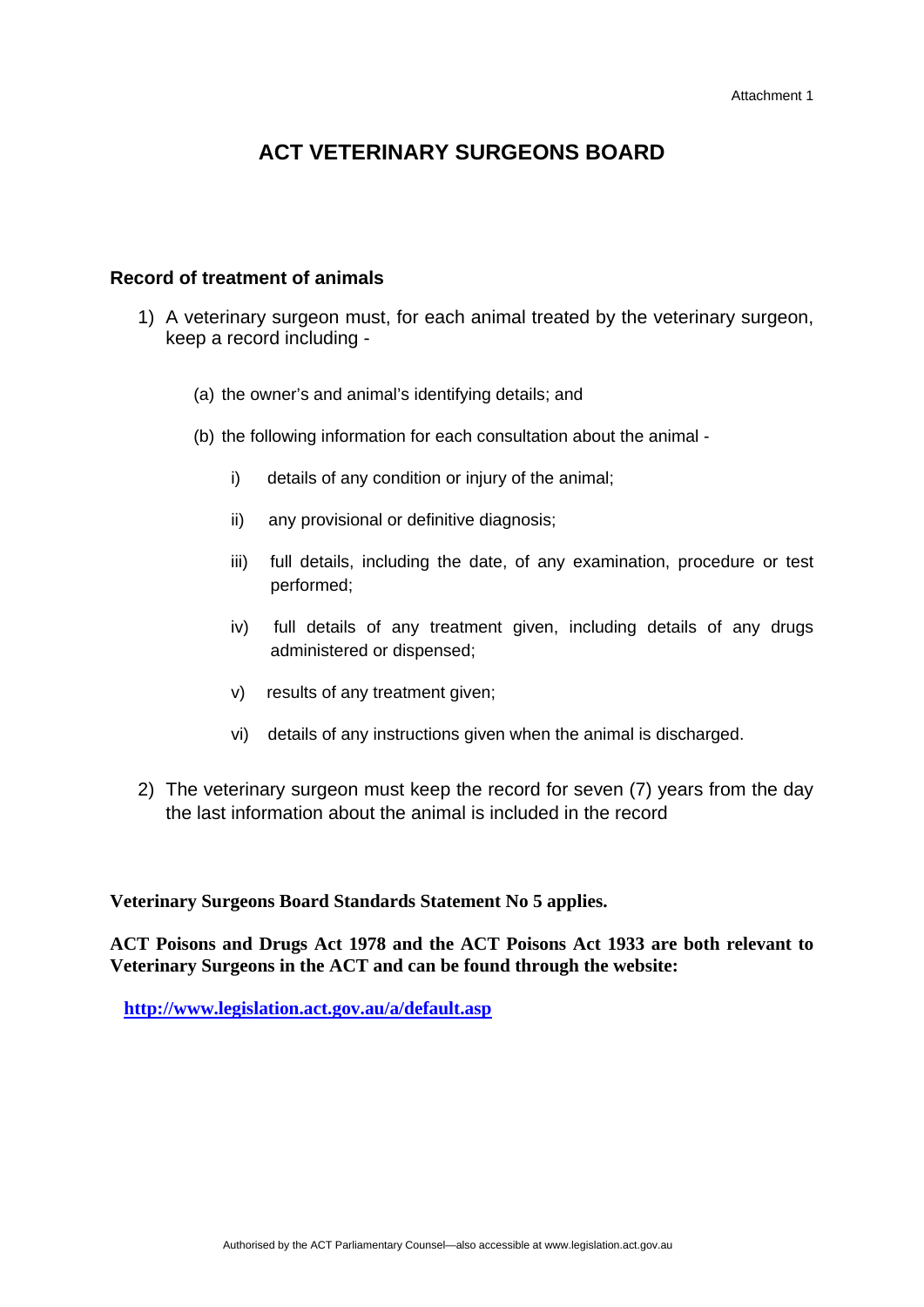## **STANDARDS STATEMENT**

### **11. SCOPE OF PRACTICE - ACTS OF VETERINARY SCIENCE**

The ACT Veterinary Surgeons Board has consulted with veterinary surgeons in the ACT in the development of this Scope of Practice for veterinary practice in the ACT.

### **11.1 BACKGROUND**

All persons must comply with the provisions of the Animal Welfare Act 1992 when carrying out a medical or surgical procedure on an animal. Attention is drawn to section 19 of the Act (Medical and surgical procedures – people other than veterinary surgeons) in particular.

**11.1.1** This Standards Statement provides further information for veterinary practitioners and others in relation to the legal framework for veterinary practice in the ACT.

### **11.2 'ACTS OF VETERINARY SCIENCE' IN THE ACT**

- **11.2.1** An 'act of veterinary science' means services which form part of the practice of veterinary surgery, and includes attendance, rendering advice, diagnosis or treatment of disease or injury, provision of veterinary certificates, and prescribing medicines for veterinary purposes.
- **11.2.2** An act is an 'act of veterinary science' if the act were performed on an animal by a person, other than a veterinary surgeon, that would be likely to:
	- (a) cause unacceptable levels of harm or suffering to the animal;
	- (b) affect human health adversely; or
	- (c) affect domestic or international trade adversely.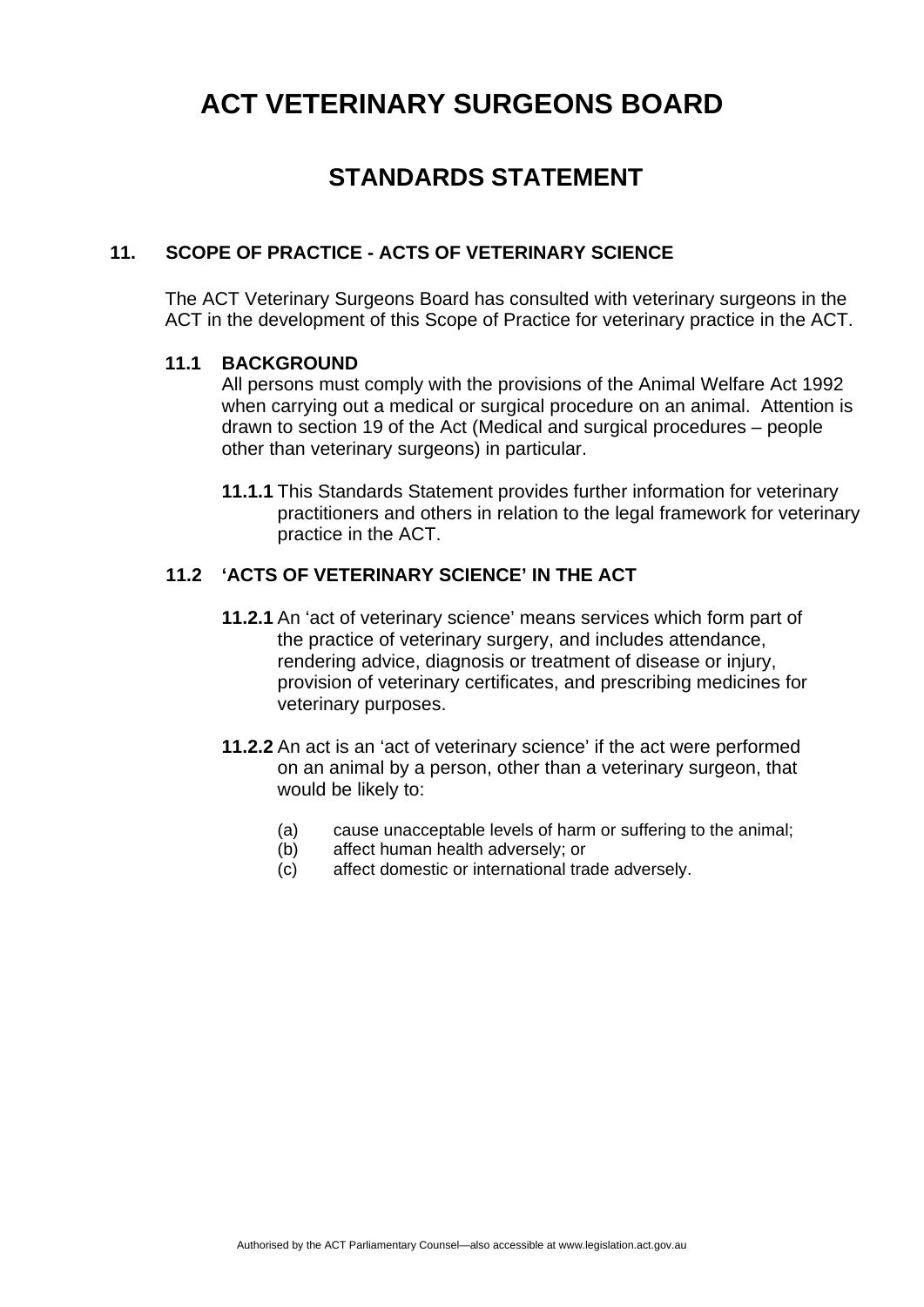- **11.2.3** In addition to the above, the following are proposed to be 'acts of veterinary science' in the ACT, to be performed only by veterinary surgeons.
	- (a) Stomach tubing or oesophageal intubation of horses
	- (b) Artificial insemination of horses
	- (c) Sampling for disease residue production animals
	- (d) Pregnancy testing of horses by rectal examination
	- (e) Laparoscopic insemination
	- (f) General anaesthesia\*
	- (g) The carrying out of any treatment, procedure or test that involves the insertion of any thing in the nasal passage, nasal sinuses, thoracic cavity, abdominal cavity, pelvic cavity, cranial cavity, spinal cavity, tooth alveolar cavity, eye, orbital cavity, tympanic cavity, joint spaces or any other synovial cavity of any animal (except for an insertion into an animal's mouth or oesophagus only, or into the rectum of an animal other than a horse)
	- (h) The performing of any dental procedure other than tooth cleaning on any animal other than a horse\*
	- (i) The performing on a horse of any dental procedure that involves;
		- a. Making an incision through the skin or oral mucosa, or
		- b. Extracting a tooth by repulsion; or
		- c. Entry below the gum line; or
		- d. Any other activity to maintain or restore correct dental function (except as provided for in 5. below).
	- (j) Genetic testing.
- **11.2.4** The above list does not preclude other actions being deemed 'acts of veterinary science' under the description in paras 1 and 2 above.

### **11.3 ACTS DEEMED NOT TO BE 'ACTS OF VETERINARY SCIENCE' IN THE ACT**

- **11.3.1** These procedures are deemed to not be 'acts of veterinary science' unless administration of restricted drugs or the making of a diagnosis is required for them:
	- (a) Microchipping \*\*
	- (b) Acupuncture\*\*
	- (c) Inoculating
	- (d) Chiropractic/manipulation procedures\*\*
	- (e) Scaling, cleaning, polishing teeth where this does not require sedation or local anaesthetic\*
	- (f) Use of machine driven tools for equine dentistry \*
	- (g) Cleaning, rasping, grinding or cutting the teeth of a horse,
	- (h) Removing a loose tooth or deciduous tooth cap from a horse
	- (i) Using a power tool to carry out a procedure to maintain or restore correct dental function on a horse that has been adequately sedated under the immediate and direct supervision of a veterinary practitioner
	- (j) Deworming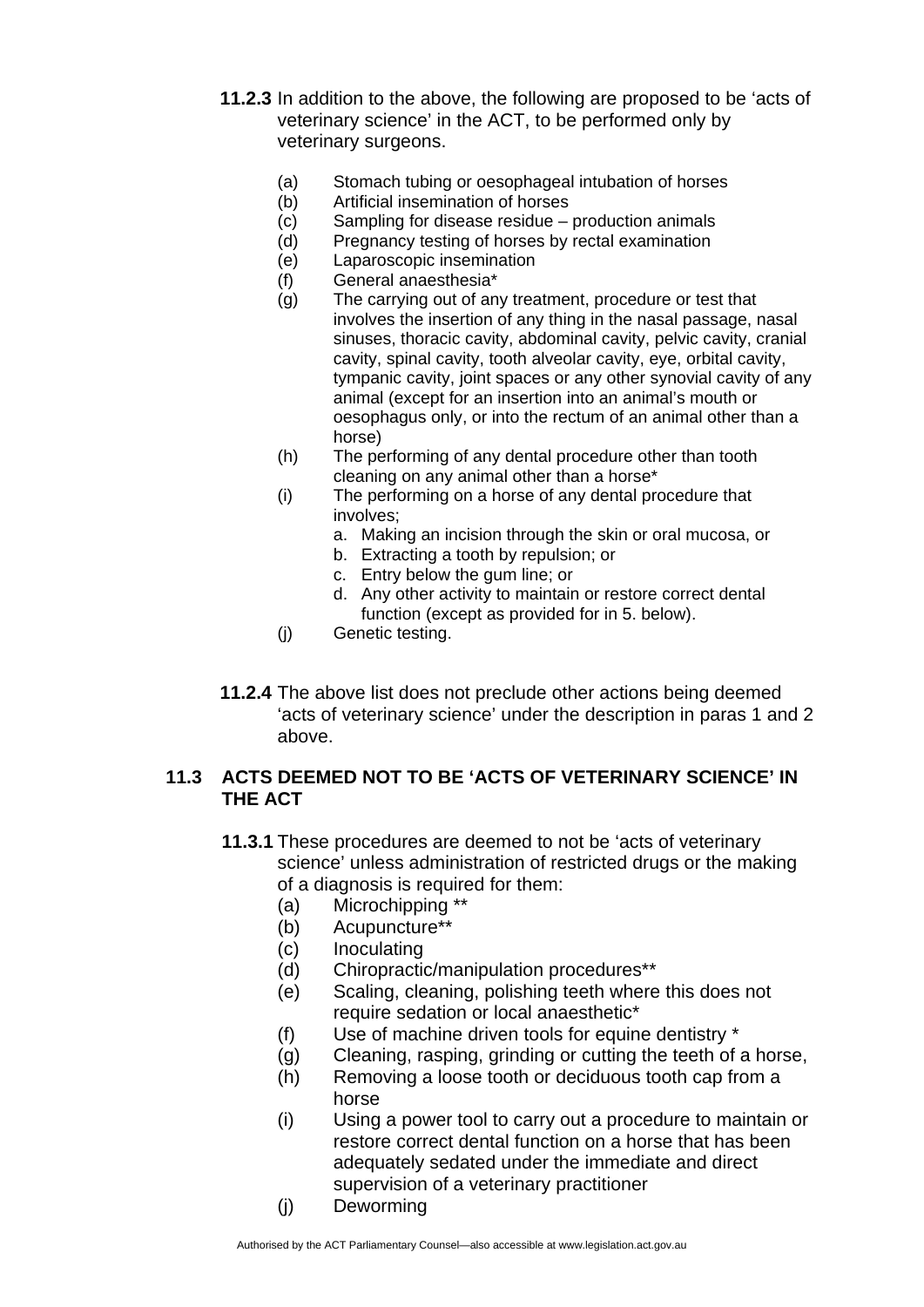- (k) Farriery
- (l) castration of farmed animals outside of the national animal welfare standards;
- (m) dehorning cattle of less than six months; or goats or sheep of less than 3 months of age;
- (n) horntipping any animal ('horn tip' means remove the insensitive part of the horn of an animal)
- (o) removal or partial removal of antlers or horns from any species, provided that no vascular or other living tissue is removed with the antler or horn;
- (p) tailing sheep of less than three months
- (q) Mulesing sheep of less than 6 months
- (r) where a veterinary surgeon is not available, provide emergency first aid
- (s) A person may administer, under the immediate and direct supervision (as per AVA definition) of a veterinary surgeon, an anaesthetic to an animal\*;
- (t) collection of faecal samples;
- (u) collection of milk samples;
- (v) collection of blood samples at the direction of a registered veterinary surgeon;
- (w) administration of veterinary medicines which *Medicines, Poisons and Therapeutic Goods Act 2008* and the *Drugs of Dependence Act 1989* entitles the person to administer, by subcutaneous or intramuscular injection, oral administration, or application to any external body surface;
- (x) giving of advice on the nutrition and management of livestock;
- (y) foot trimming

### **11.3.2 ANIMAL PREGNANCY-RELATED ACTIVITIES**

- (a) Artificial insemination of cattle, deer, goats, pigs or sheep, other than a procedure involving surgery\*\*;
- (b) embryo transfer (non-surgical);
- (c) A person, other than a veterinary surgeon, who undertakes an approved training course may, as part of the training course, diagnose pregnancy in cattle he or she does not own. However, a person who completes such training should only use the pregnancy testing technique on their own cattle.
- (d) A person may determine the sex of chickens
- (e) Diagnose pregnancy in sheep by external ultrasonic techniques, subject to compliance with such conditions as may be prescribed.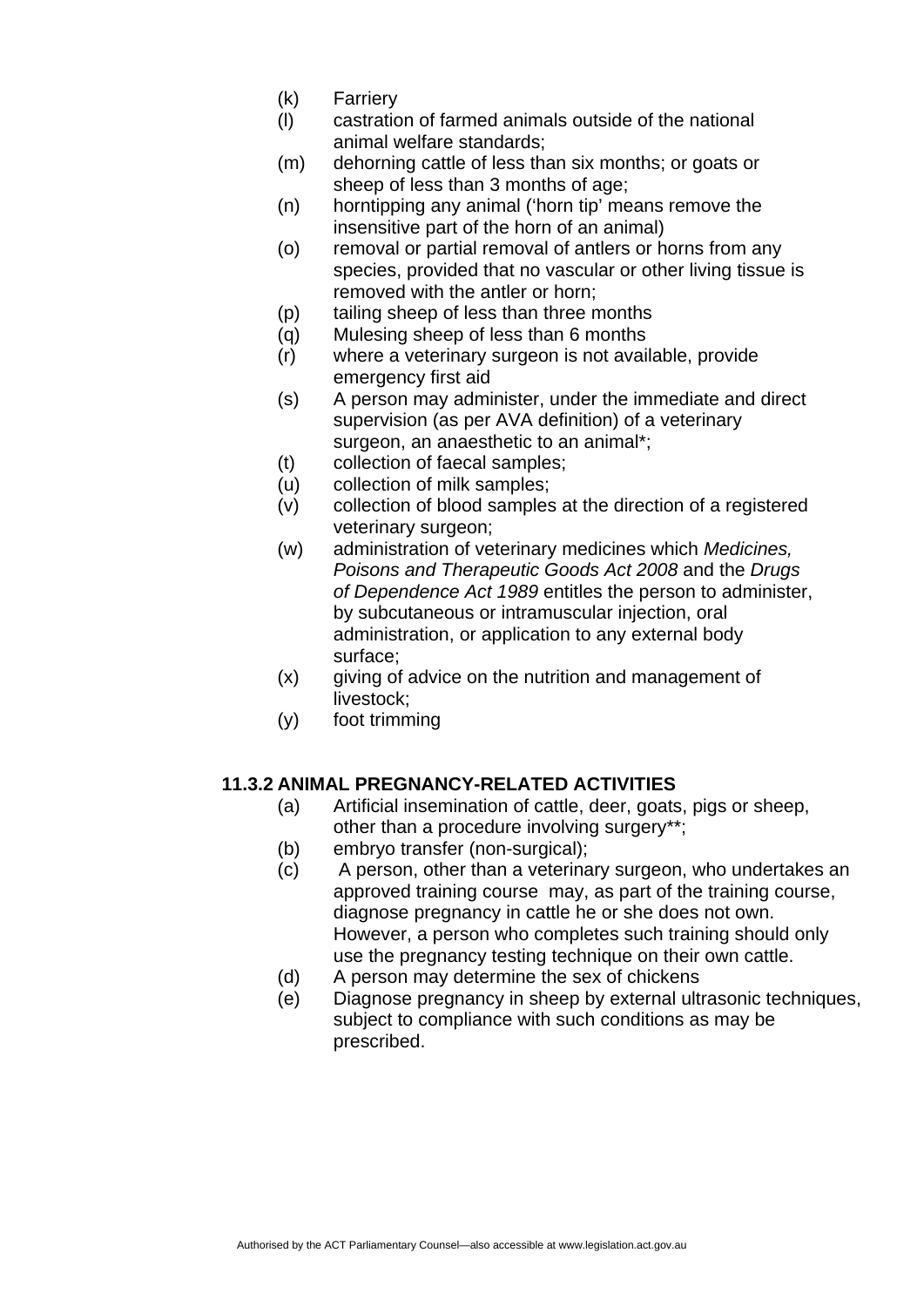### **11.3.3** A person may do or perform any other act, matter or thing prescribed for the purposes of 11.2.2 with the approval of the Board.

May be done by a non-veterinarian under the immediate direct supervision of *a veterinary surgeon.* 

*\*\* May only be done by a person who has completed the relevant training appropriate to work with animals.*